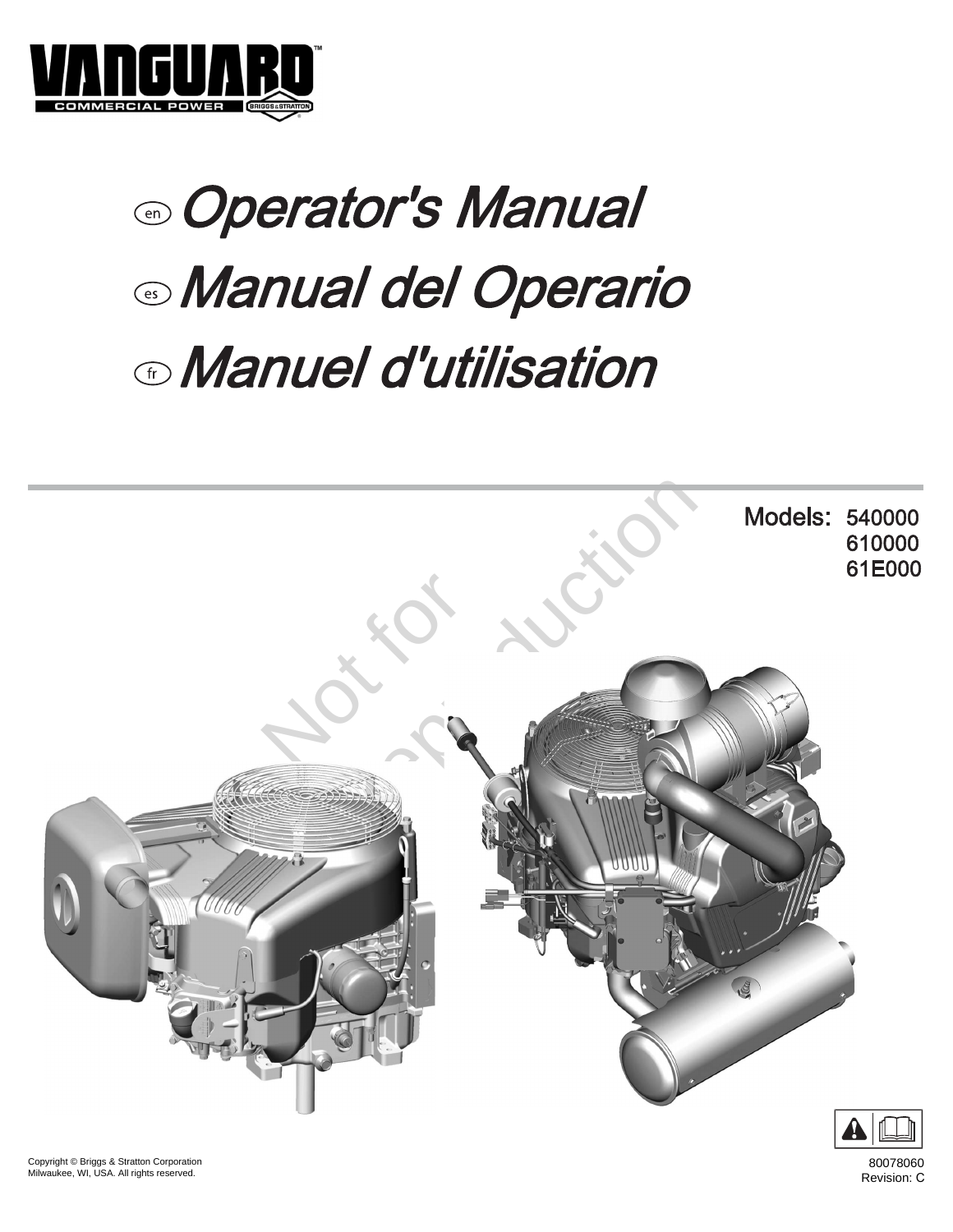



















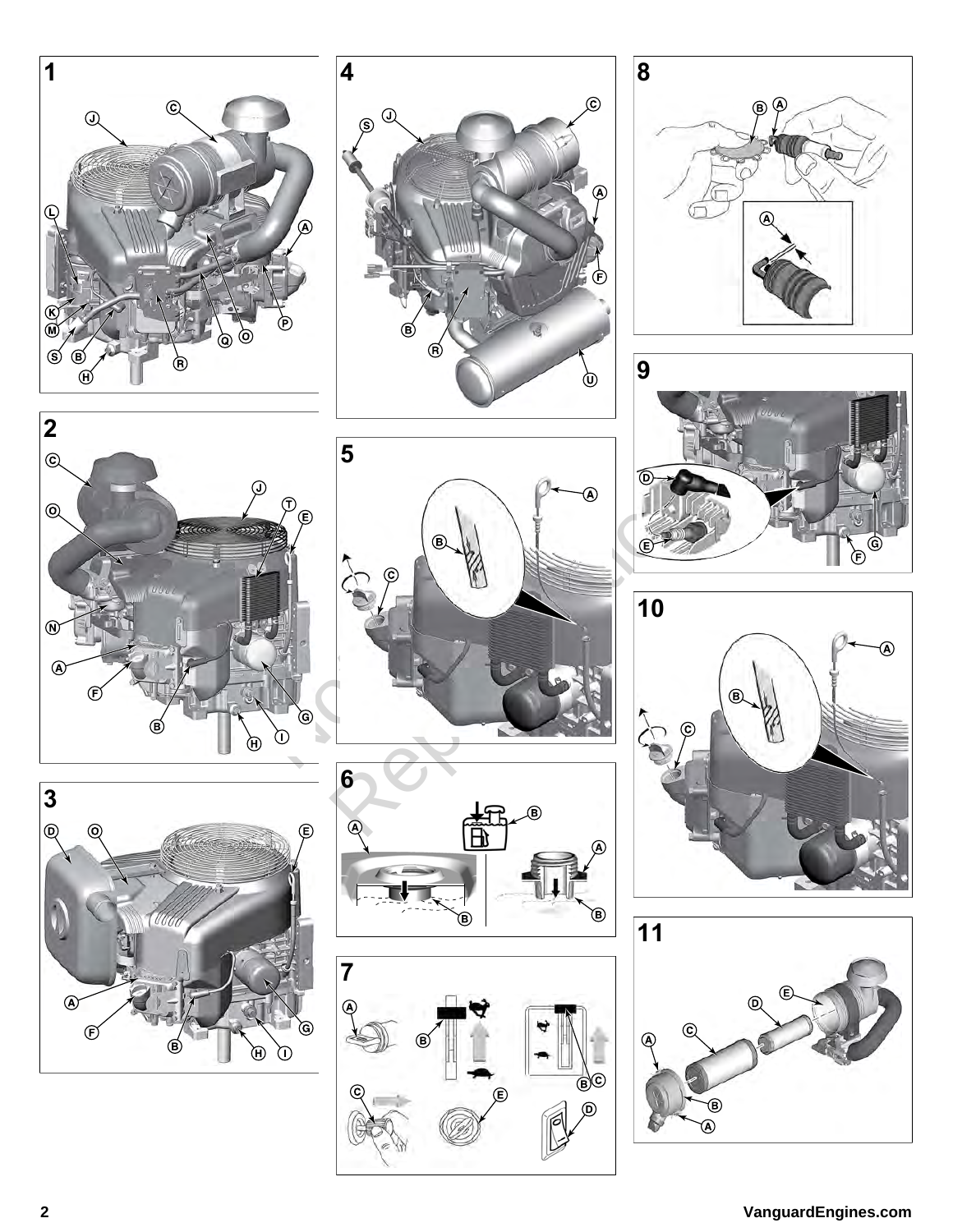





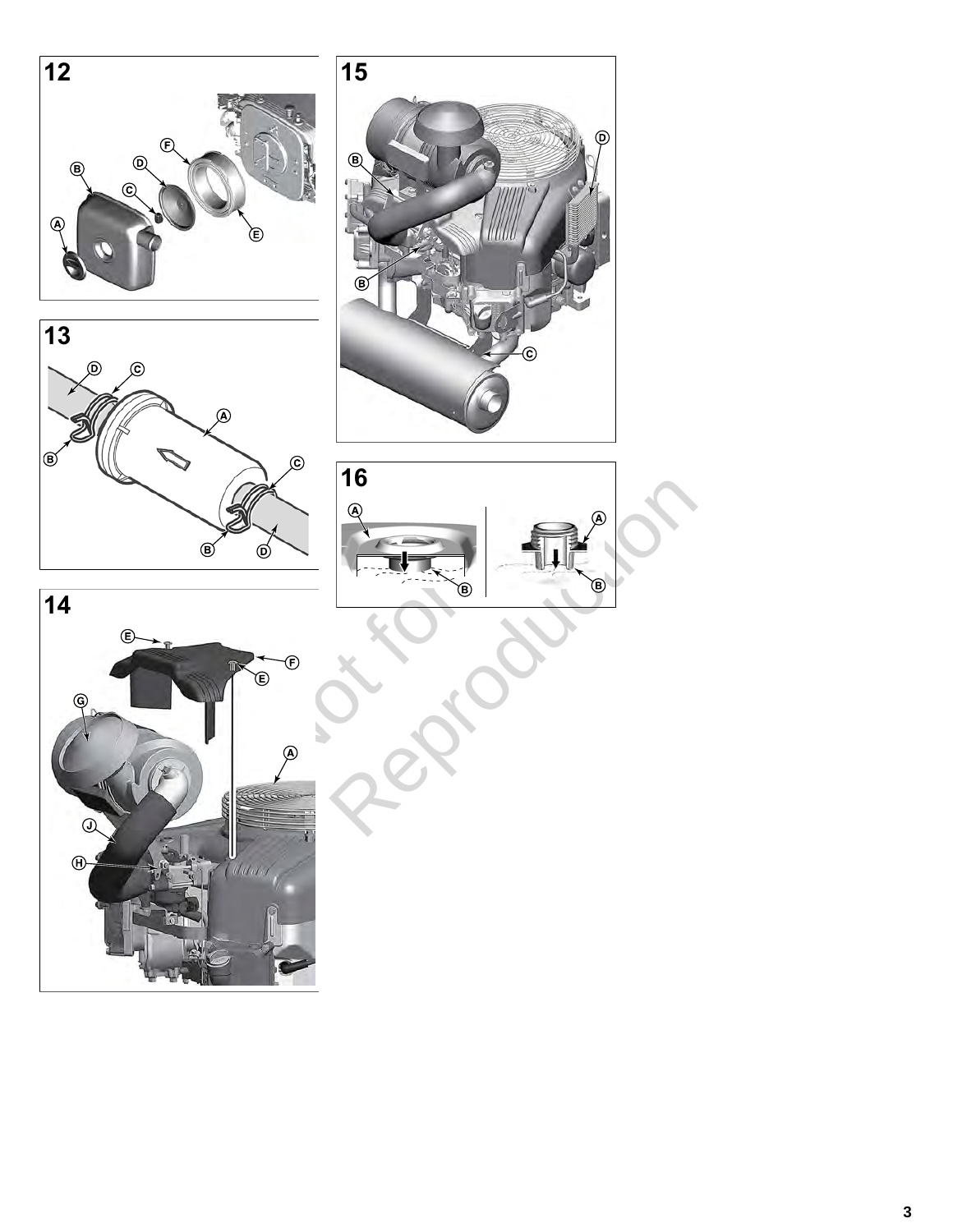Copyright © Briggs & Stratton Corporation, Milwaukee, WI, USA. All rights reserved.

This manual contains safety information to make you aware of the hazards and risks associated with engines and how to avoid them. It also contains instructions for the proper use and care of the engine. Because Briggs & Stratton Corporation does not necessarily know what equipment this engine will power, it is important that you read and understand these instructions and the instructions for the equipment. **Save these original instructions for future reference.**

*Note:* The figures and illustrations in this manual are provided for reference only and may differ from your specific model. Contact your dealer if you have questions.

For replacement parts or technical assistance, record below the engine model, type, and code numbers along with the date of purchase. These numbers are located on your engine (see the *Features and Controls* section).

| Date of Purchase            |  |
|-----------------------------|--|
| Engine Model - Type - Trim  |  |
| <b>Engine Serial Number</b> |  |

# **Recycling Information**



All packaging, used oil, and batteries should be recycled according to applicable government regulations.

# **Operator Safety**

# **Safety Alert Symbol and Signal Words**

itify safety information about hazards that<br>ANGER, WARNING, or CAUTION) is used<br>and the potential severity of injury. In<br>resent the type of hazard.<br>tot avoided, will result in death or<br>not avoided, could result in death or The safety alert symbol  $($ **A**) is used to identify safety information about hazards that can result in personal injury. A signal word (DANGER, WARNING, or CAUTION) is used with the alert symbol to indicate the likelihood and the potential severity of injury. In addition, a hazard symbol may be used to represent the type of hazard.

 **DANGER** indicates a hazard which, if not avoided, **will result in death or serious injury**.

 **WARNING** indicates a hazard which, if not avoided, **could result in death or serious injury**.

 **CAUTION** indicates a hazard which, if not avoided, **could result in minor or moderate injury**.

*NOTICE* indicates a situation that **could result in damage to the product**.

# **Hazard Symbols and Meanings**

| Symbol | <b>Meaning</b>                                                             | Symbol | <b>Meaning</b>                                                                             |
|--------|----------------------------------------------------------------------------|--------|--------------------------------------------------------------------------------------------|
|        | Safety information about<br>hazards that can result in<br>personal injury. |        | Read and understand the<br>Operator's Manual before<br>operating or servicing the<br>unit. |
|        | Fire hazard                                                                |        | <b>Explosion hazard</b>                                                                    |
|        | Shock hazard                                                               |        | Toxic fume hazard                                                                          |
|        | Hot surface hazard                                                         |        | Noise hazard - Ear protection<br>recommended for extended<br>use.                          |

| Symbol | <b>Meaning</b>                                 | <b>Symbol</b> | <b>Meaning</b>         |
|--------|------------------------------------------------|---------------|------------------------|
|        | Thrown object hazard -<br>Wear eye protection. |               | Explosion hazard       |
|        | Frostbite hazard                               |               | Kickback hazard        |
|        | Amputation hazard -<br>moving parts            |               | <b>Chemical Hazard</b> |
|        | Thermal heat hazard                            |               | Corrosive              |

# **Safety Messages**



This product can expose you to chemicals including gasoline engine exhaust, which is known to the State of California to cause cancer, and carbon monoxide, which is known to the State of California to cause birth defects or other reproductive harm. For more information go to www.P65Warnings.ca.gov.



Safety Messages<br>
Markins product can expose you to chemicals<br>
mation about hazards that<br>
INNING, or CAUTION) is used<br>
is known to the State of California to cause bi<br>
move information go to www.P65Warnings.<br>
tial severity Briggs & Stratton® Engines are not designed for and are not to be used to power: fun-karts; go-karts; children's, recreational, or sport all-terrain vehicles (ATVs); motorbikes; hovercraft; aircraft products; or vehicles used in competitive events not sanctioned by Briggs & Stratton. For information about competitive racing products, see www.briggsracing.com. For use with utility and side-by-side ATVs, please contact Briggs & Stratton Power Application Center, 1-866-927-3349. Improper engine application may result in serious injury or death.



**Fuel and its vapors are extremely flammable and explosive.**

**Fire or explosion can cause severe burns or death.**

### **When Adding Fuel**

- Turn engine off and let engine cool at least 2 minutes before removing the fuel cap.
- Fill fuel tank outdoors or in well-ventilated area.
- Do not overfill fuel tank. To allow for expansion of the fuel, do not fill above the bottom of the fuel tank neck.
- Keep fuel away from sparks, open flames, pilot lights, heat, and other ignition sources.
- Check fuel lines, tank, cap, and fittings frequently for cracks or leaks. Replace if necessary.
- If fuel spills, wait until it evaporates before starting engine.

### **When Starting Engine**

- Ensure that spark plug, muffler, fuel cap and air cleaner (if equipped) are in place and secured.
- Do not crank engine with spark plug removed.
- If engine floods, set choke (if equipped) to OPEN / RUN position, move throttle (if equipped) to FAST position and crank until engine starts.

### **When Operating Equipment**

- Do not tip engine or equipment at angle which causes fuel to spill.
- Do not choke the carburetor to stop engine.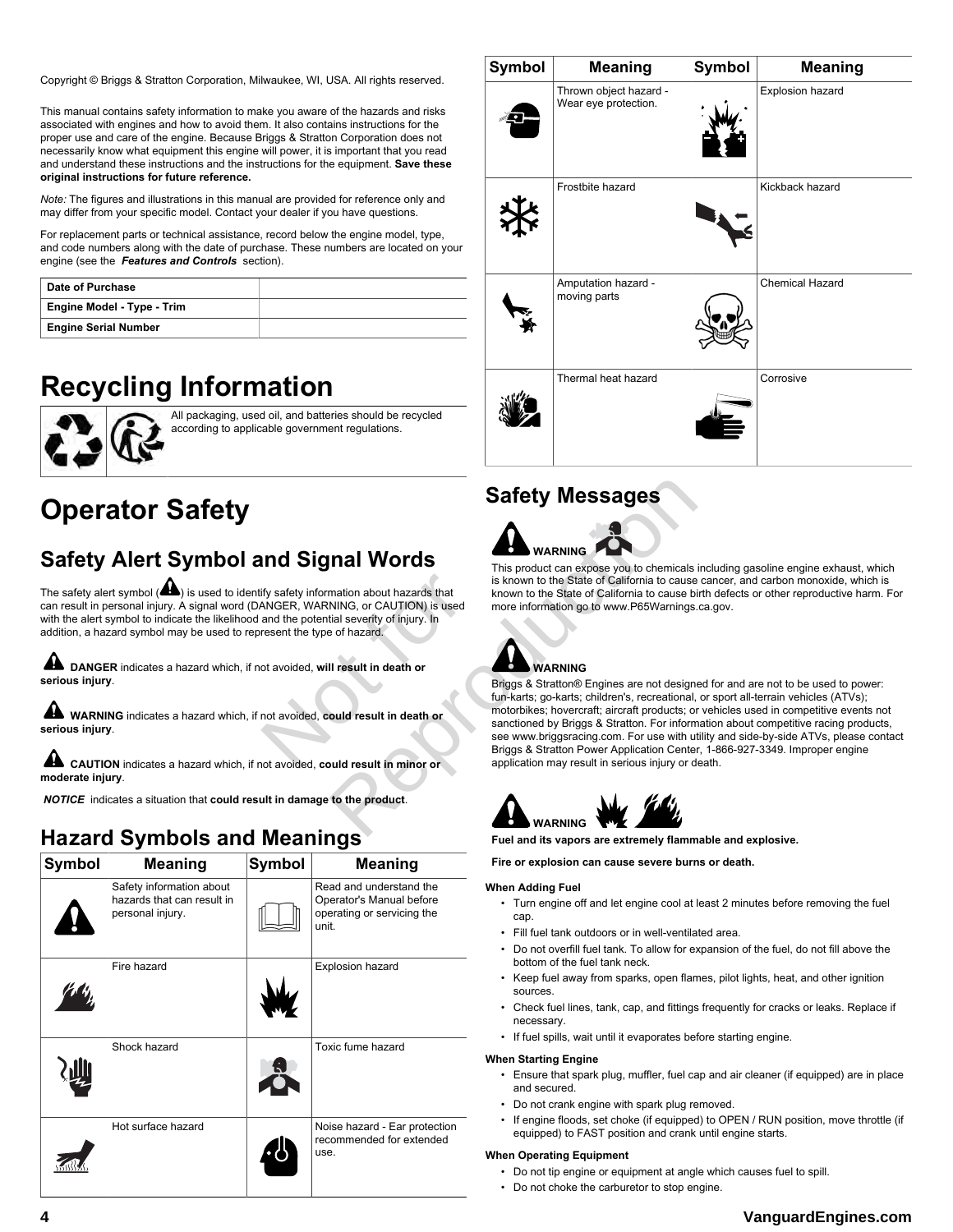• Never start or run the engine with the air cleaner assembly (if equipped) or the air filter (if equipped) removed.

### **When Changing Oil**

• If you drain the oil from the top oil fill tube, the fuel tank must be empty or fuel can leak out and result in a fire or explosion.

### **When Tipping Unit for Maintenance**

• When performing maintenance that requires the unit to be tipped, the fuel tank, if mounted on the engine, must be empty or fuel can leak out and result in a fire or explosion.

### **When Transporting Equipment**

• Transport with fuel tank EMPTY or with fuel shut-off valve in the CLOSED position.

### **When Storing Fuel Or Equipment With Fuel In Tank**

Store away from furnaces, stoves, water heaters or other appliances that have pilot lights or other ignition sources because they can ignite fuel vapors.



### **Starting engine creates sparking.**

**Sparking can ignite nearby flammable gases.**

### **Explosion and fire could result.**

- If there is natural or LP gas leakage in area, do not start engine.
- Do not use pressurized starting fluids because vapors are flammable.



Before performing adjustments or repairs<br>
• Disconnect the spark plug wire and ke<br>
• Disconnect battery at regains<br>
• Use only correct tools<br>
on the exposed tender with governor spring, lin<br>
or weak while using<br>
or. You ma **POISONOUS GAS HAZARD. Engine exhaust contains carbon monoxide, a poisonous gas that could kill you in minutes. You CANNOT see it, smell it, or taste it. Even if you do not smell exhaust fumes, you could still be exposed to carbon monoxide gas. If you start to feel sick, dizzy, or weak while using this product, get to fresh air RIGHT AWAY. See a doctor. You may have carbon monoxide poisoning.**

- Operate this product ONLY outside far away from windows, doors and vents to reduce the risk of carbon monoxide gas from accumulating and potentially being drawn towards occupied spaces.
- Install battery-operated carbon monoxide alarms or plug-in carbon monoxide alarms with battery back-up according to the manufacturer's instructions. Smoke alarms cannot detect carbon monoxide gas.
- Y. See a doctor. You may have carbon<br>away from windows, doors and vents to<br>from accumulating and potentially being<br>le alarms or plug-in carbon monoxide<br>o the manufacturer's instructions. Smoke<br>gas.<br>garages, basements, craw • DO NOT run this product inside homes, garages, basements, crawlspaces, sheds, or other partially-enclosed spaces even if using fans or opening doors and windows for ventilation. Carbon monoxide can quickly build up in these spaces and can linger for hours, even after this product has shut off.
- ALWAYS place this product downwind and point the engine exhaust away from occupied spaces.

# **WARNING**

**Rapid retraction of starter cord (kickback) will pull hand and arm toward engine faster than you can let go.**

### **Broken bones, fractures, bruises or sprains could result.**

- When starting engine, pull the starter cord slowly until resistance is felt and then pull rapidly to avoid kickback.
- Remove all external equipment / engine loads before starting engine.
- Direct-coupled equipment components such as, but not limited to, blades, impellers, pulleys, sprockets, etc., must be securely attached.



**Rotating parts can contact or entangle hands, feet, hair, clothing, or accessories.**

**Traumatic amputation or severe laceration can result.**

- Operate equipment with guards in place.
- Keep hands and feet away from rotating parts.
- Tie up long hair and remove jewelry.
- Do not wear loose-fitting clothing, dangling drawstrings or items that could become caught.



**Running engines produce heat. Engine parts, especially muffler, become extremely hot.**

**Severe thermal burns can occur on contact.**

**Combustible debris, such as leaves, grass, brush, etc. can catch fire.**

- Allow muffler, engine cylinder and fins to cool before touching.
- Remove accumulated debris from muffler area and cylinder area.
- It is a violation of California Public Resource Code, Section 4442, to use or operate the engine on any forest-covered, brush-covered, or grass-covered land unless the exhaust system is equipped with a spark arrester, as defined in Section 4442, maintained in effective working order. Other states or federal jurisdictions may have similar laws. Contact the original equipment manufacturer, retailer, or dealer to obtain a spark arrester designed for the exhaust system installed on this engine.



**Unintentional sparking can result in fire or electric shock.**

**Unintentional start-up can result in entanglement, traumatic amputation, or laceration.**

#### **Fire hazard**

### **Before performing adjustments or repairs:**

- Disconnect the spark plug wire and keep it away from the spark plug.
- Disconnect battery at negative terminal (only engines with electric start.)
- Use only correct tools.
- Do not tamper with governor spring, links or other parts to increase engine speed.
- Replacement parts must be of the same design and installed in the same position as the original parts. Other parts may not perform as well, may damage the unit, and may result in injury.
- Do not strike the flywheel with a hammer or hard object because the flywheel may later shatter during operation.

### **When testing for spark:**

- Use approved spark plug tester.
- Do not check for spark with spark plug removed.

# **Features and Controls**

### **Engine Controls**

Compare the illustration (Figure: 1, 2, 3, 4) with your engine to familiarize yourself with the location of various features and controls.

- A. Engine Identification Numbers **Model Type Code**
- B. Spark Plug
- C. Air Cleaner, Cyclonic
- D. Air Cleaner, Low Profile
- E. Dipstick
- F. Oil Fill
- G. Oil Filter
- H. Oil Drain Plug
- I. Oil Pressure Sensor
- J. Finger Guard
- K. Electric Starter
- L. Starter Solenoid
- M. Regulator/Rectifier
- N. Carburetor Carburetor Models
- O. Carburetor Cover Carburetor Models
- P. Choke Control (if equipped) Carburetor Models
- Q. Breather/Breather Tube
- R. Fuel Pump
- S. Fuel Filter (if equipped)
- T. Oil Cooler (if equipped)

**5**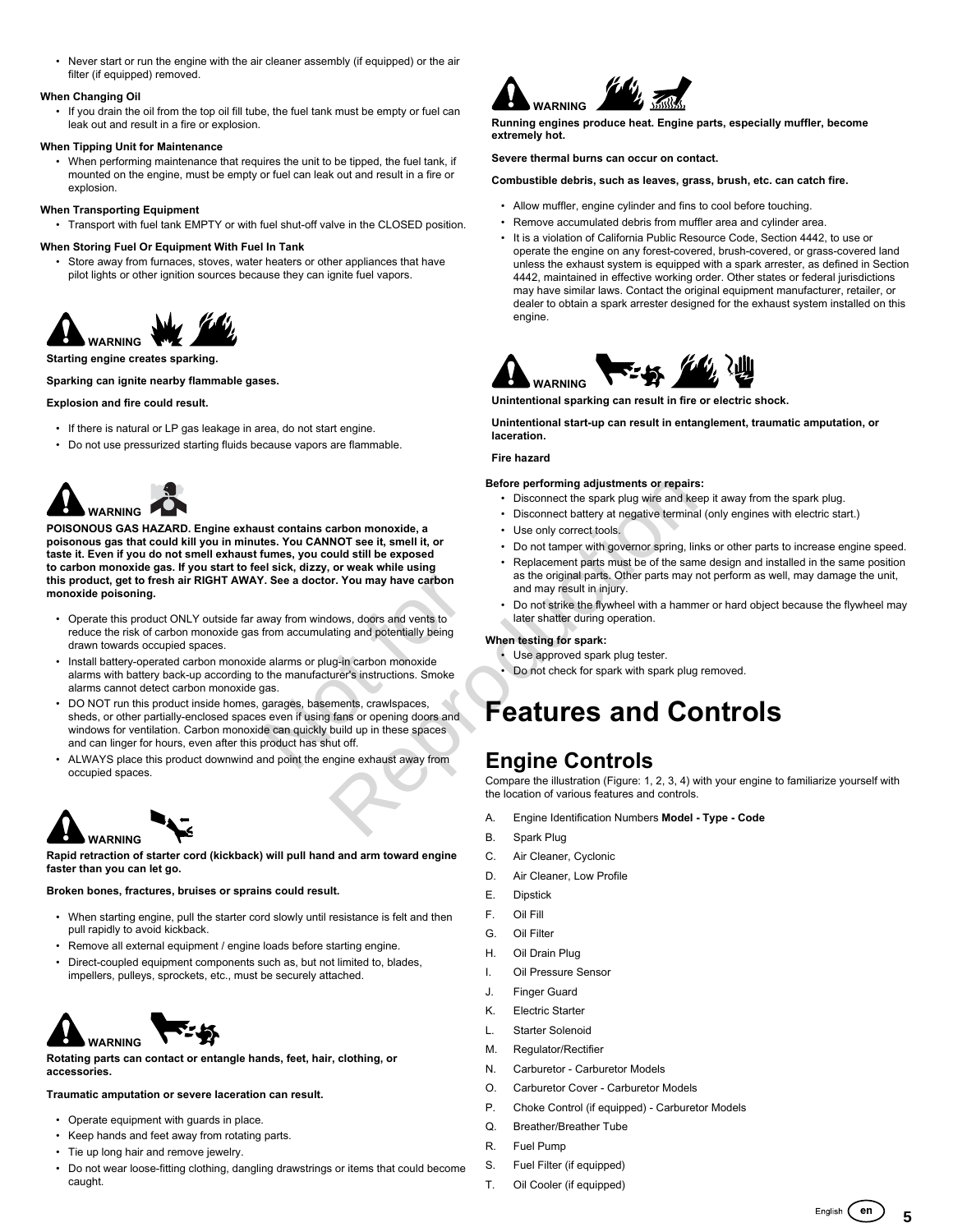# **Engine Control Symbols and Meanings**

| <b>Symbol</b> | <b>Meaning</b>                          | <b>Symbol</b> | <b>Meaning</b>            |
|---------------|-----------------------------------------|---------------|---------------------------|
|               | Engine speed - FAST                     |               | Engine speed - SLOW       |
| <b>STOP</b>   | Engine speed - STOP                     |               | ON - OFF                  |
|               | Engine start - Choke<br><b>CLOSED</b>   |               | Engine start - Choke OPEN |
|               | Fuel Cap<br>Fuel Shut-off - OPEN        |               | Fuel Shut-off - CLOSED    |
|               | Fuel level - Maximum<br>Do not overfill |               |                           |

# **Operation**

# **Oil Recommendations**

**Oil Capacity:** See the *Specifications* section.

### *NOTICE*

**S**<br>
In.<br>
tton without oil. Equipment manufacturers<br>
Before you start the engine for the first<br>
dd oil according to the instructions in this<br>
will be damaged beyond repair and will<br>
Warranty Certified oils for best<br>
are ac This engine was shipped from Briggs & Stratton without oil. Equipment manufacturers or dealers may have added oil to the engine. Before you start the engine for the first time, make sure to check the oil level and add oil according to the instructions in this manual. If you start the engine without oil, it will be damaged beyond repair and will not be covered under warranty.

We recommend the use of Briggs & Stratton® Warranty Certified oils for best performance. Other high-quality detergent oils are acceptable if classified for service SF, SG, SH, SJ or higher. Do not use special additives.

Outdoor temperatures determine the correct oil viscosity for the engine. Use the chart to select the best viscosity for the outdoor temperature range expected. Engines on most outdoor power equipment operate well with 5W-30 Synthetic oil. For equipment operated in hot temperatures, Vanguard ® 15W-50 Synthetic oil provides the best protection.



| А | SAE 30 - Below 40 °F (4 °C) the use of SAE 30 will result in hard starting.                                             |
|---|-------------------------------------------------------------------------------------------------------------------------|
| в | 10W-30 - Above 80 °F (27 °C) the use of 10W-30 may cause increased oil<br>consumption. Check oil level more frequently. |
|   | 5W-30                                                                                                                   |
| D | Synthetic 5W-30                                                                                                         |

**E Vanguard ® Synthetic 15W-50**

# **Check Oil Level**

### See Figure: 5

**Before adding or checking the oil**

- Make sure the engine is level.
- Clean the oil fill area of any debris.
- 1. Remove the dipstick (A, Figure 5) and wipe with a clean cloth.
- 2. Fully install the dipstick (A, Figure 5).
- 3. Remove the dipstick and check the oil level. Correct oil level is at the top of the full indicator (B. Figure 5) on the dipstick.
- 4. If oil level is low, slowly add oil into the engine oil fill (C, Figure 5). **Do not overfill.** After adding oil, wait one minute and then recheck the oil level.
- 5. Fully install the dipstick (A, Figure 5).

# **Low Oil Protection System (if equipped)**

Some engines are equipped with a low oil sensor. If the oil is low, the sensor will either activate a warning light or stop the engine. Stop the engine and follow these steps before restarting the engine.

- Make sure the engine is level.
- Check the oil level. See the *Check Oil Level* section.
- If the oil level is low, add the proper amount of oil. Start the engine and make sure the warning light (if equipped) is not activated.
- If the oil level is not low, do not start the engine. Contact a Briggs & Stratton Authorized Service Dealer to have the oil problem corrected.

# **Fuel Recommendations**

**Fuel must meet these requirements:**

- Clean, fresh, unleaded gasoline.
- A minimum of 87 octane/87 AKI (91 RON). High altitude use, see below.
- Gasoline with up to 10% ethanol (gasohol) is acceptable.

*NOTICE* Do not use unapproved gasolines, such as E15 and E85. Do not mix oil in gasoline or modify the engine to run on alternate fuels. Use of unapproved fuels will damage the engine components, which will not be covered under warranty.

The office of the set of the set of the set of the set of the set of the set of the set of the set of the set of the set of the set of the set of the set of the set of the set of the set of the set of the set of the set of To protect the fuel system from gum formation, mix a fuel stabilizer into the fuel. See *Storage.* All fuel is not the same. If starting or performance problems occur, change fuel providers or change brands. This engine is certified to operate on gasoline. The emissions control system for this engine is EM (Engine Modifications).

### **High Altitude**

At altitudes over 5,000 feet (1524 meters), a minimum 85 octane/85 AKI (89 RON) gasoline is acceptable.

For carbureted engines, high altitude adjustment is required to maintain performance. Operation without this adjustment will cause decreased performance, increased fuel consumption, and increased emissions. Contact a Briggs & Stratton Authorized Service Dealer for high altitude adjustment information. Operation of the engine at altitudes below 2,500 feet (762 meters) with the high altitude adjustment is not recommended.

For Electronic Fuel Injection (EFI) engines, no high altitude adjustment is necessary.

**Add Fuel**



**Fuel and its vapors are extremely flammable and explosive.**

**Fire or explosion can cause severe burns or death.**

### **When adding fuel**

- Turn engine off and let engine cool at least 2 minutes before removing the fuel cap.
- Fill fuel tank outdoors or in well-ventilated area.
- Do not overfill fuel tank. To allow for expansion of the fuel, do not fill above the bottom of the fuel tank neck.
- Keep fuel away from sparks, open flames, pilot lights, heat, and other ignition sources.
- Check fuel lines, tank, cap, and fittings frequently for cracks or leaks. Replace if necessary.
- If fuel spills, wait until it evaporates before starting engine.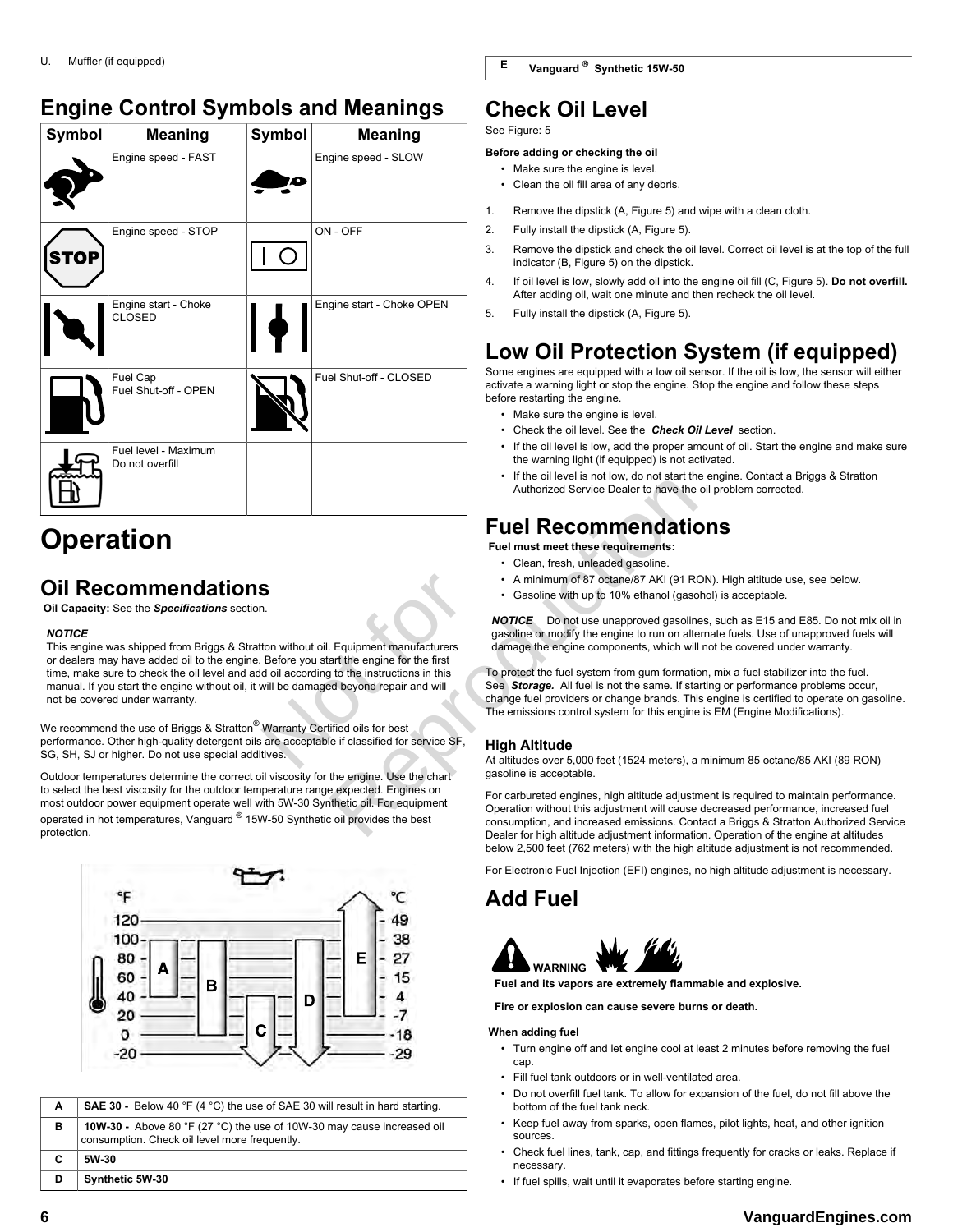- 1. Clean the fuel cap area of dirt and debris. Remove the fuel cap.
- 2. Fill the fuel tank (**A**, Figure 6) with fuel. To allow for expansion of the fuel, do not fill above the bottom of the fuel tank neck (**B**).
- 3. Install the fuel cap.

# **Start and Stop Engine**

See Figure: 7



**Fuel and its vapors are extremely flammable and explosive.**

**Fire or explosion can cause severe burns or death.**

### **When Starting Engine**

- Ensure that spark plug, muffler, fuel cap and air cleaner (if equipped) are in place and secured.
- Do not crank engine with spark plug removed.
- If engine floods, set choke (if equipped) to OPEN or RUN position, move throttle (if equipped) to FAST position and crank until engine starts.



**POISONOUS GAS HAZARD. Engine exhaust contains carbon monoxide, a poisonous gas that could kill you in minutes. You CANNOT see it, smell it, or taste it. Even if you do not smell exhaust fumes, you could still be exposed to carbon monoxide gas. If you start to feel sick, dizzy, or weak while using this product, shut it off and get to fresh air RIGHT AWAY. See a doctor. You may have carbon monoxide poisoning.**

- Operate this product ONLY outside far away from windows, doors and vents to reduce the risk of carbon monoxide gas from accumulating and potentially being drawn towards occupied spaces.
- Install battery-operated carbon monoxide alarms or plug-in carbon monoxide alarms with battery back-up according to the manufacturer's instructions. Smoke alarms cannot detect carbon monoxide gas.
- DO NOT run this product inside homes, garages, basements, crawlspaces, sheds, or other partially-enclosed spaces even if using fans or opening doors and windows for ventilation. Carbon monoxide can quickly build up in these spaces and can linger for hours, even after this product has shut off.
- ALWAYS place this product downwind and point the engine exhaust away from occupied spaces.

le alarms or plug-in carbon monoxide<br>o the manufacturer's instructions. Smoke<br>gas.<br>garages, basements, crawlspaces,<br>se even if using fans or opening doors and<br>de can quickly build up in these spaces<br>product has shut off.<br>a *NOTICE* This engine was shipped from Briggs & Stratton without oil. Before you start the engine, make sure you add oil according to the instructions in this manual. If you start the engine without oil, it will be damaged beyond repair and will not be covered under warranty.

### **Determine The Starting System**

Before starting the engine, you must determine the type of starting system that is on your engine. Your engine will have one of the following types.

- **Electronic Fuel Injection (EFI) System:** This features Electronic Fuel Injection. It does not have a choke or a primer.
- **Choke System:** This features a choke to be used for starting in cool temperatures. Some models will have a separate choke control while others will have a combination choke and throttle control. This type does not have a primer.

*Note:* Equipment may have remote controls. See the equipment manual for location and operation of remote controls.

### **Electronic Fuel Injection (EFI) System**

- 1. Check the engine oil. See the *Check Oil Level* section.
- 2. Make sure equipment drive controls, if equipped, are disengaged.
- 3. Move the fuel shut-off (A, Figure 7), if equipped, to the OPEN position.
- 4. Move the throttle control (B, Figure 7), if equipped, to the FAST position. Operate the engine in the FAST position.
- 5. Push the stop switch (D, Figure 7), if equipped, to the ON position.
- 6. Turn the electric start switch (E, Figure 7) to the ON or START position.

*NOTICE* To extend the life of the starter, use short starting cycles (five seconds maximum). Wait one minute between starting cycles.

*Note:* If the engine does not start after repeated attempts, contact you local dealer or go to **VanguardEngines.com** or call **1-800-999-9333** (in USA).

### **Choke System**

- 1. Check the engine oil. See the *Check Oil Level* section.
- 2. Make sure equipment drive controls, if equipped, are disengaged.
- 3. Move the fuel shut-off (A, Figure 7), if equipped, to the OPEN position.
- 4. Move the throttle control (B, Figure 7), if equipped, to the FAST position. Operate the engine in the FAST position.
- 5. Move the choke control (C, Figure 7), or the combination choke and throttle (B, C), to the CLOSED position.

*Note:* To start the engine with a dry fuel system (first time starting or after running out of fuel), additional cranking time in the choke position will be required. This will give the fuel pump time to prime the fuel system.

- 6. Push the stop switch (D, Figure 7), if equipped, to the ON position.
- 7. Turn the key switch (E, Figure 7) to the ON or START position.
- 8. If the engine fires but will not continue to run, move the choke control (C, Figure 7) to the OPEN position to start the engine.

*NOTICE* To extend the life of the starter, use short starting cycles (five seconds maximum). Wait one minute between starting cycles.

9. As the engine warms up, move the choke control (C, Figure 7) to the OPEN position.

*Note:* If the engine does not start after repeated attempts, contact you local dealer or go to **VanguardEngines.com** or call **1-800-999-9333** (in USA).

### **Stop Engine**



**Fuel and its vapors are extremely flammable and explosive.**

**Fire or explosion can cause severe burns or death.**

- Do not choke the carburetor, if equipped, to stop the engine.
- Solution in the explosion of the engine is the engine of the same of the same of the same of the same of the same of the same of the same of the same of the same of the same of the same of the same of the same of the same **Stop Switch, if equipped:** Move the stop switch (D, Figure 7) to the OFF position. **Key Switch, if equipped:** With the throttle control in the SLOW position, turn the key switch (E, Figure 7) to the OFF position. Remove the key and keep in a safe place out of the reach of children.
	- After the engine stops, move the fuel shut-off (A, Figure 7), if equipped, to the CLOSED position.

# **Maintenance**

*NOTICE* If the engine is tipped during maintenance, the fuel tank, if mounted on engine, must be empty and the spark plug side must be up. If the fuel tank is not empty and if the engine is tipped in any other direction, it may be difficult to start due to oil or gasoline contaminating the air filter and/or the spark plug.



When performing maintenance that requires the unit to be tipped, the fuel tank, if mounted on the engine, must be empty or fuel can leak out and result in a fire or explosion.

We recommend that you see any Briggs & Stratton Authorized Service Dealer for all maintenance and service of the engine and engine parts.

*NOTICE* All the components used to build this engine must remain in place for proper operation.



**Unintentional sparking can result in fire or electric shock.**

**Unintentional start-up can result in entanglement, traumatic amputation, or laceration.**

**Fire hazard**

### **Before performing adjustments or repairs:**

- Disconnect the spark plug wire and keep it away from the spark plug.
- Disconnect battery at negative terminal (only engines with electric start.)
- Use only correct tools.
- Do not tamper with governor spring, links or other parts to increase engine speed.

English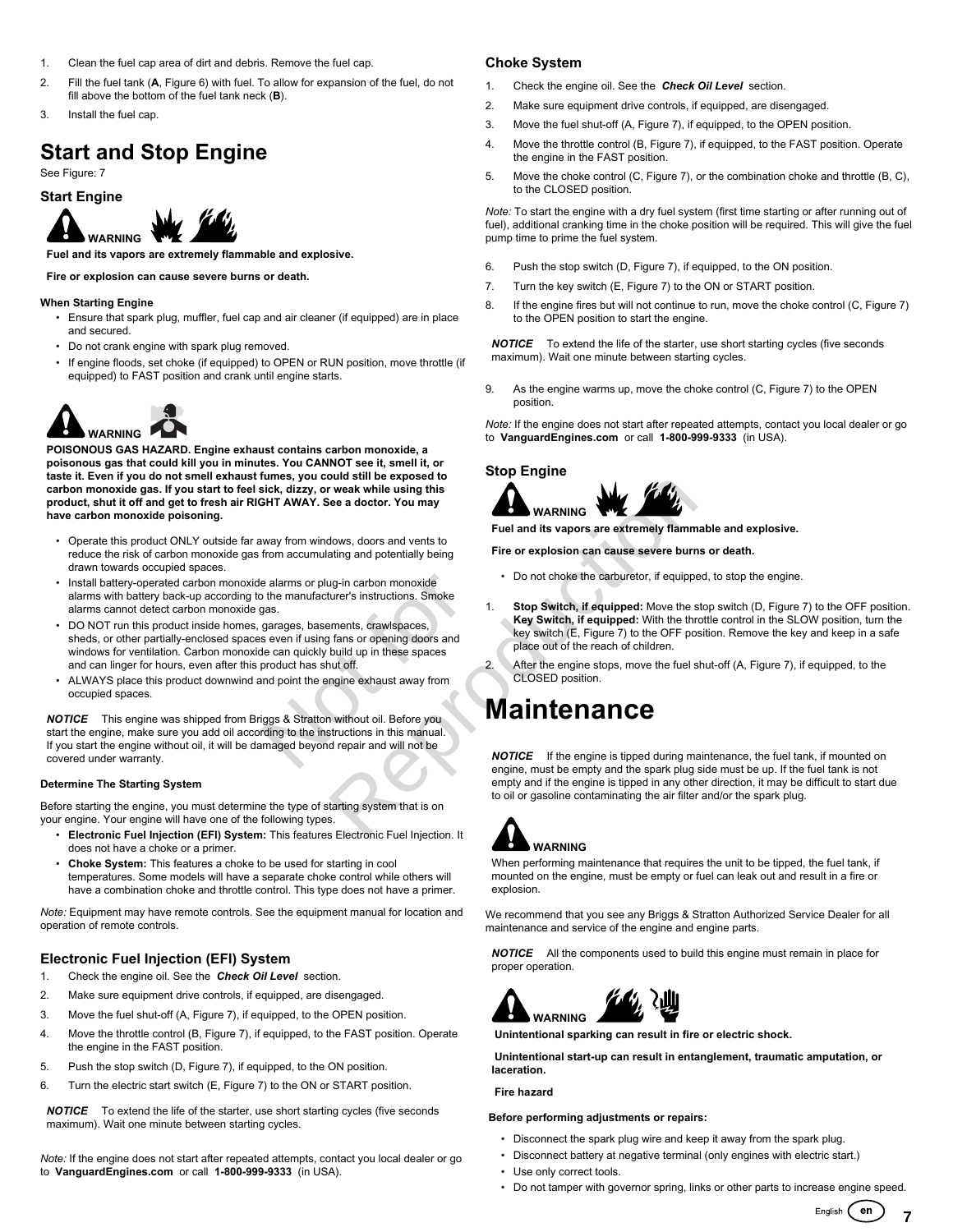- Replacement parts must be of the same design and installed in the same position as the original parts. Other parts may not perform as well, may damage the unit, and may result in injury.
- Do not strike the flywheel with a hammer or hard object because the flywheel may later shatter during operation.

### **When testing for spark:**

- Use approved spark plug tester.
- Do not check for spark with spark plug removed.

# **Emissions Control Service**

**Maintenance, replacement, or repair of the emissions control devices and systems may be performed by any off-road engine repair establishment or individual.** However, to obtain "no charge" emissions control service, the work must be performed by a factory authorized dealer. See the Emissions Control Statements.

# **Maintenance Schedule**

### **Every 8 Hours or Daily**

- Check engine oil level
- Clean area around muffler and controls

### **Every 100 Hours or Annually**

- Replace spark plugs
- Change engine oil
- Replace oil filter (if equipped)
- Clean or change air filter **1, 2**
- Clean pre-cleaner (if equipped) **<sup>1</sup>**

### • Service exhaust system

### **Every 250 Hours**

• Check valve clearance. Adjust if necessary.

### **Every 400 Hours or Annually**

- Replace air filter **<sup>2</sup>**
- Replace fuel filter
- Service cooling system **<sup>1</sup>**
- Clean oil cooler fins **<sup>1</sup>**

### **Every 600 Hours or Annually**

- Replace safety filter (if equipped)
- Nebris is present, clean more often.<br>Nebris is present, clean more often.<br>Ne inner safety filter (if equipped). **1** In dusty conditions or when airborne debris is present, clean more often.
- **2** Every third air filter change, replace the inner safety filter (if equipped).

# **Electronic Fuel Injection (EFI) System**

The EFI System monitors engine temperature, engine speed, and battery voltage for engine starting and warm up. There are no adjustments on the system. If starting or operation problems occur, contact a Briggs & Stratton Authorized Service Dealer.

*NOTICE* Make sure to follow the steps below or the EFI System could be damaged.

- Never start the engine if the battery cables are loose.
- Turn the key to the off position before disconnecting, removing and or installing the battery.
- Never use a battery charger to start the engine.
- Never disconnect the battery cables while the engine is running.
- When connecting the battery cables, first connect the positive (+) cable and then connect the negative (-) cable to the battery.
- When charging the battery, turn the ignition switch to the off position and disconnect the negative (-) battery cable from the battery.
- Do not spray water directly on the Electronic Control Module.

# **Carburetor and Engine Speed**

Never make adjustments to the carburetor or engine speed. The carburetor was set at the factory to operate efficiently under most conditions. Do not tamper with the governor spring, linkages, or other parts to change the engine speed. If any adjustments are required contact a Briggs & Stratton Authorized Service Dealer for service.

*NOTICE* The equipment manufacturer specifies the maximum speed for the engine as installed on the equipment. **Do not exceed** this speed. If you are unsure what the equipment maximum speed is, or what the engine speed is set to from the factory, contact a Briggs & Stratton Authorized Service Dealer for assistance. For safe and proper operation of the equipment, the engine speed should be adjusted only by a qualified service technician.

# **Service Spark Plug**

### See Figure: 8

Check the gap (A, Figure 8) with a wire gauge (B). If necessary, reset the gap. Install and tighten the spark plug to the recommended torque. For gap setting or torque, see the *Specifications* section.

*Note:* In some areas, local law requires using a resistor spark plug to suppress ignition signals. If this engine was originally equipped with a resistor spark plug, use the same type for replacement.

# **Service Exhaust System**



**Running engines produce heat. Engine parts, especially muffler, become extremely hot.**

**Severe thermal burns can occur on contact.**

**Combustible debris, such as leaves, grass, brush, etc. can catch fire.**

- Allow muffler, engine cylinder and fins to cool before touching.
- Remove accumulated debris from muffler area and cylinder area.
- Framove accumulated debris from muffere and the engine on any forest coverage the engine and spark are set over the engine.<br>
The scheen of California Public Reservative working the engine and the engine.<br>
The space of the • It is a violation of California Public Resource Code, Section 4442, to use or operate the engine on any forest-covered, brush-covered, or grass-covered land unless the exhaust system is equipped with a spark arrester, as defined in Section 4442, maintained in effective working order. Other states or federal jurisdictions may have similar laws. Contact the original equipment manufacturer, retailer, or dealer to obtain a spark arrester designed for the exhaust system installed on this engine.

Remove accumulated debris from muffler and cylinder area. Inspect the muffler for cracks, corrosion, or other damage. Remove the deflector or the spark arrester, if equipped, and inspect for damage or carbon blockage. If damage is found, install replacement parts before operating.



Replacement parts must be of the same design and installed in the same position as the original parts. Other parts may not perform as well, may damage the unit, and may result in injury.

# **Change Engine Oil**

### See Figure: 9, 10

Used oil is a hazardous waste product and must be disposed of properly. Do not discard with household waste. Check with your local authorities, service center, or dealer for safe disposal/recycling facilities.

### **Remove Oil**

- 1. With engine off but still warm, disconnect the spark plug wire(s) (D, Figure 9) and keep it away from the spark plug(s) (E).
- 2. Remove the dipstick (A, Figure 10).
- 3. Remove the oil drain plug (F, Figure 9). Drain the oil into an approved container.
- 4. After the oil has drained, install and tighten the oil drain plug (F, Figure 9).

### **Change Oil Filter, if equipped**

Some models are equipped with an oil filter. For replacement intervals, see the *Maintenance Schedule.*

- 1. Drain the oil from the engine. See *Remove Oil* section.
- 2. Remove the oil filter (G, Figure 9) and dispose of properly.
- 3. Before you install the new oil filter, lightly lubricate the oil filter gasket with fresh, clean oil.
- 4. Install the oil filter by hand until the gasket contacts the oil filter adapter, then tighten the oil filter 1/2 to 3/4 turns.
- 5. Add oil. See *Add Oil* section.
- 6. Start and run the engine. As the engine warms up, check for oil leaks.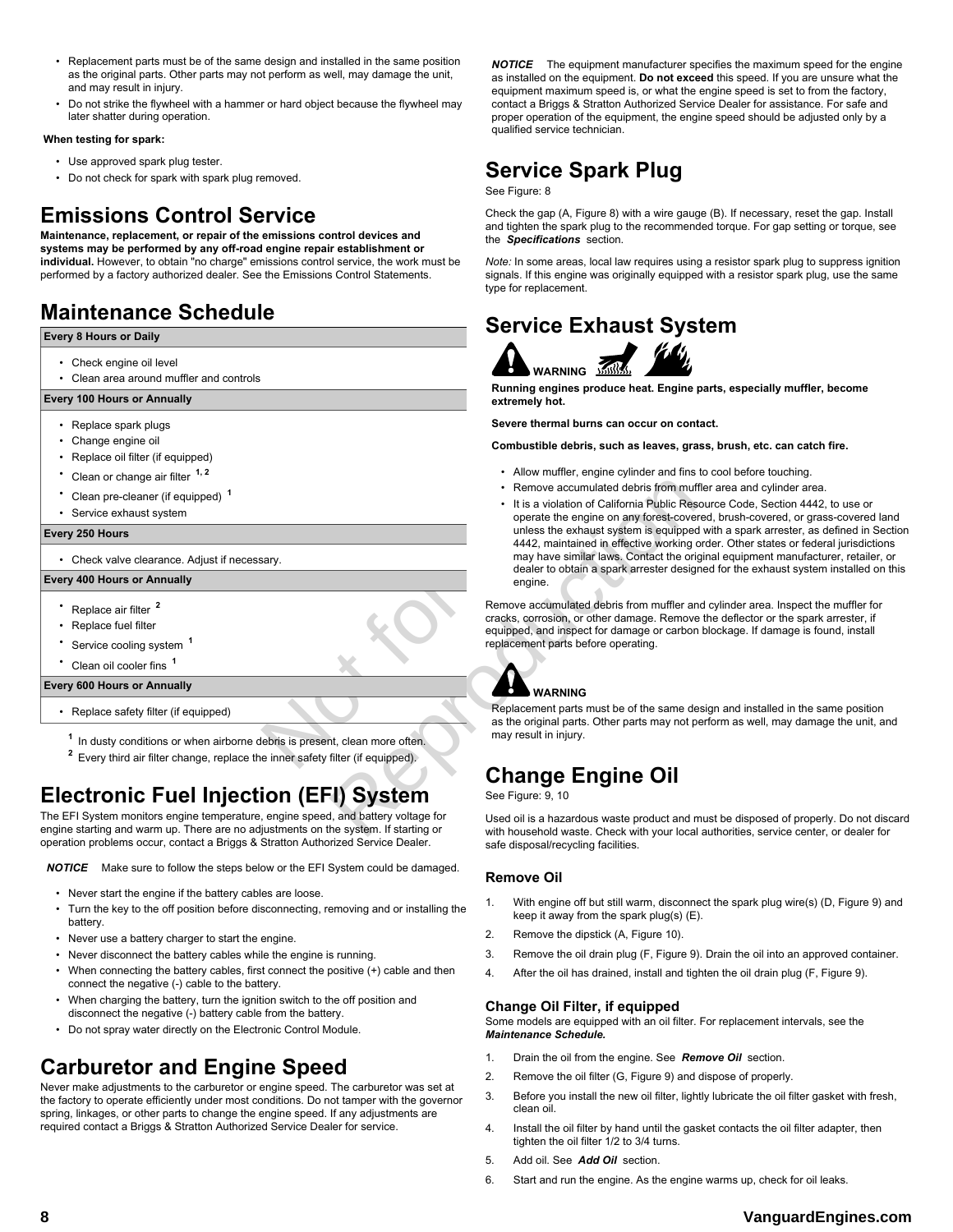7. Stop the engine and check the oil level. Correct oil level is at the top of the full indicator (B, Figure 10) on the dipstick.

### **Add Oil**

- Make sure the engine is level.
- Clean the oil fill area of any debris.
- See the *Specifications* section for oil capacity.
- 1. Remove the dipstick (A, Figure 10) and wipe with a clean cloth.
- 2. Slowly pour oil into the engine oil fill (C, Figure 10). **Do not overfill.** After adding oil, wait one minute and then check the oil level.
- 3. Install and tighten the dipstick (A, Figure 10).
- 4. Remove the dipstick and check the oil level. Correct oil level is at the top of the full indicator (B. Figure 10) on the dipstick.
- 5. Reinstall and tighten the dipstick (A, Figure 10).
- 6. Connect the spark plug wire(s) (D, Figure 9) to the spark plug(s) (E).

### **Service Air Filter**

See Figure: 11, 12



**Fuel and its vapors are extremely flammable and explosive.**

**Fire or explosion can cause severe burns or death.**

• Never start and run the engine with the air cleaner assembly (if equipped) or the air filter (if equipped) removed.

*NOTICE* Do not use pressurized air or solvents to clean the filter. Pressurized air can damage the filter and solvents will dissolve the filter.

### See the *Maintenance Schedule* for service requirements.

Various models use either a foam or a paper filter. Some models may also have an optional pre-cleaner that can be washed and reused. Compare the illustrations in this manual with the type installed on your engine and service as follows.

### **Paper Air Filter**

- 1. Open the fastener(s) (A, Figure 11) and remove the cover (B).
- 2. Remove the air filter (C, Figure 11).
- 3. To loosen debris, gently tap the air filter on a hard surface. If the air filter is excessively dirty, replace with a new air filter.
- reused. Compare the illustrations in this<br>and service as follows.<br>remove the cover (B).<br>on a hard surface. If the air filter is<br>filter.<br>), if equipped, carefully pull it away from<br>dirt or debris does not enter the engine<br>) 4. To remove the safety filter (D, Figure 11), if equipped, carefully pull it away from the air cleaner body (E). Make sure that dirt or debris does not enter the engine.
- 5. Install the new safety filter (D, Figure 11) in the air cleaner body (E).
- 6. Install the air filter (C, Figure 11) over the safety filter (D).
- 7. Install the cover (B, Figure 11) and close the fastener(s) (A).

### **Paper Air Filter**

- 1. Remove the fastener(s) (A, Figure 12).
- 2. Remove the cover (B, Figure 12).
- 3. Remove the fastener(s) (C, Figure 12) and retainer (D).
- 4. Remove the air filter (E, Figure 12).
- 5. Remove the pre-cleaner (F, Figure 12), if equipped, from the air filter (E).
- 6. To loosen debris, gently tap the air filter (E, Figure 12) on a hard surface. If the air filter is excessively dirty, replace with a new air filter.
- 7. Wash the pre-cleaner (F, Figure 12), if equipped, in liquid detergent and water. Allow the pre-cleaner to thoroughly air dry. **Do not** oil the pre-cleaner.
- 8. Assemble the dry pre-cleaner (F, Figure 12), if equipped, to the air filter (E).
- 9. Install the air filter (E, Figure 12) and secure with retainer (D) and fastener(s) (C).
- 10. Install the cover (B, Figure 12) and secure with the fastener(s) (A). Make sure the fastener(s) is tight.

### **Service Fuel System**

See Figure: 13



**Fuel and its vapors are extremely flammable and explosive.**

**Fire or explosion can cause severe burns or death.**

- Keep fuel away from sparks, open flames, pilot lights, heat, and other ignition sources.
- Check fuel lines, tank, cap, and fittings frequently for cracks or leaks. Replace if necessary.
- Before cleaning or replacing the fuel filter, drain the fuel tank or close the fuel shutoff valve.
- If fuel spills, wait until it evaporates before starting engine.
- Replacement parts must be the same and installed in the same position as the original parts.

### **Fuel Filter, if equipped**

- 1. Before replacing the fuel filter (A, Figure 13), if equipped, drain the fuel tank or close the fuel shut-off valve. Otherwise, fuel can leak out and cause a fire or explosion.
- 2. Use pliers to squeeze tabs (B, Figure 13) on the clamps (C), then slide the clamps away from the fuel filter (A). Twist and pull the fuel lines (D) off of the fuel filter.
- 3. Check the fuel lines (D, Figure 13) for cracks or leaks. Replace if necessary.
- 4. Replace the fuel filter (A, Figure 13) with an original equipment replacement filter.
- 5. Secure the fuel lines (D, Figure 13) with clamps (C) as shown.

# **Service Cooling System**

See Figure: 14, 15



**Running engines produce heat. Engine parts, especially muffler, become extremely hot.**

**Severe thermal burns can occur on contact.**

**Combustible debris, such as leaves, grass, brush, etc., can catch fire.**

- Allow muffler, engine cylinder and fins to cool before touching.
- Remove accumulated debris from muffler area and cylinder area.

*NOTICE* Do not use water to clean the engine. Water could contaminate the fuel system. Use a brush or dry cloth to clean the engine.

This is an air cooled engine. Dirt or debris can restrict air flow and cause the engine to overheat, resulting in poor performance and reduced engine life.

- 1. Use a brush or dry cloth to remove debris from the air intake area (A, Figure 14).
- 2. Keep linkage, springs and controls (B, Figure 15) clean.
- 3. Keep the area around and behind the muffler (C, Figure 15) free of any combustible debris.
- 4. Make sure the oil cooler fins (D, Figure 15) are free of dirt and debris.
- **EXECTED SERVENT SERVE AND SERVE AND SERVE AND SERVE AND SERVE AND SERVE AND SERVE AND SERVE AND SERVE AND SERVED AND SERVED AND SERVED AND SERVED AND SERVED AND SERVED AND SERVED AND SERVED AND SERVED AND SERVED AND SERVE** 5. Loosen fastener(s) (E, Figure 14) until you hear a click. Remove panel (F). and clean the area of dirt and debris. Make sure the underside of the panel is also clean.
	- 6. Install the panel (F, Figure 14) and secure with fastener(s) (E). Tighten fastener(s) until you hear a click.
	- 7. **Cyclonic Air Filter System** (G, Figure 14): Loosen fastener (H, Figure 14) and pivot Cyclonic Air Filter, if equipped, away from the engine. It is not necessary to remove the flexible air cleaner hose (J). After cleaning, make sure to reposition the air filter and tighten the fastener.

After a period of time, debris can accumulate in the cylinder cooling fins and cause the engine to overheat. This debris cannot be removed without partial disassembly of the engine. Have a Briggs & Stratton Authorized Dealer inspect and clean the air cooling system as recommended in the **Maintenance Schedule.**

# **Storage**



**Fuel and its vapors are extremely flammable and explosive.**

**Fire or explosion can cause severe burns or death.**

### **When Storing Fuel Or Equipment With Fuel In Tank**

• Store away from furnaces, stoves, water heaters or other appliances that have pilot lights or other ignition sources because they can ignite fuel vapors.

### **Fuel System**

See Figure: 16

**9**

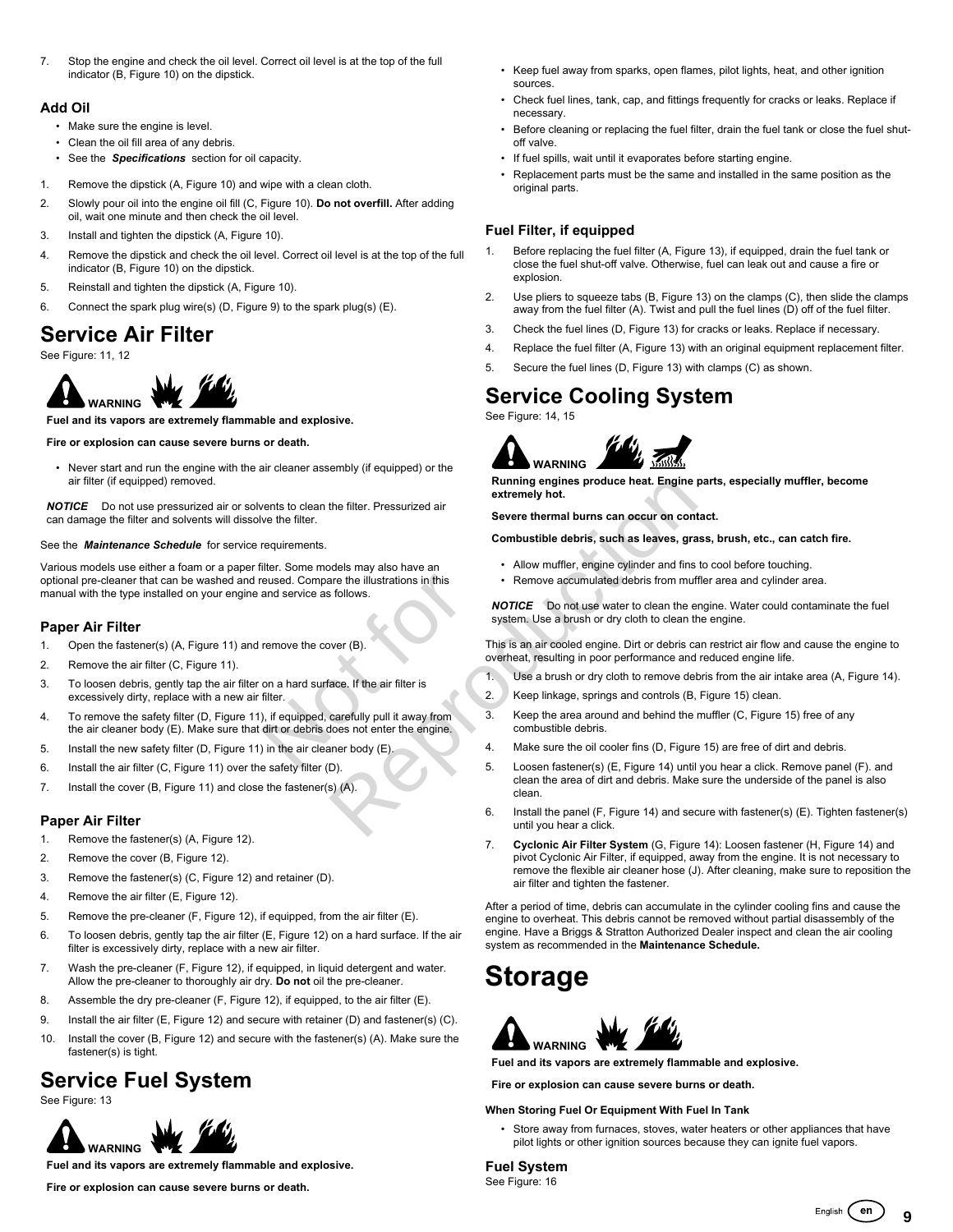Store the engine level (normal operating position). Fill fuel tank (A, Figure 16) with fuel. To allow for expansion of fuel, do not overfill above the fuel tank neck (B).

Fuel can become stale when kept in a storage container for more than 30 days. Each time you fill the container with fuel, add STA-BIL 360°<sup>®</sup> PROTECTION™ to the fuel as specified by the manufacturer's instructions. This keeps fuel fresh and decreases fuelrelated problems or contamination in the fuel system.

It is not necessary to drain fuel from the engine when STA-BIL

360<sup>°®</sup> PROTECTION™ is added as instructed. Before storage, turn the engine ON for 2 minutes to move the fuel and stabilizer through the fuel system.

If gasoline in the engine has not been treated with a fuel stabilizer, it must be drained into an approved container. Run the engine until it stops from lack of fuel. The use of a fuel stabilizer in the storage container is recommended to maintain freshness.

### **Engine Oil**

While the engine is still warm, change the engine oil. See the *Change Engine Oil* section.

# **Troubleshooting**

For assistance, contact your local dealer or go to **VanguardEngines.com** or call **1-800-999-9333** (in USA).

# **Specifications**

|                                      | <b>Model: 540000</b>              | Briggs & Stratton En<br>Effective January 2019                                                                                             |
|--------------------------------------|-----------------------------------|--------------------------------------------------------------------------------------------------------------------------------------------|
| Displacement                         | 54.68 ci (896 cc)                 |                                                                                                                                            |
| Bore                                 | 3.366 in (85,5 mm)                | <b>Limited Warranty</b>                                                                                                                    |
| <b>Stroke</b>                        | 3.071 in (78,0 mm)                | Briggs & Stratton warrants that, during the w<br>or replace, free of charge, any part that is de                                           |
| Oil Capacity                         | 78 - 80 oz (2,3 - 2,4 L)          | both. Transportation charges on product sub                                                                                                |
| Spark Plug Gap                       | .030 in (,76 mm)                  | warranty must be borne by purchaser. This y<br>the time periods and conditions stated below                                                |
| Spark Plug Torque                    | 180 lb-in (20 Nm)                 | Authorized Service Dealer in our dealer loca                                                                                               |
| Armature Air Gap - Carburetor Models | (20 mm). - 008 in (,13 - ,20 mm). | The purchaser must contact the Authorized !<br>available to the Authorized Service Dealer fo                                               |
| Intake Valve Clearance               | .004 - .006 in (,10 - ,15 mm)     | There is no other express warranty. Impli                                                                                                  |
| <b>Exhaust Valve Clearance</b>       | .007 - .009 in (,18 - ,23 mm).    | merchantability and fitness for a particula                                                                                                |
|                                      | Model: 610000, 61E100             | period listed below, or to the extent perm<br>consequential damages are excluded to the<br>states or countries do not allow limitations or |
| Displacement                         | 60.60 ci (993 cc)                 | and some states or countries do not allow th<br>consequential damages, so the above limitar                                                |
| Bore                                 | 3.366 in (85,5 mm)                | This warranty gives you specific legal rights                                                                                              |
| Stroke                               | 3.406 in (86,5 mm)                | vary from state to state and country to count                                                                                              |
| Oil Capacity                         | 78 - 80 oz (2,3 - 2,4 L)          | <b>Standard Warra</b>                                                                                                                      |
| Spark Plug Gap                       | .030 in (,76 mm)                  |                                                                                                                                            |
| Spark Plug Torque                    | 180 lb-in (20 Nm)                 | Vanguard <sup>™</sup> ; Commercial Series <sup>3</sup>                                                                                     |
| Armature Air Gap - Carburetor Models | .005 - .008 in (,13 - ,20 mm)     | Consumer Use - 36 months                                                                                                                   |

| <b>MOUSE OIVUUU, OILIUU</b>          |                               |  |
|--------------------------------------|-------------------------------|--|
| Displacement                         | 60.60 ci (993 cc)             |  |
| Bore                                 | 3.366 in (85,5 mm)            |  |
| Stroke                               | 3.406 in (86,5 mm)            |  |
| Oil Capacity                         | 78 - 80 oz (2,3 - 2,4 L)      |  |
| Spark Plug Gap                       | .030 in (,76 mm)              |  |
| Spark Plug Torque                    | 180 lb-in (20 Nm)             |  |
| Armature Air Gap - Carburetor Models | .005 - .008 in (,13 - ,20 mm) |  |
| Intake Valve Clearance               | .004 - .006 in (.10 - .15 mm) |  |
| <b>Exhaust Valve Clearance</b>       | .007 - .009 in (,18 - ,23 mm) |  |

 Engine power will decrease 3.5% for each 1,000 feet (300 meters) above sea level and 1% for each 10° F (5.6° C) above 77° F (25° C). The engine will operate satisfactorily at an angle up to 15°. Refer to the equipment operator's manual for safe allowable operating limits on slopes.

| Service Parts - Model: 540000, 610000, 61E100 |                    |  |
|-----------------------------------------------|--------------------|--|
| <b>Service Part</b>                           | <b>Part Number</b> |  |
| Cyclonic Air Filter (Figure 11)               | 841497             |  |
| Cyclonic Safety Filter (Figure 11)            | 821136             |  |
| Air Filter, Low Profile (Figure 12)           | 692519             |  |
| Pre-cleaner, Low Profile (Figure 12)          | 692520             |  |
| Oil - SAE 30                                  | 100028             |  |
| Oil Filter                                    | 842921             |  |
| <b>Fuel Filter</b>                            | 695666             |  |
| <b>Resistor Spark Plug</b>                    | 491055             |  |
| Long Life Platinum Spark Plug                 | 5066               |  |

### **Service Parts - Model: 540000, 610000, 61E100**

| Spark Plug Wrench | 19374 |
|-------------------|-------|
| Spark Tester      | 19368 |

 We recommend that you see any Briggs & Stratton Authorized Dealer for all maintenance and service of the engine and engine parts.

**Power Ratings:** The gross power rating for individual gasoline engine models is labeled in accordance with SAE (Society of Automotive Engineers) code J1940 Small Engine Power & Torque Rating Procedure, and is rated in accordance with SAE J1995. Torque values are derived at 2600 RPM for those engines with "rpm" called out on the label and 3060 RPM for all others; horsepower values are derived at 3600 RPM. The gross power curves can be viewed at www.BRIGGSandSTRATTON.COM. Net power values are taken with exhaust and air cleaner installed whereas gross power values are collected without these attachments. Actual gross engine power will be higher than net engine power and is affected by, among other things, ambient operating conditions and engine-to-engine variability. Given the wide array of products on which engines are placed, the gasoline engine may not develop the rated gross power when used in a given piece of power equipment. This difference is due to a variety of factors including, but not limited to, the variety of engine components (air cleaner, exhaust, charging, cooling, carburetor, fuel pump, etc.), application limitations, ambient operating conditions (temperature, humidity, altitude), and engine-to-engine variability. Due to manufacturing and capacity limitations, Briggs & Stratton may substitute an engine of higher rated power for this engine.

# **Warranty**

# **Briggs & Stratton Engine Warranty**

Briggs & Stratton warrants that, during the warranty period specified below, it will repair or replace, free of charge, any part that is defective in material or workmanship or both. Transportation charges on product submitted for repair or replacement under this warranty must be borne by purchaser. This warranty is effective for and is subject to the time periods and conditions stated below. For warranty service, find the nearest Authorized Service Dealer in our dealer locator map at BRIGGSandSTRATTON.COM. The purchaser must contact the Authorized Service Dealer, and then make the product available to the Authorized Service Dealer for inspection and testing.

**There is no other express warranty. Implied warranties, including those of merchantability and fitness for a particular purpose, are limited to the warranty period listed below, or to the extent permitted by law.** Liability for incidental or consequential damages are excluded to the extent exclusion is permitted by law. Some states or countries do not allow limitations on how long an implied warranty lasts, and some states or countries do not allow the exclusion or limitation of incidental or consequential damages, so the above limitation and exclusion may not apply to you. This warranty gives you specific legal rights and you may also have other rights which vary from state to state and country to country **<sup>4</sup>** .

| <b>Standard Warranty Terms</b> 1, 2, 3 |  |
|----------------------------------------|--|
|----------------------------------------|--|

| Vanquard <sup>™</sup> ; Commercial Series <sup>3</sup>                        |
|-------------------------------------------------------------------------------|
| Consumer Use - 36 months                                                      |
| Commercial Use - 36 months                                                    |
| <b>XR Series</b>                                                              |
| Consumer Use - 24 months                                                      |
| Commercial Use - 24 months                                                    |
| All Other Engines Featuring Dura-Bore™ Cast Iron Sleeve                       |
| Consumer Use - 24 months                                                      |
| Commercial Use - 12 months                                                    |
| <b>All Other Engines</b>                                                      |
| Consumer Use - 24 months                                                      |
| Commercial Use - 3 months                                                     |
| <sup>1</sup> These are our standard warranty terms but occasionally there may |

These are our standard warranty terms, but occasionally there may be additional warranty coverage that was not determined at time of publication. For a listing of current warranty terms for your engine, go to BRIGGSandSTRATTON.com or contact your Briggs & Stratton Authorized Service Dealer.

**2** There is no warranty for engines on equipment used for prime power in place of a utility; standby generators used for commercial purposes, utility vehicles exceeding 25 MPH, or engines used in competitive racing or on commercial or rental tracks.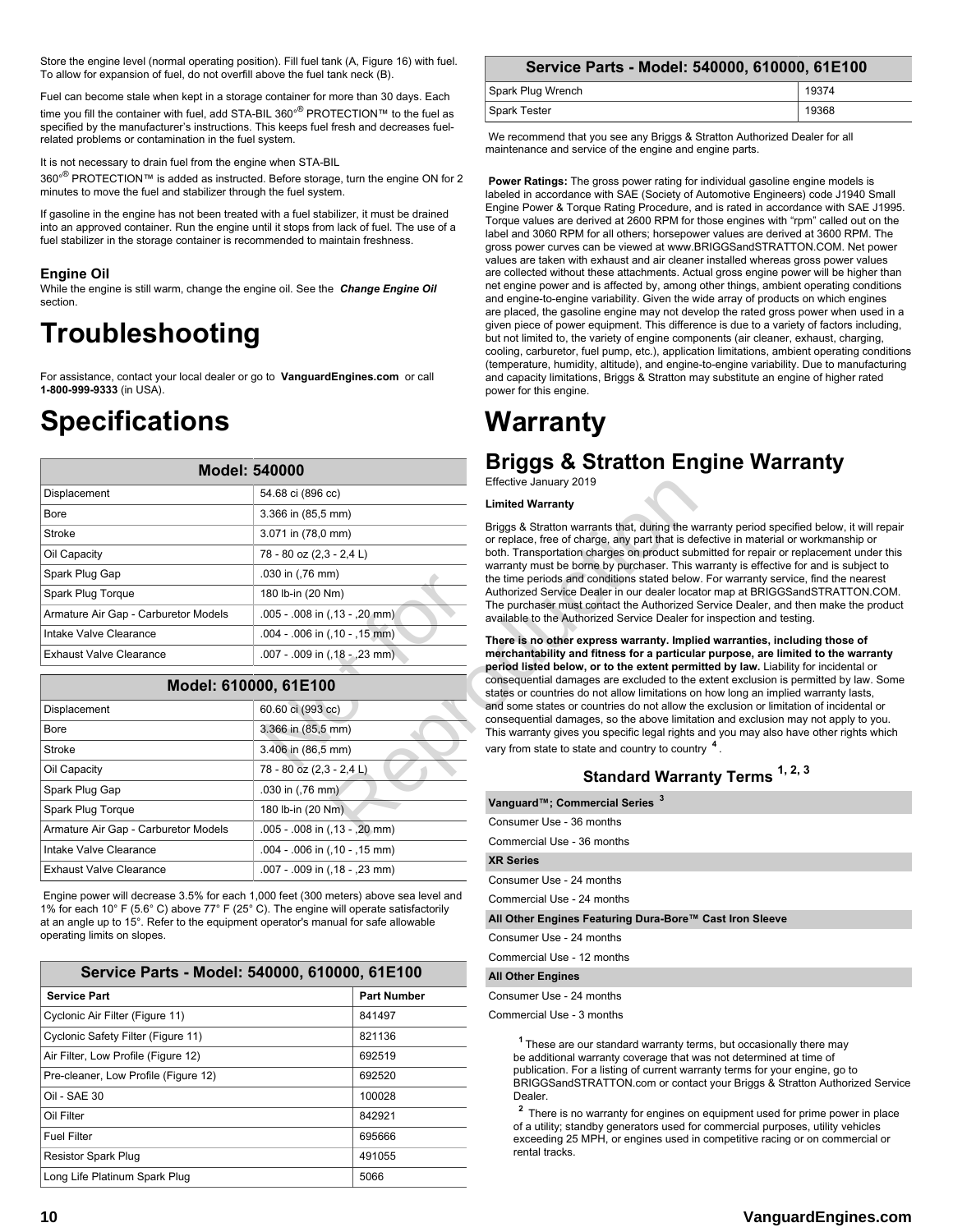**3** Vanguard installed on standby generators: 24 months consumer use, no warranty commercial use. Commercial Series with manufacturing date before July 2017: 24 months consumer use, 24 months commercial use.

**4** In Australia - Our goods come with guarantees that cannot be excluded under the Australian Consumer Law. You are entitled to a replacement or refund for a major failure and for compensation for any other reasonably foreseeable loss or damage. You are also entitled to have the goods repaired or replaced if the goods fail to be of acceptable quality and the failure does not amount to a major failure. For warranty service, find the nearest Authorized Service Dealer in our dealer locator map at BRIGGSandSTRATTON.COM, or by calling 1300 274 447, or by emailing or writing to salesenquiries@briggsandstratton.com.au, Briggs & Stratton Australia Pty Ltd, 1 Moorebank Avenue, Moorebank, NSW , Australia, 2170.

The warranty period begins on the original date of purchase by the first retail or commercial consumer. "Consumer use" means personal residential household use by a retail consumer. "Commercial use" means all other uses, including use for commercial, income producing or rental purposes. Once an engine has experienced commercial use, it shall thereafter be considered as a commercial use engine for purposes of this warranty.

**Save your proof of purchase receipt. If you do not provide proof of the initial purchase date at the time warranty service is requested, the manufacturing date of the product will be used to determine the warranty period. Product registration is not required to obtain warranty service on Briggs & Stratton products.**

### **About Your Warranty**

This limited warranty covers engine-related material and/or workmanship issues only, and not replacement or refund of the equipment to which the engine may be mounted. Routine maintenance, tune-ups, adjustments, or normal wear and tear are not covered under this warranty. Similarly, warranty is not applicable if the engine has been altered or modified or if the engine serial number has been defaced or removed. This warranty does not cover engine damage or performance problems caused by:

- 1. The use of parts that are not original Briggs & Stratton parts;
- 2. Operating the engine with insufficient, contaminated, or an incorrect grade of lubricating oil;
- a. Fuel Metering System<br>
a. Fuel Metering System<br>
a. Fuel Metering System<br>
a. Cold start enrichment syst<br>
ated with ethanol greater<br>
fied petroleum or natural gas<br>
cleaner maintenance or re-<br>
b. Air cleaner System<br>
cleaner 3. The use of contaminated or stale fuel, gasoline formulated with ethanol greater than 10%, or the use of alternative fuels such as liquefied petroleum or natural gas on engines not originally designed/manufactured by Briggs & Stratton to operate on such fuels;
- 4. Dirt which entered the engine because of improper air cleaner maintenance or reassembly;
- mactured by Briggs & Stration to operate<br>of improper air cleaner maintenance or re-<br>fa rotary lawn mower, loose or improperly<br>ther crankshaft coupled devices, or<br>clutches, transmissions, equipment<br>Briggs & Stratton;<br>and de 5. Striking an object with the cutter blade of a rotary lawn mower, loose or improperly installed blade adapters, impellers, or other crankshaft coupled devices, or excessive v-belt tightness;
- 6. Associated parts or assemblies such as clutches, transmissions, equipment controls, etc., which are not supplied by Briggs & Stratton;
- 7. Overheating due to grass clippings, dirt and debris, or rodent nests which plug or clog the cooling fins or flywheel area, or by operating the engine without sufficient ventilation;
- 8. Excessive vibration due to over-speeding, loose engine mounting, loose or unbalanced cutter blades or impellers, or improper coupling of equipment components to the crankshaft;
- 9. Misuse, lack of routine maintenance, shipping, handling, or warehousing of equipment, or improper engine installation.

**Warranty service is available only through Briggs & Stratton Authorized Service Dealers. Locate your nearest Authorized Service Dealer in our dealer locator map at BRIGGSandSTRATTON.COM or by calling 1-800-233-3723 (in USA).**

80004537 (Rev. E)

# **Briggs & Stratton Emissions Warranty**

**U.S. EPA, and Briggs & Stratton Corporation Emissions Control Warranty Statement - Your Warranty Rights and Obligations For Briggs & Stratton Engine Models with "J" Trim Designation (Model-Type-Trim Representation xxxxxx xxxx Jx)**

The U.S. EPA, and Briggs & Stratton (B&S) are pleased to explain the exhaust emissions control system warranty on your Model Year 2018-2020 engine. In the U.S, new small off-road engines and large spark ignited engines less than or equal to 1.0 liter must be designed, built, and equipped to meet stringent anti-smog standards. B&S must warrant the emissions control system on your engine for the periods of time listed below provided there has been no abuse, neglect, or improper maintenance of your engine leading to the failure of the emissions control system.

Your emissions control system may include parts such as the carburetor or fuelinjection system, the ignition system, catalytic converter, fuel tanks, fuel lines (for liquid fuel and fuel vapors), fuel caps, valves, canisters, filters, clamps and other associated components. Also included may be hoses, belts, connectors, and other emissionrelated assemblies.

Where a warrantable condition exists, B&S will repair your engine at no cost to you including diagnosis, parts, and labor.

### **Manufacturer's Warranty Coverage:**

The exhaust emissions control system on your engine is warranted for two years. If any emissions-related parts on your engine is defective, the part will be repaired of replaced by B&S.

### **Owner's Warranty Responsibilities:**

- As the engine owner, you are responsible for the performance of the required maintenance listed in your Operator's Manual. B&S recommends that you retain all receipts covering maintenance on your engine, but B&S cannot deny warranty coverage solely for the lack of receipts or your failure to ensure the performance of all scheduled maintenance.
- As the engine owner, you should however be aware that B&S may deny you warranty coverage if your engine or a part has failed due to abuse, neglect, improper maintenance, or unapproved modifications.
- You are responsible for presenting your engine to a B&S distribution center, or service center, as soon as a problem exists. The warranty repairs should be completed in a reasonable amount of time, not to exceed 30 days. If you have a question regarding your warranty rights and responsibilities, you should contact B&S at 1-800-444-7774 (in USA) or BRIGGSandSTRATTON.com.

### **Briggs & Stratton Emissions Control Warranty Provisions**

The following are specific provisions relative to your Emissions Control Warranty Coverage. It is in addition to the B&S engine warranty for non-regulated engines found in the Operator's Manual.

1. Warranted Emissions Parts

Coverage under this warranty extends only to the parts listed below (the emissions control systems parts) to the extent these parts were present on the B&S engine.

- a. Fuel Metering System
	- Cold start enrichment system (soft choke)
	- Carburetor or fuel injection system
	- Oxygen sensor
	- Electronic control unit
	- Fuel pump module
- b. Air Induction System
- Air cleaner
	- Intake manifold
- c. Ignition System
	- Spark plug(s)
		- Magneto ignition system
- d. Catalyst System
	- Catalytic converter
	- Exhaust manifold
	- Air injection system or pulse value
- e. Miscellaneous Items Used in Above Systems
	- Vacuum, temperature, position, time sensitive valves and switches
	- Connectors and assemblies
	- Electronic controls
- 2. Length of Coverage

Coverage is for a period of two years from the date of delivery to an ultimate purchaser, or for the period listed in the respective engine or product warranty statement, whichever is greater. B&S warrants to the original purchaser and each subsequent purchaser that the engine is designed, built, and equipped so as to conform with all applicable regulations under Section 213 of the Clean Air Act that is free from defects in material and workmanship that could cause the failure of a warranted part; and that is identical in all material respects to the engine described in the manufacturer's application for certification. The warranty period begins on the date the engine or equipment is delivered to an ultimate purchaser.

The warranty on emissions-related parts is as follows:

- Any warranted part that is not scheduled for replacement as required maintenance in the Operator's Manual supplied, is warranted for the warranty period stated above. If any such part fails during the period of warranty coverage, the part will be repaired or replaced by B&S at no charge to the owner. Any such part repaired or replaced under the warranty will be warranted for the remaining warranty period.
- Any warranted part that is scheduled only for regular inspection in the Operator's's Manual supplied, is warranted for the warranty period stated above. Any such part repaired or replaced under warranty will be warranted for the remaining warranty period.
- Any warranted part that is scheduled for replacement as required maintenance in the Operators's Manual supplied, is warranted for the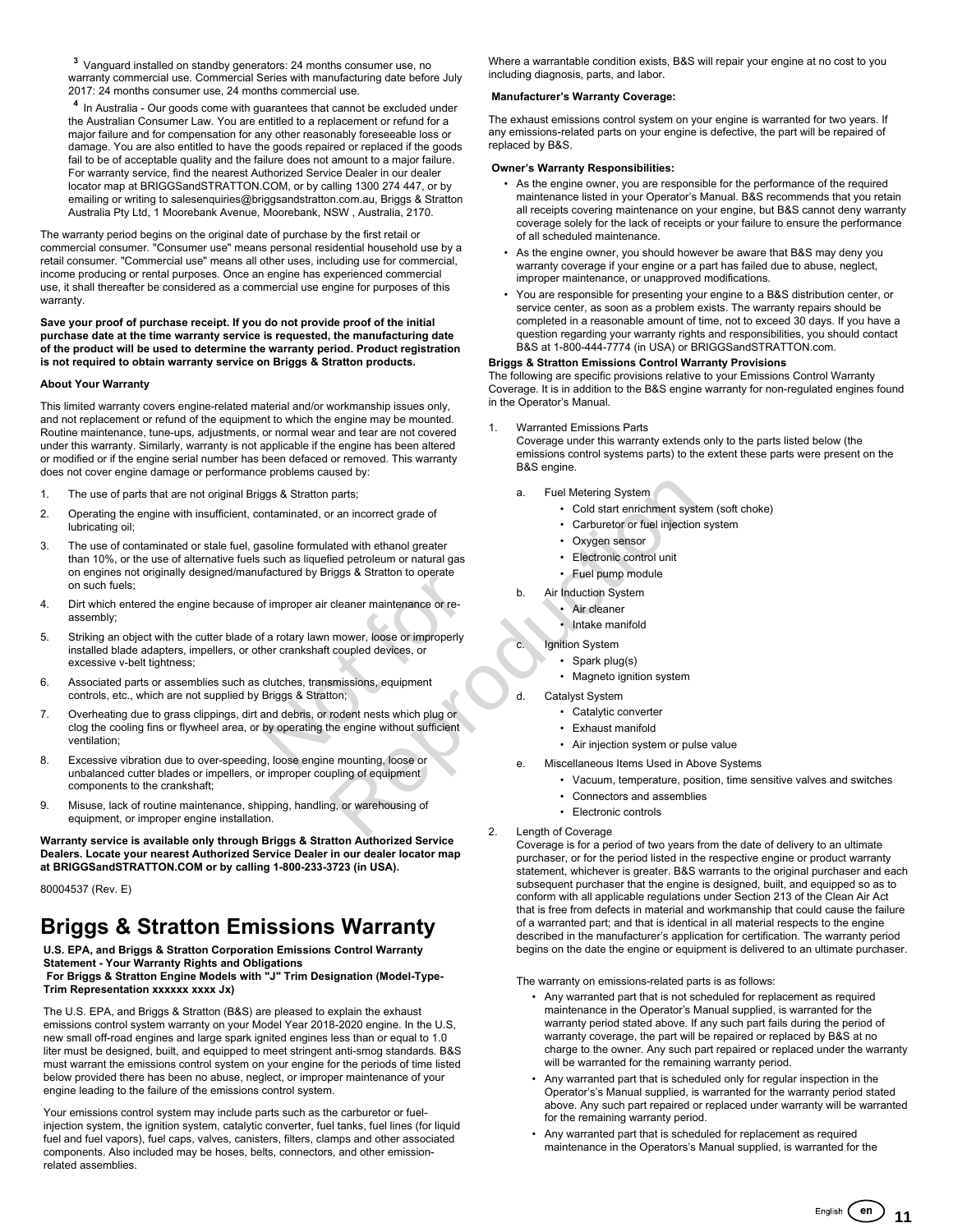period of time prior to the first scheduled replacement point for that part. If the part fails prior to the first scheduled replacement, the part will be repaired or replaced by B&S at no charge to the owner. Any such part repaired or replaced under warranty will be warranted for the remainder of the period prior to the first scheduled replacement point for the part.

- Add-on or modified parts that are not exempted by the U.S. EPA may not be used. The use of any non-exempted add-on or modified parts by the owner will be grounds for disallowing a warranty claim. The manufacturer will not be liable to warrant failures of warranted parts caused by the use of a non-exempted add-on or modified part.
- 3. Consequential Coverage

Coverage shall extend to the failure of any engine components caused by the failure of any warranted emissions parts.

4. Claims and Coverage Exclusions

Warranty claims shall be filed according to the provisions of the B&S engine warranty policy. Warranty coverage does not apply to failures of emissions parts that are not original equipment B&S parts or to parts that fail due to abuse, neglect, or improper maintenance as set forth in the B&S engine warranty policy. B&S is not liable for warranty coverage of failures of emissions parts caused by the use of add-on or modified parts.

### **Look For Relevant Emissions Durability Period and Air Index Information On Your Small Off-Road Engine Emissions Label**

Briggs & Stratton engines are certified to meet the United States Environmental Protection Agency (USEPA) Phase 3 emissions standards. The Emissions Compliance Period referred to on the Emissions Compliance label indicates the number of operating hours for which the engine has been shown to meet Federal emissions requirements.

**For engines at or less than 80 cc displacement:**

Category C = 50 hours, Category B = 125 hours, Category A = 300 hours

# Man 225 cc Reproduction **For engines greater than 80 cc displacement and less than 225 cc displacement:**

Category C = 125 hours, Category B = 250 hours, Category A = 500 hours

**For engines of 225 cc or more displacement:**

Not is Category C = 250 hours, Category B = 500 hours, Category A = 1000 hours

80012791EN (Rev D)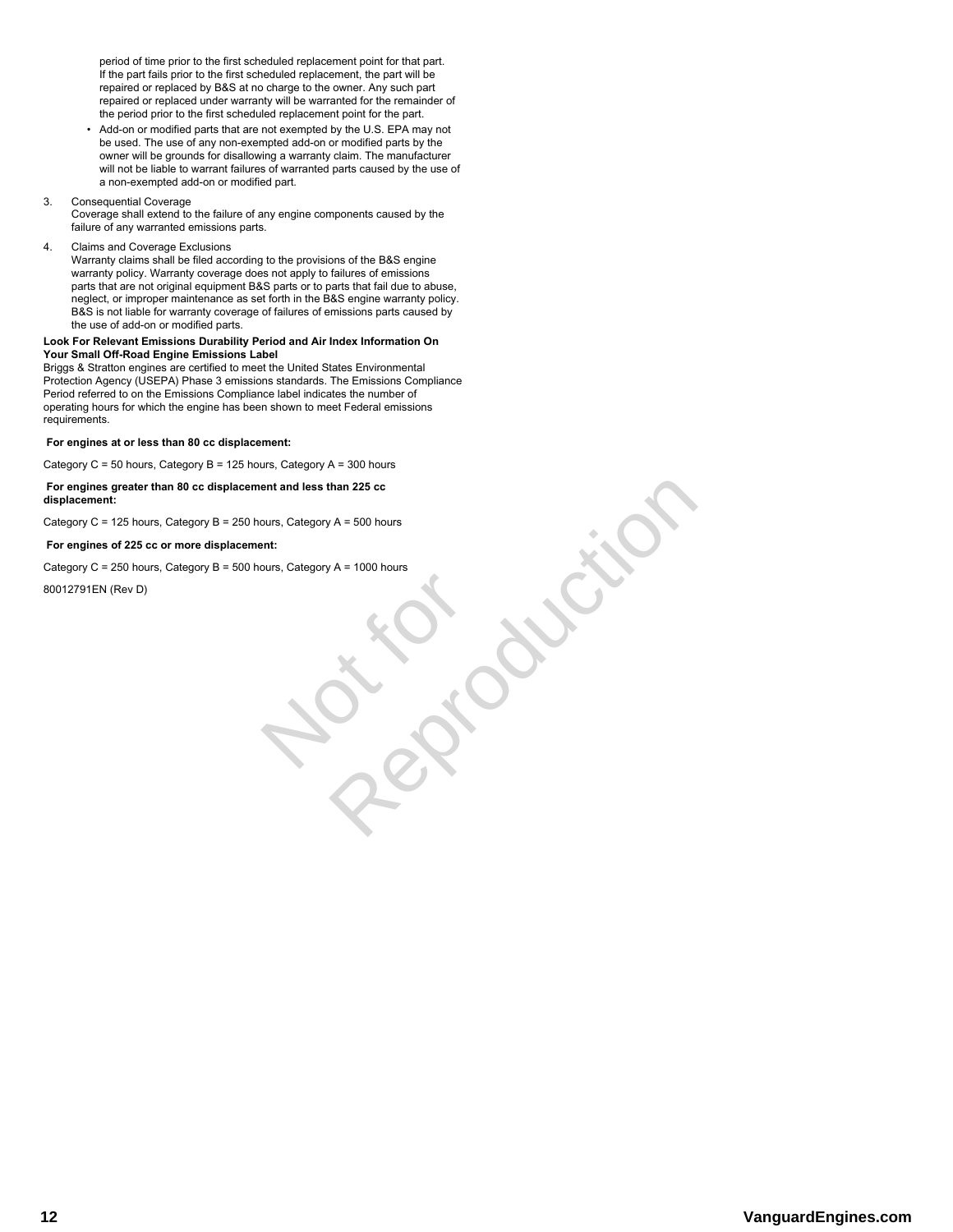Copyright © Briggs & Stratton Corporation, Milwaukee, WI, EE.UU. Todos los derechos reservados.

Este manual contiene información de seguridad para que usted tome conciencia de los peligros y riesgos asociados con los motores, y cómo evitarlos. También contiene instrucciones para el uso y cuidado apropiados del motor. Ya que Briggs & Stratton Corporation no conoce necesariamente el equipo donde se usará este motor, es importante que usted lea y entienda estas instrucciones y las instrucciones del equipo. **Conserve estas instrucciones originales para futuras consultas.**

*Nota:* Las figuras e ilustraciones de este manual solo se proporcionan como referencia y pueden diferir de su modelo específico. Comuníquese con su distribuidor si tiene preguntas.

Para conseguir repuestos o asistencia técnica, registre a continuación los números de modelo, tipo y código de su motor junto con la fecha de compra. Estos números se encuentran localizados en su motor (consulte la sección *Características y controles* ).

| Fecha de compra                   |  |
|-----------------------------------|--|
| Modelo del motor - Tipo - Reglaje |  |
| Número de Serie del motor         |  |

# **Información de reciclaje**



Todos los envases, el aceite usado y las baterías deben reciclarse de acuerdo con las regulaciones gubernamentales aplicables.

# **Seguridad del operador**

# **Símbolo de alerta de seguridad y palabras de señalización**

**Seguridad y<br>
Sión**<br>
Sa para identificar información de seguridad<br>
siones corporales. Se señaliza con una<br>
AUCIÓN) con el símbolo de aviso para<br>
note peligro.<br>
de peligro.<br>
e evita, **ocasionará la muerte o lesiones** El símbolo de aviso de seguridad  $($ <sup>4</sup> $)$  se usa para identificar información de seguridad acerca de los peligros que pueden producir lesiones corporales. Se señaliza con una palabra (PELIGRO, ADVERTENCIA o PRECAUCIÓN) con el símbolo de aviso para indicar la probabilidad de una lesión y su potencial gravedad. Además, se puede utilizar un símbolo de peligro para representar el tipo de peligro.

 **PELIGRO** indica un peligro que, si no se evita, **ocasionará la muerte o lesiones graves**.

 **ADVERTENCIA** indica un peligro que, si no se evita, **podría ocasionar la muerte o lesiones graves**.

 **PRECAUCIÓN** indica un peligro que, si no se evita, **podría ocasionar lesiones menores o moderadas**.

*AVISO* indica una situación que **podría provocar daños al producto**.

# **Símbolos de peligro y sus significados**

| <b>Símbolo</b> | Significado                                                                               | Símbolo | Significado                                                                           |
|----------------|-------------------------------------------------------------------------------------------|---------|---------------------------------------------------------------------------------------|
|                | Información de seguridad<br>sobre los riesgos que<br>pueden provocar lesiones<br>físicas. |         | Lea y entienda el Manual del<br>Operador antes de operar o<br>reparar la unidad.      |
|                | Peligro de incendio                                                                       |         | Peligro de explosión                                                                  |
|                | Peligro de descarga                                                                       |         | Peligro de emisión de vapores<br>tóxicos                                              |
|                | Peligro de superficie<br>caliente                                                         |         | Peligro de ruido: se<br>recomienda el uso prolongado<br>de protección para los oídos. |

| Símbolo | Significado                                                          | Símbolo | Significado                   |
|---------|----------------------------------------------------------------------|---------|-------------------------------|
|         | Peligro de caída de<br>objetos: utilice protección<br>para los ojos. |         | Peligro de explosión          |
|         | Peligro de congelación                                               |         | Peligro de retroceso violento |
|         | Peligro de amputación:<br>piezas móviles                             |         | Peligro químico               |
|         | Peligro de calor                                                     |         | Corrosivo                     |

# **Mensajes de seguridad**



Este producto puede exponerlo a sustancias químicas, entre las que se incluyen emisiones de escape de motor de gasolina, reconocidas por el Estado de California como causantes de cáncer, y monóxido de carbono, reconocido por el Estado de California como causante de defectos de nacimiento u otros problemas reproductivos. Para obtener más información, visite www.P65Warnings.ca.gov.

# **ADVERTENCIA**

COLORED ANDENTENCIA<br>
COLORED ANDENTERCIA<br>
COLORED ANDENTERCIA<br>
COLORED ANDENTERCIA<br>
COLORED ANDENTERCIA<br>
COLORED ANDENTERCIA<br>
Los motores Briggs & Stratton® no estánd<br>
para impulsar "karts" recreativos o deportivo<br>
o depor Los motores Briggs & Stratton® no están diseñados para y no deben utilizarse para impulsar "karts" recreativos o deportivos; vehículos recreativos para niños o deportivos todo terreno; motos; aerodeslizadores; productos de aeronaves o vehículos utilizados en eventos competitivos no sancionados por Briggs & Stratton. Para obtener información sobre productos para carreras competitivas, vaya a www.briggsracing.com. Para uso con vehículos utilitarios y side-by-side todo terreno, contáctese con el Centro de Aplicación de Potencia de Motores Briggs & Stratton al 1-866-927-3349. El uso del motor para aplicaciones inadecuadas puede generar lesiones graves o la muerte.

# **ADVERTENCIA**

**El combustible y sus vapores son extremamente inflamables y explosivos.**

**El fuego o la explosión pueden causar quemaduras graves o la muerte.**

### **Cuando agregue combustible**

- Apague el motor y deje que se enfríe por lo menos 2 minutos antes de remover la tapa del combustible.
- Llene el tanque de combustible en exteriores o en un área bien ventilada.
- No llene excesivamente el tanque de combustible. Para permitir la expansión del combustible, no llene el tanque por arriba de la parte inferior del cuello.
- Mantenga el combustible alejado de chispas, llamas abiertas, testigos piloto, fuentes de calor y otras fuentes de encendido.
- Compruebe con frecuencia si existen grietas o fugas en las mangueras de combustible, el tanque, la tapa y los accesorios. Reemplace las piezas, si es necesario.
- Si se derramó combustible, espere hasta que se haya evaporado antes arrancar el motor.

### **Cuando encienda el motor**

- Asegúrese de que la bujía, el silenciador, la tapa del combustible y el filtro de aire (si está equipado) estén colocados y fijos en su lugar.
- No haga girar el motor si retiró la bujía.
- Si el motor se ahoga, coloque el estrangulador (si está equipado) en la posición de apertura/funcionamiento (OPEN/RUN), coloque el acelerador (si está equipado) en la posición de velocidad (FAST) y arranque el motor hasta que se encienda.

### **Cuando opere el equipo**

- No incline el motor ni el equipo de forma que pueda derramarse el combustible.
- No estrangule el carburador para detener el motor.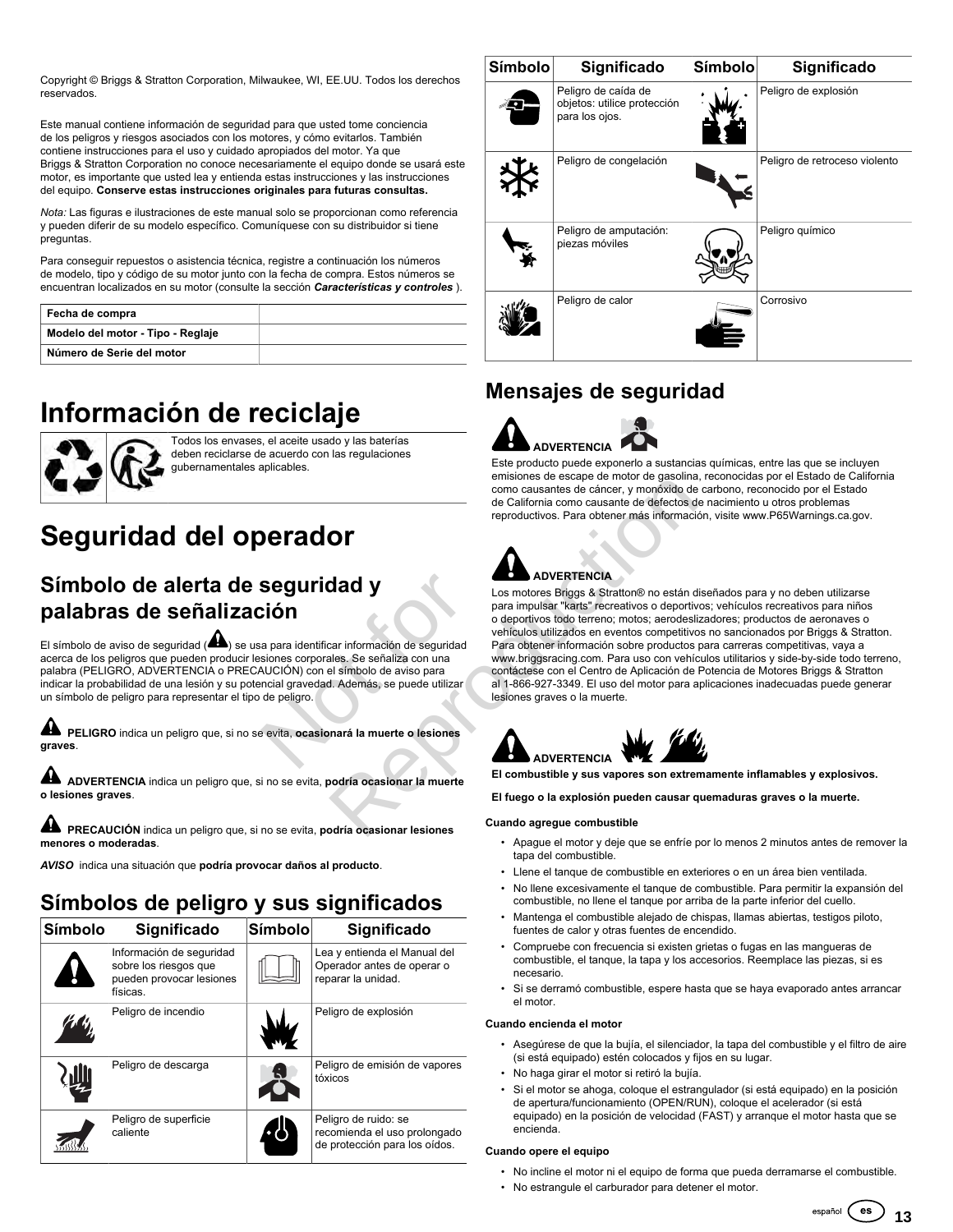• Nunca encienda o haga funcionar el motor sin el conjunto del purificador de aire (si tiene) o el filtro de aire (si tiene).

### **Cuando cambie el aceite**

• Si drena el aceite desde el tubo superior de llenado de aceite, el tanque de combustible debe estar vacío o de lo contrario podría presentarse una fuga de combustible que podría ocasionar un incendio o una explosión.

### **Cuando incline la unidad para trabajos de mantenimiento**

• Al realizar trabajos de mantenimiento que requieran inclinar la unidad, el tanque de combustible, si está montado en el motor, debe estar vacío o podría haber una fuga de combustible y generar un incendio o una explosión.

### **Cuando transporte el equipo**

• Transporte con el tanque de combustible VACÍO o con la válvula de cierre de combustible en la posición CLOSED.

### **Cuando almacene el combustible o el equipo con combustible en el tanque**

• Almacene lejos de hornos, estufas, calentadores de agua u otros aparatos que utilicen testigos piloto u otras fuentes de encendido ya que estos pueden encender los vapores combustibles.



### **Dar arranque al motor crea chispeo.**

**El chispeo puede encender los gases inflamables cercanos.**

### **podría ocasionar una explosión o un incendio.**

- Si hay una fuga de gas natural o gas propano LP en el área, no le de arranque al motor.
- No use líquidos de arranque presurizados ya que los vapores son inflamables.

# **ADVERTENCIA**

de escape del motor contiene<br>
puede matar en minutos. NO puede<br>
Si comienza a sentirse mareado o<br>
Si comienza a sentirse mareado o<br>
e fresco INMEDIATAMENTE . consulte<br>
con monóxido de carbono.<br>
ire libre, lejos de ventanas vapores son inflamables.<br>
El arranque accidental puede provocar descricions.<br>
El arranque accidental puede provocar de<br>
en minutos. NO puede<br>
ses del escape, puede<br>
sentirse mareado o<br>
DIATAMENTE , consulte<br>
de carbono.<br>
<br> **PELIGRO DE GAS TÓXICO. La descarga de escape del motor contiene monóxido de carbono, un gas tóxico que puede matar en minutos. NO puede verlo, es inodoro e insípido. Incluso si no huele los gases del escape, puede estar expuesto al monóxido de carbono. Si comienza a sentirse mareado o débil cuando utiliza el producto, tome aire fresco INMEDIATAMENTE . consulte a un médico, Puede haberse intoxicado con monóxido de carbono.**

- Opere este producto SOLAMENTE al aire libre, lejos de ventanas, puertas y ventilaciones, para reducir el riesgo de que el monóxido de carbono se acumule y pueda circular a espacios habitados.
- Instale alarmas de monóxido de carbono con baterías o enchufe (batería de respaldo) siguiendo las instrucciones del fabricante. Las alarmas de humo no pueden detectar el monóxido de carbono.
- NO opere este producto dentro de hogares, garajes, sótanos, espacios reducidos, cobertizos u otros espacios parcialmente cerrados, incluso si usa ventiladores o deja las puertas y ventanas abiertas. El monóxido de carbono se puede acumular rápidamente en estos espacios y puede permanecer durante horas, incluso después de que se apaga este producto.
- SIEMPRE coloque este producto en la dirección del viento y apunte el escape del motor lejos de espacios habitados.



**La retracción rápida de la cuerda del arranque (retroceso violento) le halará la mano y el brazo hacia el motor antes de que pueda soltarla.**

### **Esto podría ocasionar roturas de huesos, fracturas, moretones o torceduras.**

- Cuando arranque el motor, tire lentamente de la cuerda hasta sentir una resistencia y, a continuación, tire rápidamente de ella para evitar su retroceso.
- Remueva todas las cargas externas del equipo/motor antes de darle arranque al motor.
- Los componentes del equipo de acoplamiento directo, como cuchillas, impulsores, poleas, ruedas dentadas, entre otros, se deben colocar firmemente.



**Las piezas giratorias pueden tener contacto o atrapar las manos, los pies, el cabello, la ropa o los accesorios.**

**podría ocasionar una amputación traumática o una laceración grave.**

- Mantenga las manos y los pies a distancia de las partes rotantes.
- Recoja el pelo largo y quítese cualquier joya.
- No use ropa floja, tiras que cuelguen o artículos que puedan ser agarrados.



**El funcionamiento de los motores produce calor. Las piezas de los motores, especialmente el silenciador, se calientan demasiado.**

**Pueden ocurrir graves quemaduras al tocarlas.**

**Los desechos combustibles, tal como hojas, grama, maleza, etc. pueden prenderse fuego.**

- Deje que el silenciador, el cilindro y las aletas del motor se enfríen antes de tocarlos.
- Extraiga los desechos acumulados en el área del silenciador y en el área del cilindro.
- Es una violación del Código de Recursos Públicos de California, Sección 4442, utilizar u operar el motor en cualquier espacio con árboles, maleza o grama a menos que el sistema de escape esté equipado con un extintor de chispas, como lo define la Sección 4442, mantenido en correcto funcionamiento. Otros estados o jurisdicciones federales pueden tener leyes similares. Póngase en contacto con el vendedor, el distribuidor o el fabricante del equipo original para obtener un extintor de chispas diseñado para el sistema de escape instalado en este motor.



**Las chispas no intencionales pueden provocar un incendio o una descarga eléctrica.**

**El arranque accidental puede provocar enredos, amputaciones traumáticas o laceraciones.**

**Peligro de incendio**

### **Antes de hacer ajustes o reparaciones:**

- Desconecte el cable de la bujía y manténgalo lejos de la bujía.
- Desconecte la batería en la terminal negativa (únicamente motores con arranque eléctrico).
- Use solamente las herramientas correctas.
- No manipule el resorte del regulador, las conexiones u otras piezas para aumentar la velocidad del motor.
- Las piezas de repuesto deben ser del mismo diseño y deben ser instaladas en la misma posición que las piezas originales. Otras piezas pueden no funcionar igual de bien, pueden dañar la unidad, y pueden causar lesiones.
- No golpee la volante con un martillo ni con un objeto pesado ya que la volante podría astillarse más adelante durante la operación.

### **Cuando haga las pruebas de chispa:**

- Use un probador de bujías aprobado.
- No haga las pruebas de chispa sin la bujía en su lugar.

# **Características y controles**

### **Controles del motor**

Compare la ilustración (Figura: 1, 2, 3, 4) con su motor para familiarizarse con la ubicación de diversas características y controles.

- A. Números de identificación del motor **Modelo, Tipo, Código**
- B. Bujía
- C. Filtro de aire, ciclónico
- D. Filtro de aire, perfil bajo
- E. Varilla indicadora de nivel de aceite
- F. Llenado de aceite
- G. Filtro de aceite
- H. Tapón para el drenaje de aceite
- I. Sensor de presión de aceite
- J. Protector de dedos
	- K. Arranque eléctrico
	- L. Solenoide de arranque
	- M. Regulador/Rectificador
	- N. Carburador Modelos de carburador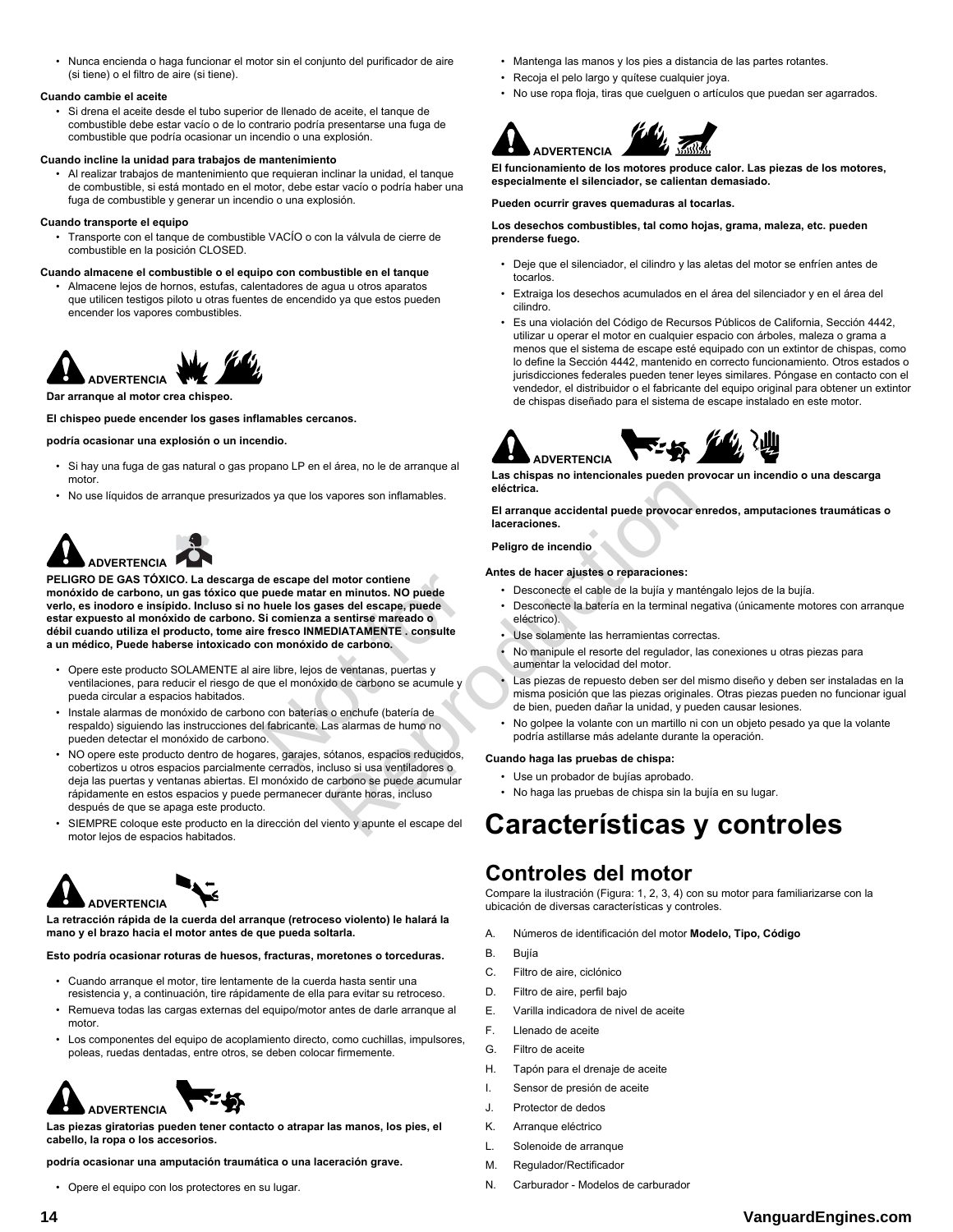- O. Cubierta del carburador Modelos de carburador
- P. Control del estrangulador (si tiene)- Modelos de carburador
- Q. Respiradero/Tubo del respiradero
- R. Bomba de combustible
- S. Filtro de combustible (si tiene)
- T. Enfriador de aceite (si tiene)
- U. Silenciador (si tiene)

# **Símbolos de los controles del motor y sus significados**

| <b>Símbolo</b> | Significado                                                                  | <b>Símbolo</b> | Significado                                                                                                                                                                                                                                                        |          |                                                                                                                                             |
|----------------|------------------------------------------------------------------------------|----------------|--------------------------------------------------------------------------------------------------------------------------------------------------------------------------------------------------------------------------------------------------------------------|----------|---------------------------------------------------------------------------------------------------------------------------------------------|
|                | Velocidad del motor:<br>rápida                                               |                | Velocidad del motor: lenta                                                                                                                                                                                                                                         | A        | SAE 30: El uso de SAE 30 a tempe<br>dificultades de arranque.                                                                               |
|                |                                                                              |                |                                                                                                                                                                                                                                                                    | в        | 10W-30: El uso de 10W-30 a temp<br>provocar un aumento en el consum<br>mayor frecuencia.                                                    |
|                | Velocidad del motor:<br>parado                                               |                | ON - OFF (ABIERTO -<br>CERRADO)                                                                                                                                                                                                                                    | C        | 5W-30                                                                                                                                       |
|                |                                                                              |                |                                                                                                                                                                                                                                                                    | D        | 5W-30 sintético                                                                                                                             |
|                |                                                                              |                |                                                                                                                                                                                                                                                                    | Е        | Aceite sintético Vanguard <sup>®</sup> 15W                                                                                                  |
|                | Arranque del motor -<br>Estrangulador CERRADO                                |                | Arranque del motor -<br>Estrangulador ABIERTO                                                                                                                                                                                                                      |          | Verificación del nivel<br>Vea la figura: 5<br>Antes de aprovisionar con aceite o de co                                                      |
|                | Tapa del combustible<br>Cierre de combustible -<br><b>ABIERTO</b>            |                | Cierre de combustible -<br><b>CERRADO</b>                                                                                                                                                                                                                          |          | · Asegúrese de que el motor esté nivela<br>· Limpie todos los desechos del área de<br>Retire la varilla indicadora de nivel (A,             |
|                | Nivel de combustible -                                                       |                |                                                                                                                                                                                                                                                                    | 1.<br>2. | Instale por completo la varilla indicado                                                                                                    |
|                | Máximo<br>No llene en exceso.                                                |                |                                                                                                                                                                                                                                                                    | 3.       | Retire la varilla y verifique el nivel de a<br>parte superior del indicador de lleno (E<br>de aceite.                                       |
|                | <b>Operación</b>                                                             |                |                                                                                                                                                                                                                                                                    | 4.       | Si el nivel es bajo, agregue aceite lenta<br>(C, Figura 5). No llene en exceso. De<br>luego vuelva a verificar el nivel de ace              |
|                |                                                                              |                |                                                                                                                                                                                                                                                                    |          | Instale por completo la varilla indicado                                                                                                    |
|                | Recomendaciones sobre el aceite                                              |                |                                                                                                                                                                                                                                                                    |          | Sistema de protecció                                                                                                                        |
|                | Capacidad de aceite: vea la sección de Especificaciones.                     |                |                                                                                                                                                                                                                                                                    |          | de aceite (si está equ                                                                                                                      |
| <b>AVISO</b>   | Este motor fue enviado desde Briggs & Stratton sin aceite. Los fabricantes o |                | distribuidores de equipos pueden haber añadido aceite al motor. Antes de arrancar<br>el motor por primera vez, asegúrese de comprobar el nivel de aceite y agregar aceite<br>según las instrucciones de este manual. Si arranca el motor sin aceite, sufrirá daños |          | Algunos motores vienen equipados con un s<br>aceite está bajo, el sensor activará una luz c<br>motor y siga estos pasos antes de volver a a |
|                |                                                                              |                | . Acogúroso do que ol motor ostó nivola                                                                                                                                                                                                                            |          |                                                                                                                                             |

# **Operación**

# **Recomendaciones sobre el aceite**

### *AVISO*

Este motor fue enviado desde Briggs & Stratton sin aceite. Los fabricantes o distribuidores de equipos pueden haber añadido aceite al motor. Antes de arrancar el motor por primera vez, asegúrese de comprobar el nivel de aceite y agregar aceite según las instrucciones de este manual. Si arranca el motor sin aceite, sufrirá daños irreparables que la garantía no cubrirá.

Recomendamos el uso de aceites Briggs & Stratton $^\circ$  con garantía certificada para un mejor rendimiento. Otros aceites detergentes de alta calidad son aceptables si están clasificados para servicio SF, SG, SH, SJ o superior. No use aditivos especiales.

Las temperaturas exteriores determinarán la viscosidad adecuada del aceite para el motor. Use la tabla para seleccionar la mejor viscosidad para el margen de temperatura exterior que se espera. Los motores en la mayoría de equipos de energía al aire libre funcionan bien con aceite sintético 5W-30. Para equipos que funcionan a altas temperaturas, el aceite sintético Vanguard<sup>®</sup> 15W-50 proporciona la mejor protección.



| A | <b>SAE 30:</b> El uso de SAE 30 a temperaturas inferiores a 40 °F (4 °C) provocará<br>dificultades de arranque.                                                                 |
|---|---------------------------------------------------------------------------------------------------------------------------------------------------------------------------------|
| в | <b>10W-30:</b> El uso de 10W-30 a temperaturas mayores a 80 °F (27 °C) puede<br>provocar un aumento en el consumo de aceite. Revise el nivel de aceite con<br>mayor frecuencia. |
| C | 5W-30                                                                                                                                                                           |
| D | 5W-30 sintético                                                                                                                                                                 |
| Е | Aceite sintético Vanguard <sup>®</sup> 15W-50                                                                                                                                   |

# **Verificación del nivel de aceite**

**Antes de aprovisionar con aceite o de comprobar el nivel de aceite**

- Asegúrese de que el motor esté nivelado.
- Limpie todos los desechos del área de llenado de aceite.
- 1. Retire la varilla indicadora de nivel (A, Figura 5) y séquela con un paño limpio.
- 2. Instale por completo la varilla indicadora de nivel de aceite (A, Figura 5).
- 3. Retire la varilla y verifique el nivel de aceite. El nivel de aceite debe estar en la parte superior del indicador de lleno (B, Figura 5) de la varilla indicadora de nivel de aceite.
- 4. Si el nivel es bajo, agregue aceite lentamente en el llenado de aceite del motor (C, Figura 5). **No llene en exceso.** Después de añadir aceite, espere un minuto y luego vuelva a verificar el nivel de aceite.

5. Instale por completo la varilla indicadora de nivel de aceite (A, Figura 5).

# **Sistema de protección contra bajo nivel de aceite (si está equipado)**

Algunos motores vienen equipados con un sensor de bajo nivel de aceite. Si el nivel de aceite está bajo, el sensor activará una luz de advertencia o detendrá el motor. Pare el motor y siga estos pasos antes de volver a arrancarlo.

- Asegúrese de que el motor esté nivelado.
- Controle el nivel de aceite. Consulte la sección *Comprobación del nivel de aceite* .
- Si el nivel de aceite está bajo, agregue la cantidad adecuada de aceite. Arranque el motor y asegúrese de que la luz de advertencia (si tiene) no esté activada.
- Si el nivel de aceite no está bajo, no arranque el motor. Para hacer corregir el problema del aceite, póngase en contacto con un distribuidor de servicio autorizado de Briggs & Stratton.

# **Recomendaciones de combustible**

**El combustible debe cumplir con los siguientes requisitos:**

- Gasolina limpia y nueva, sin plomo.
- Un mínimo de 87 octanos/87 AKI (91 RON). Para uso en lugares elevados, ver a continuación.
- Gasolina con hasta un 10% de etanol (gasohol) es aceptable.

*AVISO* No use gasolinas no aprobadas, tales como E15 y E85. No mezcle aceite en la gasolina ni modifique el motor para que funcione con combustibles alternativos. El uso de combustibles no aprobados dañará a los componentes del motor, los que no estarán cubiertos bajo la garantía.

Para proteger el sistema de combustible contra la formación de goma, mézclele un estabilizador de combustible al combustible. Vea *Almacenaje.* Todos los combustibles no son iguales. Si ocurren problemas de desempeño o en el arranque, cambie de proveedor de combustible o de marca. El funcionamiento de este motor con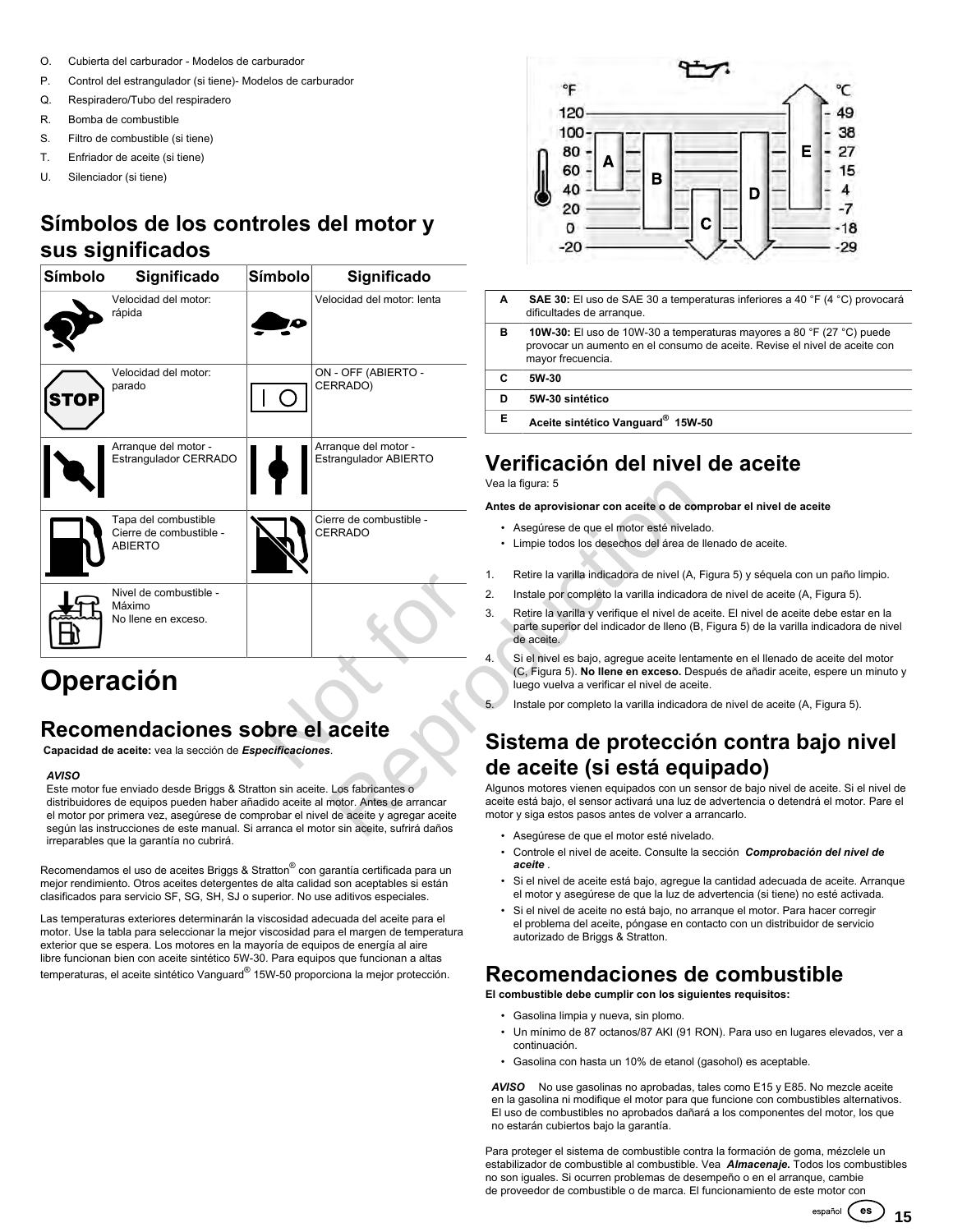gasolina está certificado. El sistema de control de emisiones de este motor es EM (Modificaciones del Motor).

### **Gran altitud**

En alturas de más de 5.000 pies (1524 metros), una gasolina con un mínimo de 85 octano/85 AKI(89 RON) es aceptable.

Para motores carburados es necesario el ajuste para gran altitud a fin de conservar el rendimiento. El funcionamiento sin este ajuste genera una disminución del rendimiento, un aumento del consumo de combustible y un incremento en las emisiones. Para obtener información sobre el ajuste de alta altitud, póngase en contacto con un distribuidor de servicio autorizado de Briggs & Stratton. No se recomienda operar el motor a alturas inferiores a los 762 metros (2500 pies) con el ajuste para gran altura.

Para los motores de con inyección electrónica de combustible (EFI), no es necesario ningún ajuste para gran altitud.

### **Cómo agregar combustible**

Vea la figura: 6



**El combustible y sus vapores son extremadamente inflamables y explosivos.**

**Un incendio o una explosión pueden causar graves quemaduras o la muerte.**

### **Al agregar combustible**

- Apague el motor y deje que se enfríe por lo menos 2 minutos antes de remover la tapa del combustible.
- Llene el tanque de combustible en exteriores o en un área bien ventilada.
- No llene excesivamente el tanque de combustible. Para permitir la expansión del combustible no llene por encima de la parte inferior del cuello del tanque de combustible.
- Mantenga el combustible alejado de chispas, llamas abiertas, testigos piloto, fuentes de calor y otras fuentes de encendido.
- Compruebe con frecuencia si existen grietas o fugas en las mangueras de combustible, el tanque, la tapa y en los accesorios. Cámbielos si es necesario.
- Si se derramó combustible, espere hasta que se haya evaporado antes arrancar el motor.
- 1. Limpie la tierra y la suciedad del área de la tapa del combustible. Retire la tapa del combustible.
- accessorios. Cambienos si es necesario.<br>
la que se haya evaporado antes arrancar<br>
e la tapa del combustible. Retire la tapa del<br>
ra 6) con combustible. Para permitir la<br>
encima de la parte inferior del cuello del<br> **NOTOT** 2. Llene el tanque de combustible (A, Figura 6) con combustible. Para permitir la expansión del combustible no llene por encima de la parte inferior del cuello del tanque de combustible (B).
- 3. Re-instale la tapa de combustible.

# **Arranque y parada del motor**

Vea la figura: 7

### **Arranque del motor**



**El combustible y sus vapores son extremadamente inflamables y explosivos.**

**Un incendio o una explosión pueden causar graves quemaduras o la muerte.**

### **Cuando encienda el motor**

- Asegúrese de que la bujía, el silenciador, la tapa del combustible y el purificador de aire (si tiene) estén colocados de modo seguro en su lugar.
- No haga girar el motor si retiró la bujía.
- Si el motor se inunda, ajuste el estrangulador (si tiene) en la posición abierta OPEN- o RUN, coloque el acelerador (si tiene) en la posición de velocidad rápida -FAST- y haga girar el motor hasta que arranque.



**PELIGRO DE GAS TÓXICO. El escape del motor contiene monóxido de carbono, un gas tóxico que puede matar en minutos. NO puede verlo, es inodoro e insípido. Incluso si no huele los gases del escape, puede estar expuesto al monóxido de carbono. Si comienza a sentirse mareado o débil cuando utiliza este producto, apáguelo y tome aire fresco INMEDIATAMENTE. Consulte a un médico. Puede haberse intoxicado con monóxido de carbono.**

• Opere este producto SOLAMENTE al aire libre, lejos de ventanas, puertas y ventilaciones, para reducir el riesgo de que el monóxido de carbono se acumule y pueda circular a espacios habitados.

- Instale alarmas de monóxido de carbono con baterías o enchufe (batería de respaldo) siguiendo las instrucciones del fabricante. Las alarmas de humo no pueden detectar el monóxido de carbono.
- NO opere este producto dentro de hogares, garajes, sótanos, espacios reducidos, cobertizos u otros espacios parcialmente cerrados, incluso si usa ventiladores o deja las puertas y ventanas abiertas. El monóxido de carbono se puede acumular rápidamente en estos espacios y puede permanecer durante horas, incluso después de que se apaga este producto.
- SIEMPRE coloque este producto en la dirección del viento y apunte el escape del motor lejos de espacios habitados.

*AVISO* Este motor fue enviado desde Briggs & Stratton sin aceite. Antes de arrancar el motor, asegúrese de agregar aceite según las instrucciones de este manual. Si arranca el motor sin aceite, sufrirá daños irreparables que la garantía no cubrirá.

#### **Identificación del sistema de arranque**

Antes de arrancar el motor, deberá identificar el tipo de sistema de arranque que tiene su motor. Su motor tendrá uno de los siguientes tipos.

- **Sistema con inyección electrónica de combustible (EFI):** Este sistema cuenta con inyección electrónica de combustible. No tiene un estrangulador o cebador.
- **Sistema con estrangulador:** Este sistema cuenta con un estrangulador que se usa para el arranque en temperaturas bajas. Algunos modelos tendrán un control del estrangulador separado, mientras que otros tendrán un control con combinación de estrangulador y acelerador. Este tipo no tiene un cebador.

*Nota:* El equipo puede tener controles remotos. Consulte el manual del equipo para conocer la ubicación y el funcionamiento de los controles remotos.

### **Sistema con inyección electrónica de combustible (EFI)**

- 1. Verifique el nivel de aceite en el motor. Consulte la sección *Verificación del nivel de aceite* .
- 2. Asegúrese de que los controles de transmisión del equipo, si tiene, estén desconectados.
- 3. Mueva la válvula de cierre de combustible (A, Figura 7), si tiene, a la posición de apertura (OPEN).
- 4. Mueva el control del acelerador (B, Figura 7), si tiene, a la posición de velocidad rápida (FAST). Opere el motor en la posición de velocidad rápida (FAST).
- 5. Mueva el interruptor de parada (D, Figura 7), si tiene, a la posición de encendido (ON).
- 6. Gire el interruptor de arranque eléctrico (E, Figura 7) a la posición de encendido o arranque (ON o START).

*AVISO* Para prolongar la vida útil del arrancador, use ciclos cortos de arranque (cinco segundos como máximo). Espere un minuto entre los ciclos de arranque.

ra permitir la expansion<br>
interdiction de la cerite en el motor<br>
interdiction de la cerite en el motor<br>
interdiction de la cerite de controles de tra<br>
desconectados.<br>
2. Asegúrese de que los controles de tra<br>
desconectados *Nota:* Si el motor no arranca después de varios intentos, comuníquese con su distribuidor local o vaya a **VanguardEngines.com** o llame al **1-800-999-9333** (en EE. UU.).

### **Sistema con estrangulador**

- 1. Verifique el nivel de aceite en el motor. Consulte la sección *Verificación del nivel de aceite* .
- 2. Asegúrese de que los controles de transmisión del equipo, si tiene, estén desconectados.
- 3. Mueva la válvula de cierre de combustible (A, Figura 7), si tiene, a la posición de apertura (OPEN).
- 4. Mueva el control del acelerador (B, Figura 7), si tiene, a la posición de velocidad rápida (FAST). Opere el motor en la posición de velocidad rápida (FAST).
- 5. Mueva el control del estrangulador (C, Figura 7), o la combinación del estrangulador y acelerador (B, C), a la posición de cierre (CLOSED).

*Nota:* Para arrancar el motor con un sistema de combustible seco (primer arranque o después de que se agota el combustible), será necesario más tiempo de giro del motor con el estrangulador activado. Esto le dará tiempo a la bomba de combustible para cebar el sistema de combustible.

- 6. Mueva el interruptor de parada (D, Figura 7), si tiene, a la posición de encendido (ON).
- 7. Gire el interruptor de llave (E, Figura 7) a la posición de encendido o arranque (ON o START).
- 8. Si el motor arranca y se detiene, mueva el control del estrangulador (C, Figura 7) a la posición de apertura (OPEN) para arrancar el motor.

*AVISO* Para prolongar la vida útil del arrancador, use ciclos cortos de arranque (cinco segundos como máximo). Espere un minuto entre los ciclos de arranque.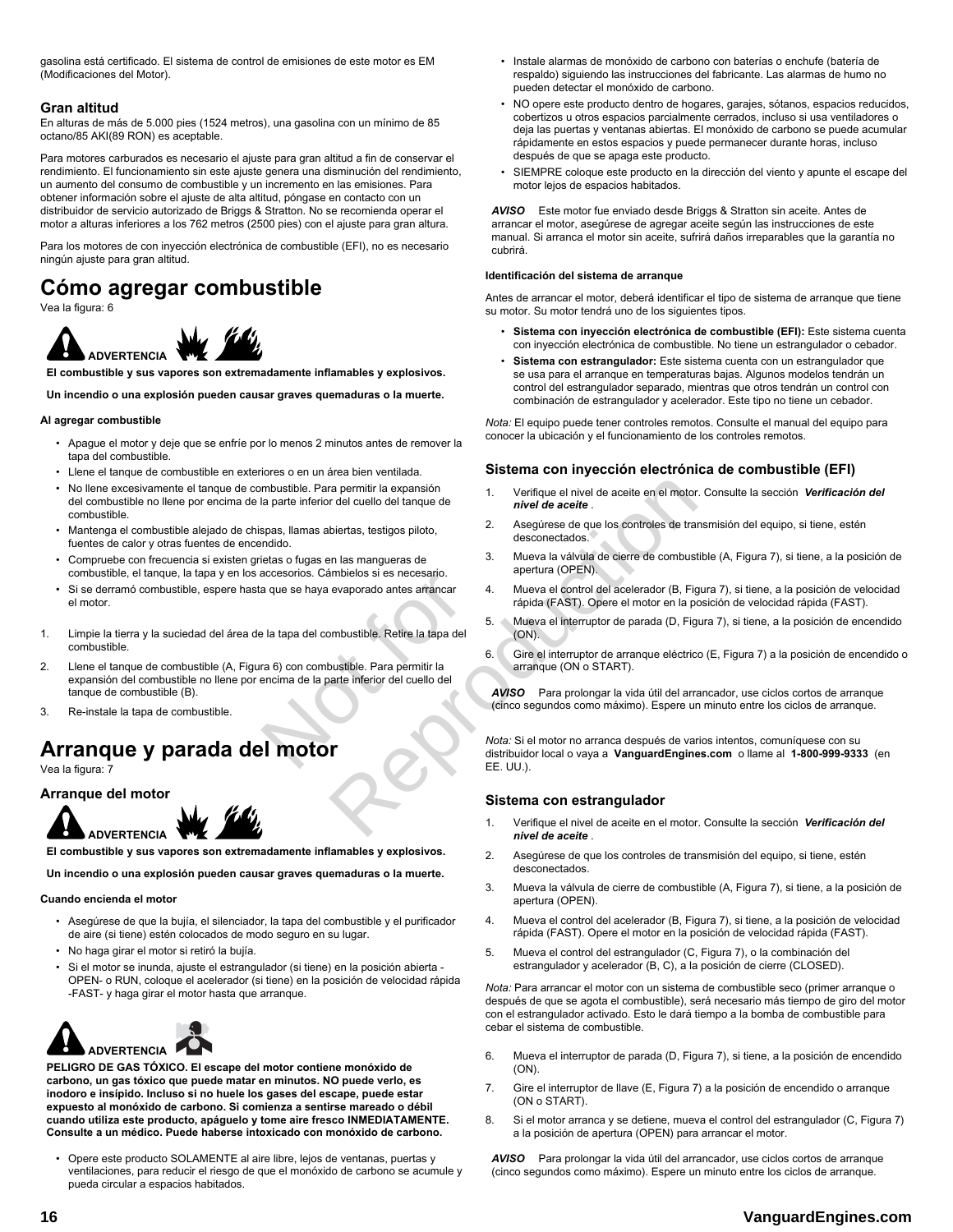9. A medida que se caliente el motor, mueva el control del estrangulador (C, Figura 7) a la posición de apertura (OPEN).

*Nota:* Si el motor no arranca después de varios intentos, comuníquese con su distribuidor local o vaya a **VanguardEngines.com** o llame al **1-800-999-9333** (en EE. UU.).

### **Parada del motor**



**El combustible y sus vapores son extremadamente inflamables y explosivos.**

**Un incendio o una explosión pueden causar graves quemaduras o la muerte.**

- No estrangule el carburador, si tiene, para detener el motor.
- 1. **Interruptor de parada, si tiene:** Mueva el interruptor de parada (D, Figura 7) a la posición de apagado (OFF). **Interruptor de llave, si tiene:** Con el control del acelerador en la posición de velocidad lenta (SLOW), gire el interruptor de llave (E, Figura 7) a la posición de
- apagado (OFF). Retire la llave y guárdela en un lugar seguro fuera del alcance de los niños.
- 2. Una vez que se detiene el motor, mueva la válvula de cierre de combustible (A, Figura 7), si tiene, a la posición de cierre (CLOSED).

# **Mantenimiento**

*AVISO* Si el motor se inclina durante el mantenimiento, el tanque de combustible, si está montado en el motor, se debe vaciar y el lado de la bujía debe estar hacia arriba. Si el tanque de combustible no está vacío y si el motor se inclina en cualquier otra dirección, puede resultar difícil arrancarlo debido a que el aceite o la gasolina contaminan el filtro de aire o la bujía.

# **ADVERTENCIA**

requieran inclinar la unidad, el tanque de<br>be estar vacío o podría haber una fuga<br>explosión.<br>listribuidor autorizado de Briggs & Stratton<br>y para obtener piezas del motor.<br>para construir este motor deben<br>ocionamiento.<br>antio Al realizar trabajos de mantenimiento que requieran inclinar la unidad, el tanque de combustible, si está montado en el motor, debe estar vacío o podría haber una fuga de combustible y generar un incendio o una explosión.

Le recomendamos que consulte a cualquier distribuidor autorizado de Briggs & Stratton para el mantenimiento y reparación del motor y para obtener piezas del motor.

*AVISO* Todos los componentes utilizados para construir este motor deben permanecer en su lugar para su correcto funcionamiento.



**Un chispeo involuntario puede producir un incendio o una descarga eléctrica.**

**Una puesta en marcha involuntaria puede causar enredos, amputaciones traumáticas o laceraciones.**

#### **Peligro de incendio**

#### **Antes de hacer ajustes o reparaciones:**

- Desconecte el cable de la bujía y manténgalo lejos de la bujía.
- Desconecte la batería en la terminal negativa (únicamente motores con arranque eléctrico).
- Use solamente las herramientas correctas.
- No manipule el resorte del regulador, las conexiones u otras piezas para aumentar la velocidad del motor.
- Las piezas de repuesto deben ser del mismo diseño y deben ser instaladas en la misma posición que las piezas originales. Otras piezas pueden no funcionar igual de bien, pueden dañar la unidad, y pueden causar lesiones.
- No golpee el volante con un martillo o un objeto duro, porque el volante más tarde puede romperse durante la operación.

### **Cuando compruebe chispa:**

- Use un comprobador de bujías aprobado.
- No haga las pruebas de chispa sin la bujía en su lugar.

# **Servicio de control de emisiones**

**Cualquier establecimiento o individuo especializado en la reparación de motores que no sean de automoción puede encargarse del mantenimiento, la sustitución y la reparación de los dispositivos y sistemas de control de emisiones.** Sin embargo, para recibir el servicio de control de emisiones "sin cargo", debe realizarlo un distribuidor autorizado por la fábrica. Ver Declaraciones de Control de Emisiones.

### **Plan de mantenimiento**

### **Cada 8 horas o diariamente**

- Compruebe el nivel del aceite del motor
- Limpie el área alrededor del silenciador y los controles

### **Cada 100 horas o anualmente**

- Sustituya las bujías
- Cambie el aceite del motor
- Reemplace el filtro de aceite (si tiene)
- Limpie o cambie el filtro de aire **1, 2**
- Limpie el pre-filtro (si tiene) **<sup>1</sup>**
- Realice el mantenimiento del sistema de escape

### **Cada 250 horas**

• Verifique el espacio libre de la válvula. Ajústelo si es necesario.

### **Cada 400 horas o anualmente**

- Sustituya el filtro de aire **<sup>2</sup>**
- Sustituya el filtro de combustible
- Realice el mantenimiento del sistema de enfriamiento **<sup>1</sup>**
- Limpie las aletas del enfriador de aceite **<sup>1</sup>**

### **Cada 600 horas o anualmente**

• Cambie el filtro de seguridad (si tiene)

**1** Limpie con mayor frecuencia en condiciones de mucho polvo o cuando el aire contenga muchas partículas.

**2** Cada tres reemplazos del filtro de aire, reemplace el filtro de seguridad interior (si tiene).

# **Sistema con inyección electrónica de combustible (EFI)**

buya den estar nacial de al bateria de al bateria de la bateria de la bateria de la bateria de la bateria de la bateria de la bateria de la bateria de la bateria de la bateria de la bateria de la bateria para armora e la c El sistema con EFI controla la temperatura del motor, la velocidad del motor y el voltaje de la batería para arrancar y calentar el motor. El sistema no tiene ajustes. Si hay problemas de arranque o funcionamiento, póngase en contacto con un distribuidor de servicio autorizado de Briggs & Stratton.

*AVISO* Asegúrese de seguir los pasos que figuran a continuación; de lo contrario, el sistema con EFI podría dañarse.

- Nunca arranque el motor si los cables de la batería están flojos.
- Gire la llave a la posición de apagado (OFF) antes de desconectar, retirar o instalar la batería.
- Nunca use un cargador de baterías para arrancar el motor.
- Nunca desconecte los cables de la batería mientras el motor esté en funcionamiento.
- Al conectar los cables de la batería, conecte el cable positivo (+) primero, y luego conecte el cable negativo (-) a la batería.
- Al cargar la batería, gire el interruptor de encendido a la posición de apagado (OFF) y desconecte el cable negativo (-) de la batería.
- No rocíe con agua el módulo de control electrónico.

# **Velocidad del motor y carburador**

Nunca realice ajustes a la velocidad del motor o carburador. El carburador ha sido calibrado en la fábrica para funcionar de manera óptima en la mayoría de las condiciones de uso. No interfiera con el resorte del regulador, las varillas u otras partes a fin de modificar la velocidad del motor. Si son necesarios ajustes póngase en contacto con un Distribuidor de Servicio Autorizado de Briggs & Stratton para que le presten el servicio.

*AVISO* El fabricante del equipo especifica la velocidad máxima del motor como está instalado en el equipo. **No exceda esta** velocidad. Si no está seguro de cuál es la velocidad máxima del equipo, o cuál era la velocidad del motor ajustada en la fábrica, póngase en contacto con un Distribuidor de Servicio Autorizado de Briggs & Stratton para obtener ayuda. Para un funcionamiento seguro y adecuado del equipo, la velocidad del motor debe ser ajustada solamente por un técnico de servicio calificado.

# **Revisión de la bujía**

Vea la figura: 8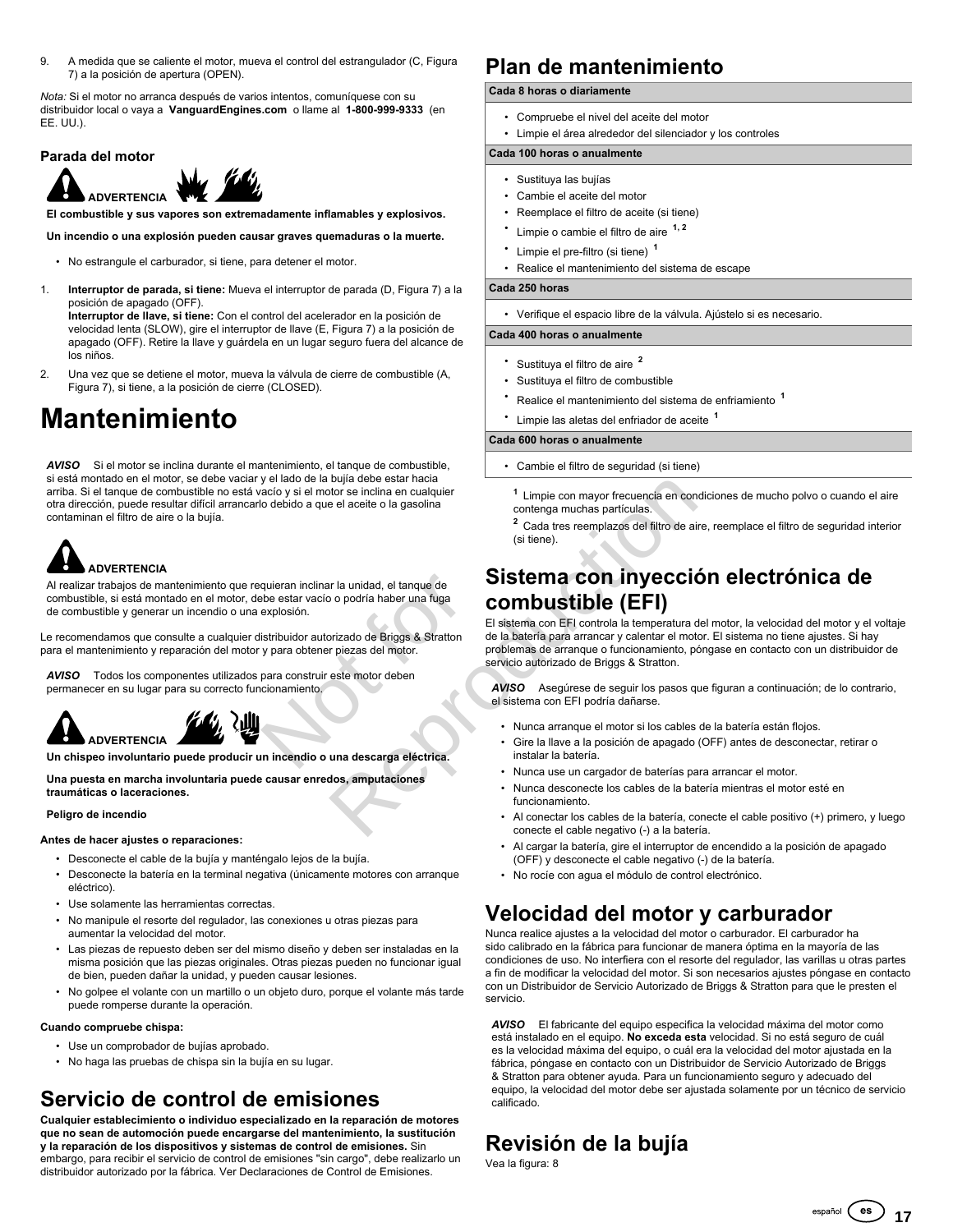Revise el entre-hierro (A, Figura 8) con un calibrador de alambre (B). Si es necesario, vuelva a establecer la distancia. Instale y ajuste la bujía al par recomendado. Para el ajuste del entre-hierro o el par de apriete, consulte la sección *Especificaciones* .

*Nota:* En algunas áreas, las leyes locales requieren el uso de una bujía con resistencia para suprimir las señales de encendido. Si este motor vino originalmente equipado con una bujía con resistencia, use el mismo tipo de bujía cuando la reemplace.

# **Realice el mantenimiento del sistema de escape**





**El funcionamiento de los motores produce calor. Las partes de los motores, especialmente el silenciador, se calientan demasiado.**

**Pueden ocurrir graves quemaduras a causa de su contacto.**

**Desechos combustibles, tal como hojas, grama, maleza, etc. pueden alcanzar a encenderse.**

- Deje que el silenciador, el cilindro y las aletas del motor se enfríen antes de tocarlos.
- Extraiga los desechos acumulados en el área del silenciador y en el área del cilindro.
- Es una violación del Código de Recursos Públicos de California, Sección 4442, utilizar u operar el motor en cualquier espacio con árboles, maleza o grama a menos que el sistema de escape esté equipado con un extintor de chispas, como lo define la Sección 4442, mantenido en correcto funcionamiento. Otros estados o jurisdicciones federales pueden tener leyes similares. Póngase en contacto con el vendedor, el distribuidor o el fabricante del equipo original para obtener un extintor de chispas diseñado para el sistema de escape instalado en este motor.

Extraiga los desechos acumulados en el área del silenciador y en el área del cilindro. Inspeccione el silenciador en busca de grietas, corrosión u otros daños. Quite el deflector o el extintor de chispas (B), si tiene, e inspecciónelo para ver si hay daños o bloqueo de carbono. Si se detecta algún daño, instale las piezas de repuesto antes de poner el motor en funcionamiento.

# **ADVERTENCIA**

o diseño y deben ser instaladas en la<br>tras piezas pueden no funcionar igual de<br>sar lesiones.<br>**MOLOI**<br>desecho y debe eliminarse en forma<br>mésticos. Consulte con sus autoridades Las piezas de repuesto deben ser del mismo diseño y deben ser instaladas en la misma posición que las piezas originales. Otras piezas pueden no funcionar igual de bien, pueden dañar la unidad, y pueden causar lesiones.

# **Cambie el aceite del motor**

Vea la figura: 9, 10

El aceite usado es un peligroso producto de desecho y debe eliminarse en forma adecuada. No lo deseche con los residuos domésticos. Consulte con sus autoridades locales, su centro de servicio o su distribuidor para conocer las instalaciones para su disposición/reciclaje seguro.

### **Remoción del aceite**

- 1. Con el motor apagado pero aún caliente, desconecte el(los) cable(s) de bujía (D, Figura 9) y aléjelo(s) de la(s) bujía(s) (E).
- 2. Retire la varilla indicadora de nivel de aceite (A, Figura 10).
- 3. Retire el tapón para el drenaje de aceite (F, Figura 9). Drene el aceite en un recipiente aprobado.
- 4. Después de haber drenado el aceite, instale y apriete el tapón para el drenaje de aceite (F, Figura 9).

### **Cambio del filtro de aceite, si tiene**

Algunos modelos vienen equipados con un filtro de aceite. Para conocer los intervalos de reemplazo, consulte el *Plan de mantenimiento.*

- 1. Escurra el aceite del motor. Vea la sección *Remoción del aceite* .
- 2. Retire el filtro de aceite (G, Figura 9) y deséchelo de forma adecuada.
- 3. Antes de instalar el nuevo filtro de aceite, lubrique ligeramente el empaque del filtro de aceite con aceite fresco y limpio.
- 4. Instale el filtro de aceite con la mano hasta que el empaque haga contacto con el adaptador del filtro de aceite, luego apriete el filtro de aceite de 1/2 a 3/4 de vuelta.
- 5. Agregue aceite. Vea la sección *Aprovisionamiento de aceite* .
- 6. Arranque y haga funcionar el motor. A medida que el motor se caliente, verifique que no haya fugas de aceite.

Detenga el motor y verifique el nivel de aceite. El nivel de aceite debe estar en la parte superior del indicador de lleno (B, Figura 10) de la varilla indicadora de nivel de aceite.

### **Aprovisionamiento de aceite**

- Asegúrese de que el motor esté nivelado.
- Limpie todos los desechos del área de llenado de aceite.
- Consulte la sección *Especificaciones* para obtener la capacidad de aceite.
- 1. Retire la varilla indicadora de nivel (A, Figura 10) y séquela con un paño limpio.
- 2. Agregue aceite lentamente en el llenado de aceite del motor (C, Figura 10). **No llene en exceso.** Después de añadir aceite, espere un minuto y compruebe el nivel de aceite.
- 3. Instale y ajuste la varilla indicadora de nivel de aceite (A, Figura 10).
- 4. Retire la varilla y verifique el nivel de aceite. El nivel de aceite debe estar en la parte superior del indicador de lleno (B, Figura 10) de la varilla indicadora de nivel de aceite.
- 5. Vuelva a colocar la varilla y ajústela (A, Figura 10).
- 6. Conecte el(los) cable(s) de la(s) bujía(s) (D, Figura 9) a la(s) bujía(s) (E).

### **Mantenimiento del filtro de aire**

Vea la figura: 11, 12



**El combustible y sus vapores son extremadamente inflamables y explosivos.**

**Un incendio o una explosión pueden causar graves quemaduras o la muerte.**

• Nunca encienda o haga funcionar el motor sin el conjunto del purificador de aire (si tiene) o el filtro de aire (si tiene).

*AVISO* No use aire comprimido ni solventes para limpiar el filtro. El aire comprimido puede dañar el filtro y los solventes lo disuelven.

Consulte el *Plan de mantenimiento* para conocer los requerimientos de mantenimiento.

ginal para obtener un extintor<br>
10 incendio o una explosión pueden car<br>
do en este motor.<br>
10 incendio o una explosión pueden car<br>
do para ver si hay daños o<br>
lo para ver si hay daños o<br>
exas de repuesto antes de<br>
exas de Varios modelos usan filtros de espuma o de papel. Algunos modelos además pueden tener un pre-filtro adicional que puede lavarse y volverse a usar. Compare las ilustraciones de este manual con el tipo instalado en su motor y realice el mantenimiento como se indica a continuación.

### **Filtro de aire de papel**

- 1. Quite el(los) sujetador(es) (A, Figura 11) y retire la cubierta (B).
- 2. Retire el filtro de aire (C, Figura 11).
- 3. Golpetee el filtro de aire suavemente contra una superficie dura para desprender los residuos. Si el filtro de aire está excesivamente sucio, cámbielo por otro nuevo.
- 4. Para retirar el filtro de seguridad (D, Figura 11), si tiene, tire con cuidado para separarlo del cuerpo del filtro (E). Asegúrese de que no entren residuos ni suciedad al motor.
- 5. Instale el nuevo filtro de seguridad (D, Figura 11) en el cuerpo del filtro (E).
- 6. Instale el filtro de aire (C, Figura 11) sobre el filtro de seguridad (D).
- 7. Instale la cubierta (B, Figura 11) y asegure con el(los) sujetador(es) (A).

### **Filtro de aire de papel**

- 1. Retire el(los) sujetador(es) (A, Figura 12)
- 2. Retire la cubierta (B. Figura 12).
- 3. Retire el(los) sujetador(es) (C, Figura 12), y el retenedor (D).
- 4. Retire el filtro de aire (E, Figura 12).
- 5. Retire el pre-filtro (F, Figura 12), si tiene, del filtro de aire (E).
- 6. Golpetee el filtro de aire suavemente contra una superficie dura (E, Figura 12) para desprender los residuos. Si el filtro de aire está excesivamente sucio, cámbielo por otro nuevo.
- 7. Lave el pre-filtro (F, Figura 12), si tiene, con detergente líquido y agua. Luego deje que el pre-filtro se seque al aire completamente. **No** engrase el pre-filtro.
- 8. Monte el pre-filtro seco (F, Figura 12), si tiene, en el filtro de aire (E).
- 9. Instale el filtro de aire (E, Figura 12) y asegure con el retenedor (D) y el(los) sujetador(es) (C).
- 10. Instale la cubierta (B, Figura 12) y asegure con el(los) sujetador(es) (A). Asegúrese de que todos estén bien ajustados.

### **18 <VanguardEngines.com>**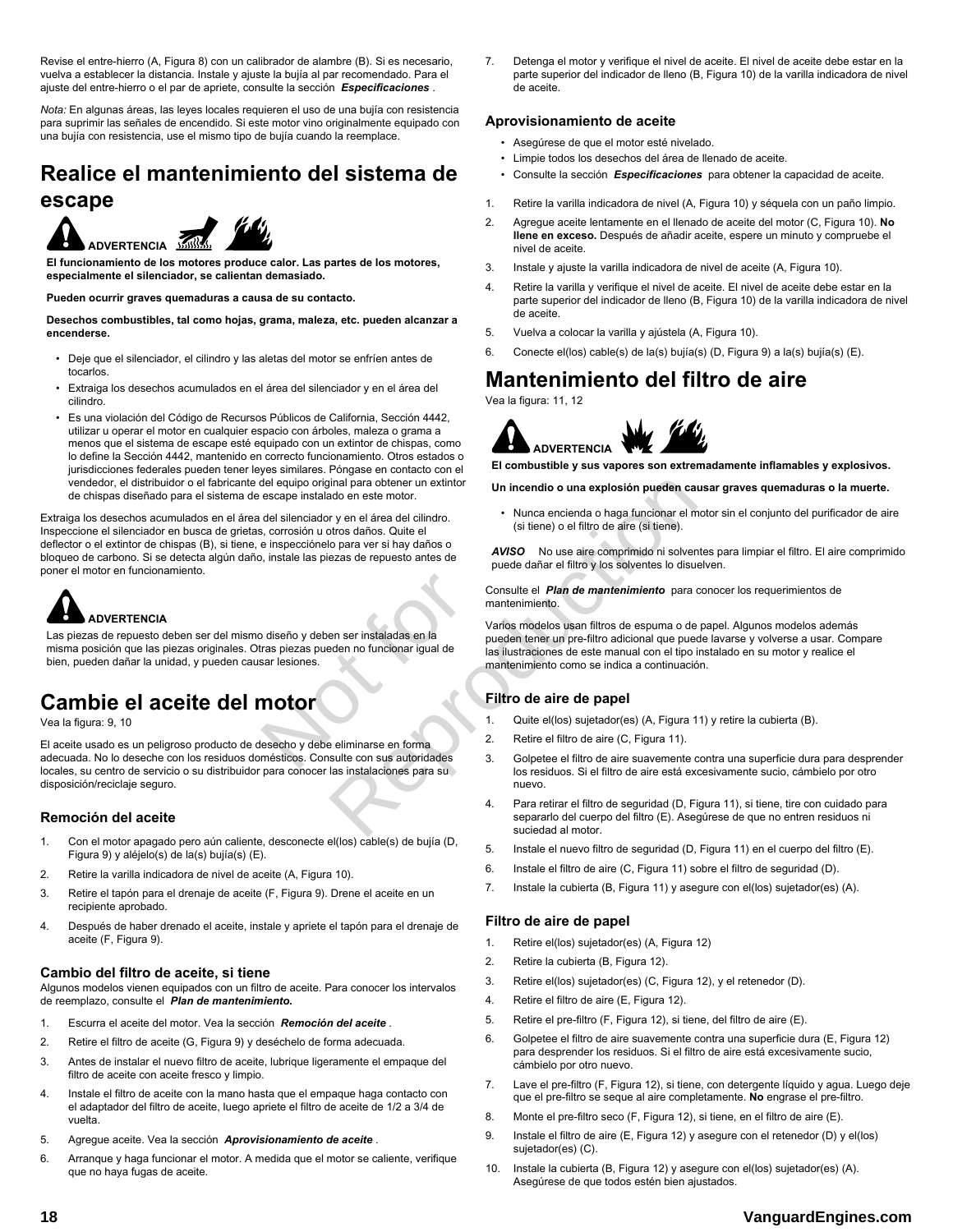### **Mantenimiento del sistema de combustible**

Consulte la figura: 13



**El combustible y sus vapores son extremamente inflamables y explosivos.**

- **El fuego o la explosión pueden causar quemaduras graves o la muerte.**
- Mantenga el combustible alejado de chispas, llamas abiertas, testigos piloto, fuentes de calor y otras fuentes de encendido.
- Compruebe con frecuencia si existen grietas o fugas en las mangueras de combustible, el tanque, la tapa y en los accesorios. Reemplace las piezas, si es necesario.
- Antes de limpiar o reemplazar el filtro de combustible, drene el tanque o cierre la válvula de cierre de combustible.
- Si se derramó combustible, espere hasta que se haya evaporado antes arrancar el motor.
- Las piezas de repuesto deben ser iguales y se deben instalar en la misma posición que las piezas originales.

### **Filtro de combustible, si tiene**

- 1. Antes de reemplazar el filtro de combustible (A, Figura 13), si tiene, drene el tanque de combustible o cierre la válvula de cierre de combustible. De lo contrario, puede presentarse una fuga de combustible y causar un incendio o una explosión.
- 2. Use pinzas para agarrar las pestañas (B, Figura 13) sobre las abrazaderas (C), y luego deslice las abrazaderas para retirarlas del filtro de combustible (A). Retire los conductos de combustible (D) del filtro de combustible.
- 3. Inspeccione los conductos de combustible (D, Figura 13) en busca de grietas o fugas. Reemplace las piezas, si es necesario.
- 4. Reemplace el filtro de combustible (A, Figura 13) con un filtro de repuesto genuino.
- 5. Asegure los conductos de combustible (D, Figura 13) con abrazaderas (C) como se muestra.

# The Figura 13) con abrazaderas (C) como<br>Stema de<br>La ce calor. Las partes de los motores, **Mantenimiento del sistema de enfriamiento**

Vea la figura: 14, 15



**El funcionamiento de los motores produce calor. Las partes de los motores, especialmente el silenciador, se calientan demasiado.**

**Pueden ocurrir graves quemaduras al tocarlas.**

**Los desechos combustibles, tales como hojas, grama, maleza, etc., pueden prenderse fuego.**

- Deje que el silenciador, el cilindro y las aletas del motor se enfríen antes de tocarlos.
- Extraiga los desechos acumulados en el área del silenciador y en el área del cilindro.

*AVISO* No use agua para limpiar el motor. El agua puede contaminar el sistema de combustible. Use un cepillo o un paño húmedo para limpiar el motor.

El motor es refrigerado por aire. La suciedad o los desechos pueden limitar el flujo de aire y provocar que el motor se sobrecaliente, lo cual disminuye su rendimiento y su vida útil.

- 1. Utilice un cepillo o paño seco para remover los desechos del área de admisión de aire (A, Figura 14).
- 2. Mantenga las conexiones, los resortes y los controles (B, Figura 15) limpios.
- 3. Mantenga la parte posterior del silenciador y la zona que lo rodea (C, Figura 15) libre de desechos combustibles.
- 4. Asegúrese de que las aletas del enfriador de aceite (D, Figura 15), no presenten suciedad ni residuos
- 5. Afloje el(los) sujetador(es) (E, Figura 14) hasta que escuche un clic. Retire el panel (F) y quite la suciedad y los residuos. Verifique que el fondo del panel también esté limpio.
- 6. Instale el panel (F, Figura 14) y asegúrelo con el (los) sujetador(es) (E). Ajuste el(los) sujetador(es) hasta que escuche un clic.

7. **Sistema de filtro de aire ciclónico** (G, Figura 14): Afloje el sujetador (H, Figura 14) y haga pivotar el filtro de aire ciclónico, si tiene, separándolo del motor. No es necesario sacar la manguera flexible del purificador de aire (J). Después de limpiarlo, vuelva a colocar el filtro de aire y ajuste el sujetador.

Después de un período de tiempo, se pueden acumular residuos en las aletas de enfriamiento del cilindro y causar el sobrecalentamiento del motor. Los residuos no se pueden eliminar mientras no se desmonte parcialmente el motor. Solicite a un distribuidor autorizado de Briggs & Stratton que inspeccione y limpie el sistema de enfriamiento de aire según las recomendaciones del **Plan de mantenimiento.**

# **Almacenamiento**



**El combustible y sus vapores son extremamente inflamables y explosivos.**

**El fuego o la explosión pueden causar quemaduras graves o la muerte.**

### **Cuando almacene el combustible o el equipo con combustible en el tanque**

• Almacene lejos de hornos, estufas, calentadores de agua u otros aparatos que utilicen testigos piloto u otras fuentes de encendido ya que estos pueden encender los vapores combustibles.

### **Sistema de combustible**

Vea la figura: 16

Almacene el nivel del motor (posición de operación normal). Llene el tanque de combustible (A, figura 16) con combustible. Para permitir la expansión del combustible, no llene en exceso el tanque por encima del cuello del tanque de combustible (B).

El combustible puede echarse a perder cuando se conserva en un contenedor de almacenamiento durante más de 30 días. Cada vez que llene el contenedor con

no interesting be the entreated on the term of the state of the state of the dimension of the sum of the sum of the sum of the sum of the sum of the sum of the sum of the sum of the sum of the specifica en las instruccione combustible, agregue STA-BIL 360°® PROTECTION™ al combustible tal como se especifica en las instrucciones del fabricante. Esto lo mantiene fresco y disminuye los problemas relacionados con el combustible o la contaminación en el sistema de combustible.

No es necesario drenar el combustible del motor cuando STA-BIL

360°® PROTECTION™el se agrega según las instrucciones. Antes de su almacenamiento, encienda el motor durante 2 minutos para que el combustible y el estabilizador recorran todo el sistema de combustible.

Si la gasolina en el motor no fue tratada con un estabilizador de combustible, deberá vaciarla en un recipiente aprobado. Haga funcionar el motor hasta que se detenga por falta de combustible. Se recomienda usar un estabilizador de combustible en el recipiente de almacenamiento para mantener la frescura del combustible.

### **Aceite del Motor**

Cambie el aceite del motor mientras que el motor se encuentre todavía caliente. Consulte la sección *Cambio de aceite del motor* .

# **Resolución de problemas**

Para obtener ayuda, comuníquese con su distribuidor local o vaya a **VanguardEngines.com** o llame al **1-800-999-9333** (en EE. UU.).

# **Especificaciones**

| <b>Modelo: 540000</b>                           |                               |  |  |  |
|-------------------------------------------------|-------------------------------|--|--|--|
| Desplazamiento                                  | 54.68 ci (896 cc)             |  |  |  |
| Diámetro interno del cilindro                   | 3.366 in (85,5 mm)            |  |  |  |
| Carrera                                         | 3.071 in (78,0 mm)            |  |  |  |
| Capacidad de aceite                             | 78 - 80 oz (2,3 - 2,4 L)      |  |  |  |
| Entrehierro de la bujía                         | .030 in (.76 mm)              |  |  |  |
| Torque de la bujía                              | 180 lb-in (20 Nm)             |  |  |  |
| Entrehierro inducido - Modelos de<br>carburador | .005 - .008 in (.13 - .20 mm) |  |  |  |
| Tolerancia de la válvula de admisión            | .004 - .006 in (.10 - .15 mm) |  |  |  |
| Tolerancia de la válvula de escape              | .007 - .009 in (.18 - .23 mm) |  |  |  |

### **Modelo: 610000, 61E100**

Desplazamiento 60.60 ci (993 cc)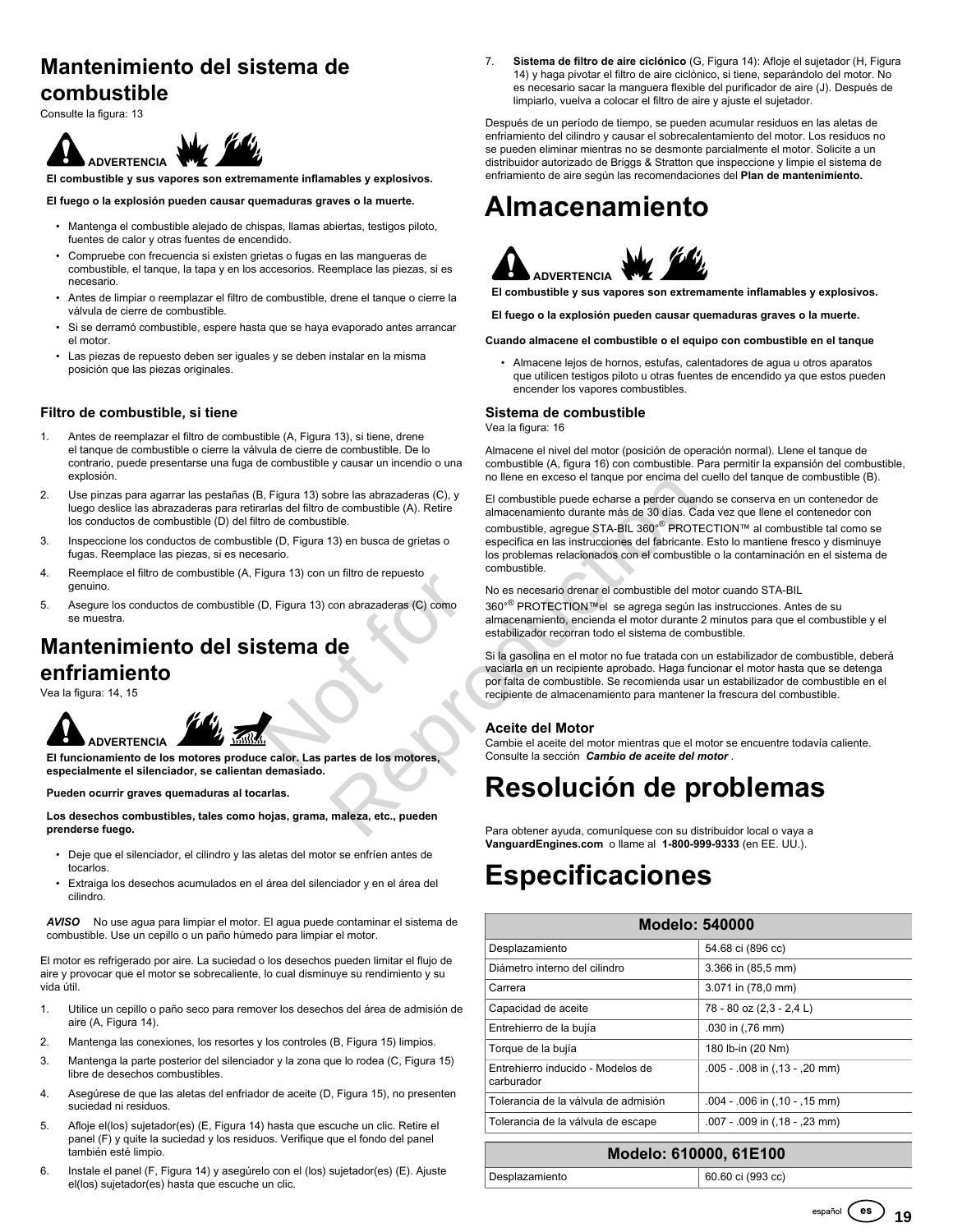### **Modelo: 610000, 61E100**

| Diámetro interno del cilindro                   | 3.366 in (85,5 mm)            |
|-------------------------------------------------|-------------------------------|
| Carrera                                         | 3.406 in (86,5 mm)            |
| Capacidad de aceite                             | 78 - 80 oz (2,3 - 2,4 L)      |
| Entrehierro de la bujía                         | .030 in (,76 mm)              |
| Torque de la bujía                              | 180 lb-in (20 Nm)             |
| Entrehierro inducido - Modelos de<br>carburador | .005 - .008 in (.13 - .20 mm) |
| Tolerancia de la válvula de admisión            | .004 - .006 in (.10 - .15 mm) |
| Tolerancia de la válvula de escape              | .007 - .009 in (.18 - .23 mm) |

 La potencia del motor se reducirá un 3,5 % por cada 300 metros (1000 pies) de altitud sobre el nivel del mar, y un 1 % por cada 5,6 °C (10 °F) por encima de 25 °C (77 °F). El funcionamiento del motor será satisfactorio hasta un ángulo de inclinación de 15°. Refiérase al manual del operador del equipo para obtener información acerca de los límites de operación seguros permitidos en pendientes.

### **Piezas de servicio - Modelo: 540000, 610000, 61E100**

| Parte de servicio                         | Número de parte |
|-------------------------------------------|-----------------|
| Filtro de aire ciclónico (Figura 11)      | 841497          |
| Filtro de seguridad ciclónico (Figura 11) | 821136          |
| Filtro de aire, perfil bajo (Figura 12)   | 692519          |
| Pre-filtro, perfil bajo (Figura 12)       | 692520          |
| Aceite - SAE 30                           | 100028          |
| Filtro de aceite                          | 842921          |
| Filtro de combustible                     | 695666          |
| Bujía con resistencia                     | 491055          |
| Bujía de platino de larga duración        | 5066            |
| Llave de bujía                            | 19374           |
| Probador de chispa                        | 19368           |

 Le recomendamos que consulte a cualquier distribuidor autorizado de Briggs & Stratton para el mantenimiento y la reparación del motor y para obtener piezas del motor.

19374<br>19368<br>19368<br>19368<br>19368<br>19368 Stratton<br>1976 Stratton<br>1976 Stratton<br>1976 Stratton<br>1987 Stratton<br>1987 Stratton<br>1987 Stratton<br>1987 Stratton<br>1988 Stratton<br>1988 Stratton<br>1989 Stratton<br>1989 Stratton<br>1989 Stratton<br>1989 Stra **Potencia nominal:** La calificación de potencia bruta para los modelos de motor de gasolina individual está designada conforme al código SAE (Sociedad de Ingenieros Automotrices) J1940, Procedimiento de calificación de potencia y torsión para motores pequeños, y SAE J1995. Los valores de torsión se derivan a 2600 r. p. m. en el caso de los motores con las "r. p. m." indicadas en la etiqueta y a 3060 r. p. m. en todos los otros casos; los valores de potencia en caballos de fuerza se derivan a 3600 r. p. m. Las curvas de potencia bruta se pueden ver en www.BRIGGSandSTRATTON.COM. Los valores de potencia neta se obtienen con un filtro de aire y escape instalado, mientras que los valores de potencia bruta se recopilan sin estos accesorios. La potencia bruta real del motor es inferior y depende, entre otros factores, de las condiciones ambientales de uso y de las variaciones entre distintos motores del mismo modelo. Dada la amplia gama de productos donde se colocan los motores, el motor de gasolina puede no desarrollar la potencia bruta nominal cuando se usa en una pieza del equipo de potencia determinada. Esta diferencia se debe, entre otros, a los siguientes factores: accesorios (filtro de aire, escape, carga, refrigeración, carburador, bomba de combustible, etc.), limitaciones de la aplicación, condiciones ambientales de uso (temperatura, humedad, altitud) y variaciones entre distintos motores de un mismo modelo. Debido a limitaciones de fabricación y capacidad, Briggs & Stratton puede sustituir un motor de una potencia nominal mayor por un motor de esta serie.

# **Garantía**

# **Garantía para motores Briggs & Stratton**

Vigente a partir de enero de 2019

### **Garantía limitada**

Briggs & Stratton garantiza que, durante el período de garantía especificado a continuación, reparará o reemplazará, sin cargo, cualquier pieza defectuosa en cuanto a material, mano de obra o ambos. Los gastos de transporte del producto sometido a reparación o cambio conforme a garantía deben ser abonados por el comprador. Esta garantía se mantiene vigente durante los períodos de tiempo indicados a continuación y está sujeta a dichos períodos y a las condiciones presentadas a continuación. Para servicio de garantía, localice al distribuidor de servicio autorizado más cercano en nuestro mapa de localizador de distribuidores en BRIGGSandSTRATTON.COM. El comprador debe ponerse en contacto con el distribuidor de servicio autorizado y entregarle el producto para la inspección y prueba.

**No existe ninguna otra garantía explícita. Las garantías implícitas, incluidas las de comerciabilidad y aptitud para una finalidad específica, están limitadas al período de garantía mencionado a continuación, o en la medida en que lo permita la ley.** La responsabilidad de daños fortuitos o consecuentes queda excluida en la medida que dicha exclusión esté permitida por ley. Algunos estados o países no contemplan limitaciones en cuanto a la duración de una garantía implícita, y otros estados o países no permiten la exclusión o limitación de daños consecuentes o incidentales, en cuyo caso es posible que la limitación y la exclusión anteriores no sean aplicables para usted. Esta garantía le da derechos legales específicos, pudiendo tener a su vez otros derechos que varían de un estado a otro o de un país a otro **<sup>4</sup>** .

### **Términos de la garantía estándar 1, 2, 3**

| Vanquard™; Serie comercial $^{\,3}$                            |
|----------------------------------------------------------------|
| Uso privado: 36 meses                                          |
| Uso comercial: 36 meses                                        |
| Serie XR                                                       |
| Uso privado: 24 meses                                          |
| Uso comercial: 24 meses                                        |
| Todos los demás motores con manga de hierro fundido Dura-Bore™ |
| Uso privado: 24 meses                                          |
| Uso comercial: 12 meses                                        |
| Todos los demás motores                                        |
| Uso privado: 24 meses                                          |
| Uso comercial: 3 meses                                         |
|                                                                |

**1** Estos son nuestros términos estándares de garantía, pero ocasionalmente puede haber una cobertura de garantía adicional no determinada en el momento de la publicación. Para obtener una lista de los términos actuales de garantía para su motor, vaya a BRIGGSandSTRATTON.com o contáctese con el distribuidor de servicio autorizado de Briggs & Stratton.

**<sup>2</sup>** No hay garantía para los motores de los equipos usados para suministrar energía primaria en sustitución de un servicio público, los generadores de energía de emergencia para fines comerciales, los vehículos utilitarios que excedan una velocidad máxima de 25 mph, o los motores que se usan en eventos competitivos o en pistas de carreras comerciales o de alquiler.

**3** Vanguard instalado en generadores de energía de emergencia: 24 meses para uso privado y sin garantía para uso comercial. Serie comercial con fecha de fabricación previa a julio de 2017: 24 meses para uso privado, 24 meses para uso comercial.

100028<br>
Existes on intesting and the parametical experiments start<br>
also the and the and the sparametical experimental is<br>
expected above the constrained by a BRIGGS<br>
Soft and the service in the service are the service are **4** En Australia: nuestros productos vienen con garantías que no se pueden excluir bajo la Ley australiana de protección al consumidor. Usted tiene derecho a una sustitución o a un reembolso por una avería importante y a compensación por cualquier otra pérdida o daño razonablemente previsibles. También tiene derecho a la reparación o el reemplazo de los productos si estos no son de una calidad aceptable y la falla no equivale a una gran falla. Para obtener el servicio de garantía, busque al distribuidor de servicio autorizado más cercano en el mapa localizador de distribuidores en BRIGGSandSTRATTON.COM o llamando al 1300 274 447, o mediante un correo electrónico o carta a salesenquiries@briggsandstratton.com.au, Briggs & Stratton Australia Pty Ltd., 1 Moorebank Avenue, Moorebank, NSW, Australia, 2170.

El período de garantía comienza en la fecha original de compra por parte del primer consumidor minorista o comercial. "Uso privado" significa uso doméstico personal por parte de un consumidor final. "Uso comercial" significa todos los demás usos, incluidos los usos con fines comerciales, de generación de ingresos o alquiler. Una vez que el motor haya experimentado uso comercial, será considerado en adelante como motor de uso comercial a los fines de esta garantía.

**Guarde su recibo de comprobante de compra. Si no aporta un comprobante de la fecha de compra inicial al solicitar el servicio de garantía, se tomará la fecha de fabricación del producto para determinar el período de garantía. No se requiere el registro del producto para obtener el servicio de garantía en los productos de Briggs & Stratton.**

#### **Acerca de su garantía**

Esta garantía limitada cubre únicamente problemas de materiales y/o mano de obra asociados al motor, y no la sustitución o el reembolso del equipo en el que el motor puede estar montado. El mantenimiento de rutina, la puesta a punto, los ajustes o el desgaste normal no están cubiertos bajo esta garantía. Asimismo, la garantía queda anulada si el motor ha sido alterado o modificado, o si el número de serie del motor ha sido desfigurado o eliminado. Esta garantía no cubre daños al motor o problemas de desempeño causados por:

- 1. El uso de piezas que no son piezas originales Briggs & Stratton;
- 2. El funcionamiento del motor con aceite lubricante insuficiente, contaminado o de grado incorrecto;
- 3. El uso de combustible contaminado o rancio, gasolina formulada con un contenido de etanol mayor al 10 %, o el uso de combustibles alternativos tales como gas licuado del petróleo o gas natural en motores no diseñados o fabricados originalmente por Briggs & Stratton para operar con tales combustibles;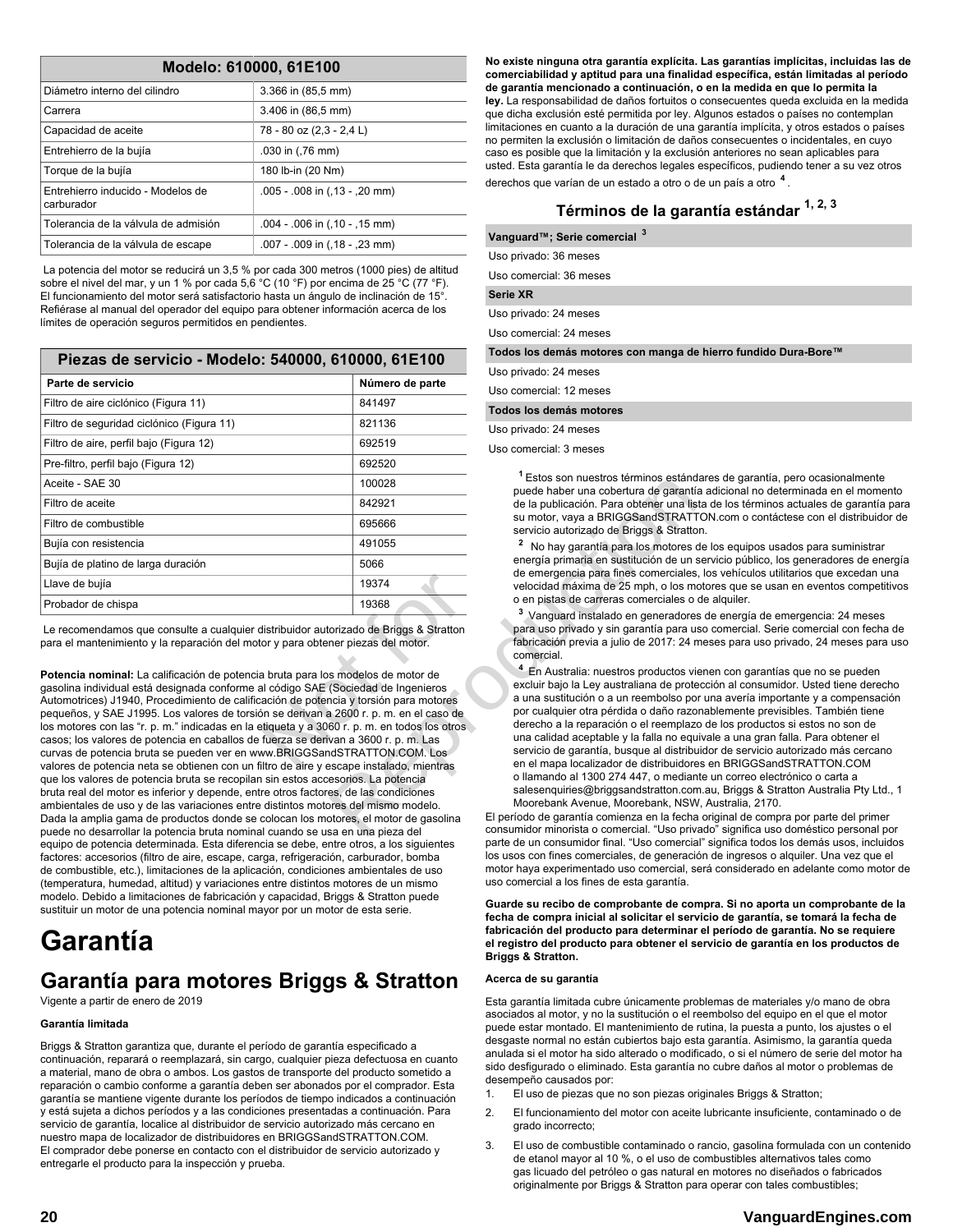- Suciedad que ingresa al motor debido a mantenimiento o reensamblaje incorrecto del filtro de aire;
- 5. Golpear un objeto con la cuchilla de corte de un cortacésped rotatorio, adaptadores de la cuchilla, impulsores u otros dispositivos acoplados al cigüeñal sueltos o instalados incorrectamente, o excesiva tirantez de la correa en V;
- 6. Piezas o ensambles asociados, tales como embragues, transmisiones, controles de equipos, etc., no suministrados por Briggs & Stratton;
- 7. Sobrecalentamiento debido a recortes de hierba, suciedad y desechos, o nidos de roedores que taponan u obstruyen las aletas de refrigeración o el área de la volante, o por poner en funcionamiento el motor sin suficiente ventilación;
- 8. Vibración excesiva debida al exceso de velocidad, montaje flojo del motor, cuchillas o impulsores flojos o no balanceados, o acoplamiento incorrecto de los componentes del equipo al cigüeñal:
- 9. Uso incorrecto, falta de mantenimiento de rutina, transporte, manipulación o almacenamiento de los equipos, o instalación incorrecta del motor.

**El servicio de garantía solo está disponible a través de los distribuidores de servicio autorizados de Briggs & Stratton. Ubique a su distribuidor de servicio autorizado más cercano en nuestro mapa localizador de distribuidores en el sitio BRIGGSandSTRATTON.COM o llamando al 1-800-233-3723 (en EE. UU.).**

80004537 (Rev. E)

# **Garantía de emisiones de Briggs & Stratton**

**Declaración de garantía de control de emisiones de la EPA de EE. UU. y Briggs & Stratton Corporation: Sus derechos y obligaciones bajo la garantía Para los modelos de motores Briggs & Stratton con designación de versión "J" (Modelo-Tipo-Representación de versión xxxxxx xxxx Jx)**

La EPA de EE. UU. y Briggs & Stratton (B&S) se complacen de explicar la garantía del sistema de control de emisiones en su motor modelo 2018-2020. En Estados Unidos, los motores pequeños todo terreno nuevos y los motores grandes encendidos por chispa de 1,0 litro o menos nuevos deben estar diseñados, fabricados y equipados para cumplir con estrictas normas anticontaminación. B&S debe garantizar el sistema de control de emisiones de su motor durante los períodos que se indican a continuación, siempre que no haya habido maltrato, negligencia o mantenimiento indebido de su motor que diera como resultado la falla del sistema de control de emisiones.

diantato, negligencia o mantenimiento<br>altrato, negligencia o mantenimiento<br>do la falla del sistema de control de<br>cluir piezas como el carburador o el<br>cluir piezas como el carburador o el<br>sustible (para combustible líquido Su sistema de control de emisiones puede incluir piezas como el carburador o el sistema de inyección de combustible, el sistema de ignición, el conversor catalítico, los tanques de combustible, las líneas de combustible (para combustible líquido y vapores de combustible), tapas de combustible, válvulas, cámaras, filtros, abrazaderas y otros componentes asociados. También puede incluir mangueras, correas, conectores y otros conjuntos relacionados con el sistema de control de emisiones.

Cuando exista una condición sujeta a garantía, B&S reparará su motor sin costo alguno para usted, lo que incluye diagnóstico, piezas y mano de obra.

### **Cobertura de la garantía del fabricante:**

El sistema de control de emisiones de escape en su motor tiene una garantía de dos años. Si alguna pieza relacionada con las emisiones en su motor está defectuosa, la pieza será reparada o reemplazada por B&S.

### **Responsabilidades del propietario bajo la garantía:**

- Como propietario del motor, usted es responsable de llevar a cabo todas las operaciones de mantenimiento necesarias indicadas en el Manual del operador. B&S recomienda conservar todas las facturas relativas al mantenimiento del motor, pero B&S no puede denegar la cobertura de la garantía basándose únicamente en la falta de facturas o en su imposibilidad de asegurar la correcta realización de todas las tareas de mantenimiento programadas.
- Sin embargo, como propietario del motor, usted debe ser consciente de que B&S puede negar la cobertura de la garantía si su motor o una parte de él ha fallado a causa de abuso, descuido, mantenimiento inapropiado o modificaciones no aprobadas.
- Usted es responsable de llevar su motor a un centro de distribución de B&S o centro de servicio, en cuanto surja un problema. Las reparaciones bajo la garantía deben completarse en un período de tiempo razonable que no exceda de 30 días. Si tiene preguntas sobre los derechos y responsabilidades relativos a la garantía, debe ponerse en contacto con B&S llamando al 1-800-444-7774 (en EE. UU.) o visitando el sitio BRIGGSandSTRATTON.com.

**Disposiciones para la garantía sobre control de emisiones de Briggs & Stratton** A continuación se detallan las disposiciones concretas relativas a la cobertura de la garantía del sistema de control de emisiones. Es una adición a la garantía del motor de B&S para los motores no regulados, que se encuentra en el Manual del operador.

1. Piezas de emisiones garantizadas

La cobertura de esta garantía se extiende únicamente a las piezas que se indican a continuación (las piezas de los sistemas de control de emisiones) en la medida en que estas piezas estén presentes en el motor B&S.

- a. Sistema de medición de combustible
	- Sistema de enriquecimiento para arranque en frío (estrangulador electrónico)
	- Carburador o sistema de inyección de combustible
	- Sensor de oxígeno
	- Unidad electrónica de control
		- Módulo de la bomba de combustible
- b. Sistema de inducción de aire
	- Filtro de aire
	- Colector de admisión
- c. Sistema de ignición
	- Bujía(s)
	- Sistema de ignición magnética
- d. Sistema catalizador
	- Convertidor catalítico
	- Colector de escape
	- Sistema de inyección de aire o válvula de pulso
- e. Artículos misceláneos usados en los sistemas anteriores
	- Válvulas e interruptores de vacío, temperatura, posición y sensibles al tiempo
	- Conectores y conjuntos
	- Controles electrónicos
- 2. Duración de la cobertura

XX Jx)<br>
La cobertura es por un periodo de dos<br>
de garantía del de garantía de los de garantía de los de garantía de los de garantía de los de garantía de los de garantías encelhos por el periodo e peupedado encelhos de la La cobertura es por un período de dos años a partir de la fecha de entrega a un comprador final o por el período de tiempo que se indica en la declaración de garantía del motor o producto correspondiente, lo que sea más prolongado. B&S garantiza al comprador original y a cada comprador posterior que el motor está diseñado, fabricado y equipado conforme a todas las normativas vigentes de la Sección 213 de la Ley de Aire Limpio; que no tiene defectos de materiales ni de mano de obra que puedan causar que falle un componente cubierto por la garantía; y que es idéntico en todos los aspectos materiales al motor descrito en la solicitud de certificación del fabricante. El período de garantía comienza en la fecha en que el motor o el equipo se envían a un comprador final.

La garantía sobre las piezas relacionadas con las emisiones es la siguiente:

- Todas las piezas cubiertas por la garantía que no se deban repuesto como parte del programa de mantenimiento obligatorio detallado en el Manual del operador entregado quedarán cubiertas por la garantía durante el período especificado anteriormente. Si tal pieza falla durante el período de cobertura de la garantía, la pieza será reparada o reemplazada por B&S, sin costo alguno para el propietario. Las piezas que se reparen o reemplacen en virtud de la garantía estarán cubiertas por la garantía durante el período de garantía restante.
- Todas las piezas cubiertas por la garantía que solo se deba inspeccionar periódicamente según el Manual del operador entregado, quedarán cubiertas por la garantía durante el período de la garantía especificado anteriormente. Cualquier pieza reparada o reemplazada bajo la garantía estará garantizada por lo que reste del período de garantía.
- Las piezas cubiertas por la garantía que se deban repuesto como parte del plan de mantenimiento obligatorio detallado en el Manual del operador entregado quedarán cubiertas por la garantía hasta el momento en que se indique que es necesario hacer la primera repuesto. Si la pieza falla antes del primera repuesto programado, la pieza será reparada o reemplazada por B&S, sin costo alguno para el propietario. Las piezas que se reparen o reemplacen en virtud de la garantía estarán cubiertas por la garantía durante el período de garantía restante hasta llegar a la fecha de la primera repuesto.
- No pueden usarse piezas complementarias o modificadas que no estén exentas por la EPA de EE. UU. El uso de cualquier parte complementaria o modificada no exenta por parte del propietario dará lugar a la anulación de la garantía. El fabricante no será responsable de extender la garantía por fallas de piezas cubiertas por la garantía que se deban al uso de piezas adicionales o modificadas que no estén exentas.
- 3. Cobertura consecuencial

La cobertura se ampliará a los fallos de cualesquiera componentes del motor causados por la falla de cualquier pieza garantizada en materia de emisiones.

### 4. Reclamaciones y exclusiones de la cobertura

Las solicitudes de reclamación de garantía se cumplimentarán según las disposiciones de la política de garantía del motor B&S. La cobertura de garantía no se aplica a fallas de piezas de emisiones que no sean piezas originales de los equipos de B&S o a piezas que fallen debido a abuso, negligencia o mantenimiento incorrecto, según lo establecido en la política de garantía del motor de B&S. B&S no es responsable de la cobertura en garantía de fallas de piezas de emisiones causadas por el uso de piezas adicionadas o modificadas.

español **Ces** 21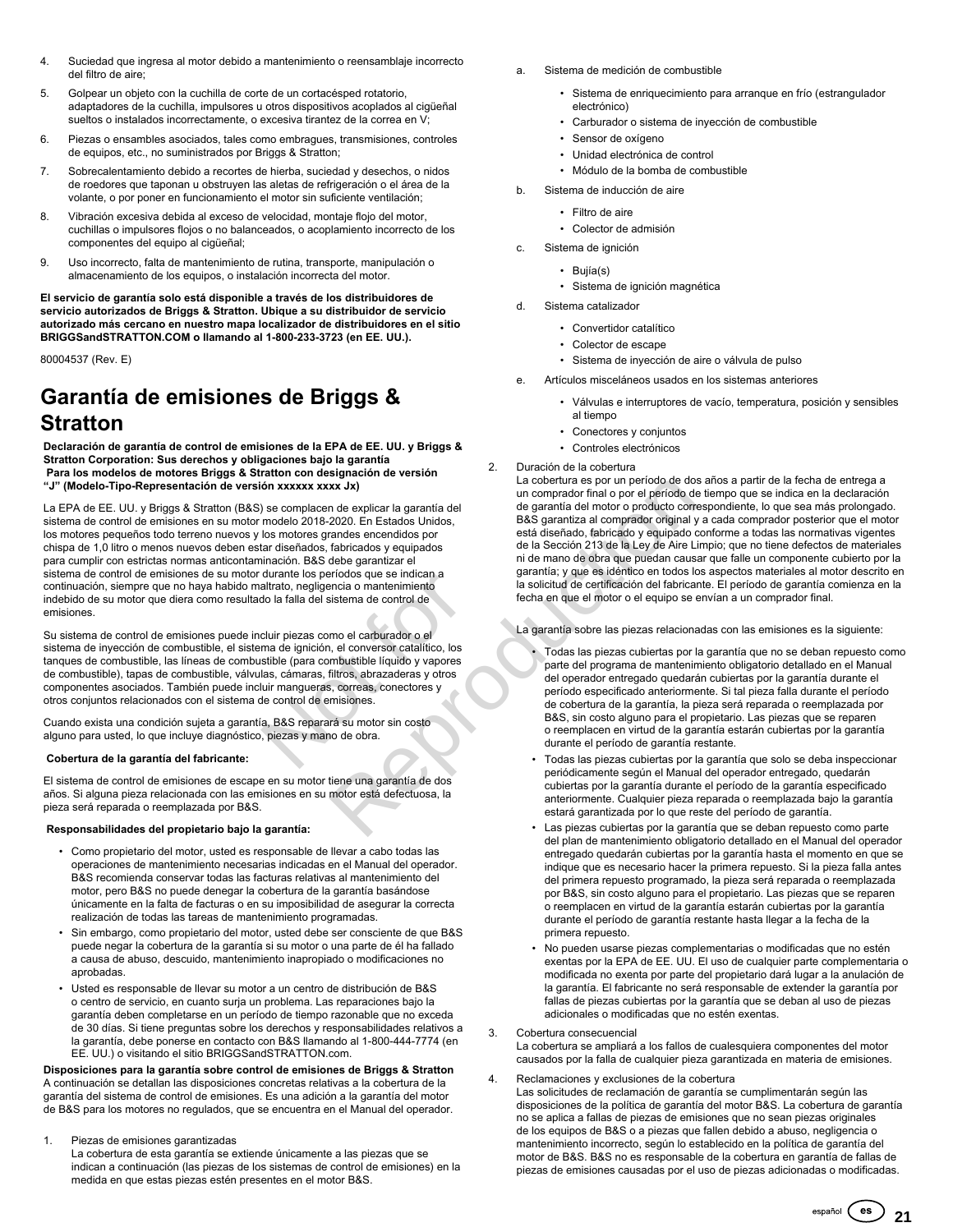**Consulte la información relevante sobre el período de durabilidad de emisiones y el índice de aire en la etiqueta de emisiones de su pequeño motor todo terreno** Los motores Briggs & Stratton cuentan con la certificación de la Agencia de Protección Ambiental de los Estados Unidos (USEPA) respecto de los estándares de emisiones de fase 3. El período de cumplimiento de la normativa sobre emisiones que figura en la etiqueta de cumplimiento de emisiones indica el número de horas de funcionamiento durante las cuales el motor ha demostrado cumplir los requisitos federales sobre emisiones.

### **Para motores con desplazamiento de 80 cc o menos:**

Categoría C = 50 horas, categoría B = 125 horas, categoría A = 300 horas

### **Para motores con desplazamiento mayor a 80 cc o menor a 225 cc:**

Categoría C = 125 horas, categoría B = 250 horas, categoría A = 500 horas

**Para motores con desplazamiento de 225 cc o superior:**

Categoría C = 250 horas, categoría B = 500 horas, categoría A = 1000 horas

80012791EN (Rev. D)

Not is Reproduction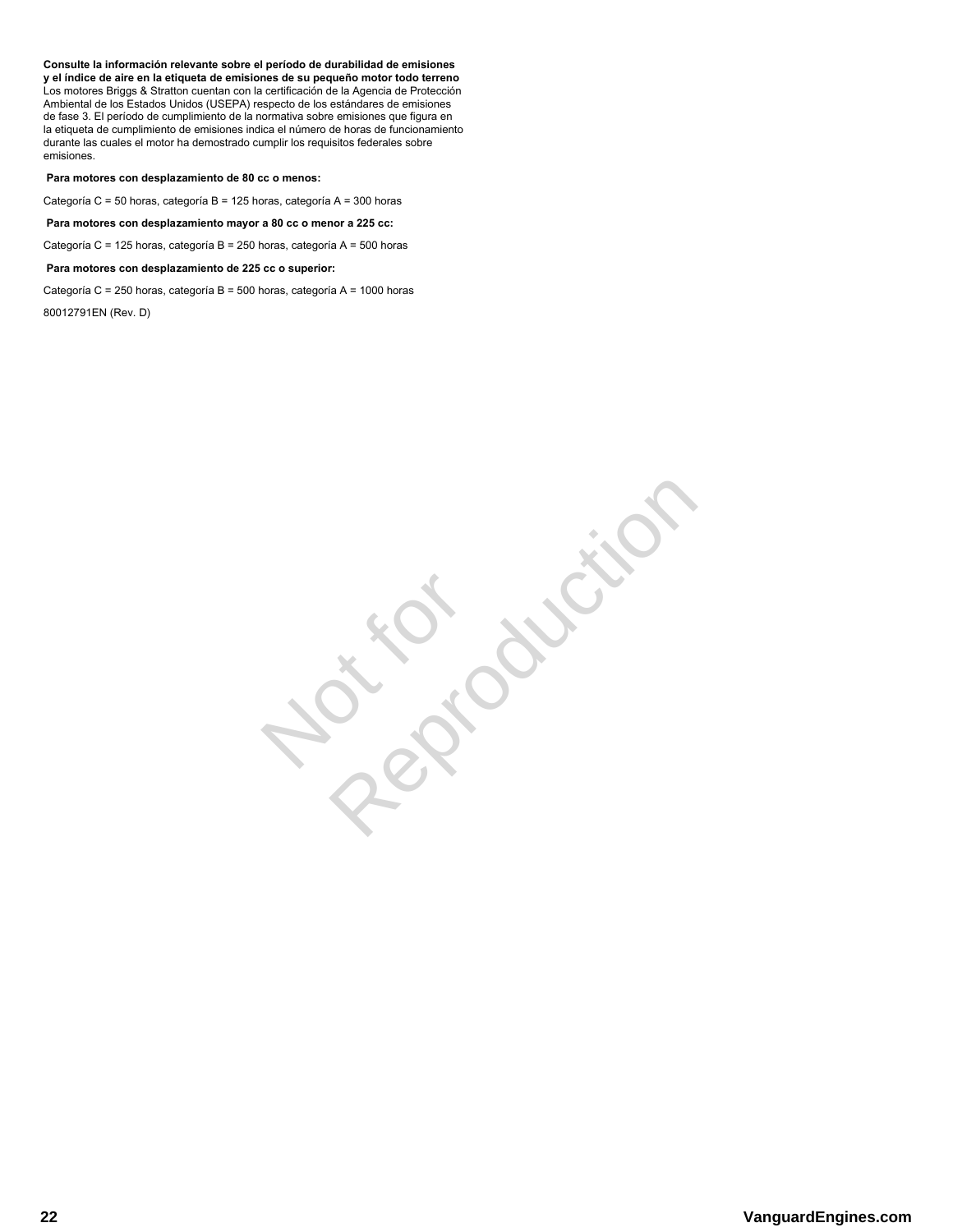Copyright © Briggs & Stratton Corporation, Milwaukee, WI, USA. Tous droits réservés.

Ce manuel contient des renseignements sur la sécurité pour vous informer des dangers et des risques associés aux moteurs et à la façon de les éviter. Il comprend aussi des instructions sur l'utilisation appropriée et le bon entretien du moteur. Briggs & Stratton Corporation ne sachant pas nécessairement quel équipement ce moteur alimentera, il est important de lire et comprendre ces instructions et celles pour l'équipement. **Sauvegarder ces directives d'origine aux fins de référence ultérieure.**

*Remarque :* Les figures et illustrations dans ce manuel sont fournies à titre indicatif et peuvent différer de votre modèle spécifique. Contacter votre concessionnaire si vous avez des questions.

Pour obtenir des pièces de remplacement ou de l'assistance technique, notez cidessous le modèle de moteur, le type et les numéros de code avec la date d'achat. Ces numéros se trouvent sur votre moteur (vous reporter à la section *Caractéristiques et commandes*).

| Date de l'achat                     |  |
|-------------------------------------|--|
| Modèle du moteur - Type - Habillage |  |
| Numéro de série du moteur           |  |

# **Renseignements sur le recyclage**



Tout le matériel d'emballage, les huiles usées et les batteries devraient être recyclés selon la réglementation gouvernementale applicable.

# **Sécurité de l'opérateur**

# **Symbole d'alerte de sécurité et mots de signal**

**SECURITÉ ET MOTS de<br>
SECURITÉ ET MOTS de<br>
informations relatives à la sécurité<br>
quer des blessures personnelles. Un<br>
MENT ou ATTENTION) est utilisé<br>
ndiquer la possibilité et la gravité des<br>
e danger peut être utilisé pou** Le symbole d'alerte  $($   $\blacktriangle)$  sert à identifier les informations relatives à la sécurité concernant les risques susceptibles de provoquer des blessures personnelles. Un mot de signalisation (DANGER, AVERTISSEMENT ou ATTENTION) est utilisé conjointement avec le symbole d'alerte pour indiquer la possibilité et la gravité des blessures potentielles. En plus, un symbole de danger peut être utilisé pour représenter un type de danger.

 **DANGER** indique un danger qui, s'il n'est pas évité, **résultera en de graves blessures, voire la mort.**.

 **AVERTISSEMENT** indique un danger qui, s'il n'est pas évité, **pourrait causer la mort ou des blessures graves**.

 **ATTENTION** indique un danger qui, s'il n'est pas évité, **pourrait résulter en une blessure mineure ou modérée**.

*AVIS* indique une situation qui **pourrait résulter en un dommage au produit**.

# **Symboles de risque et leurs significations**

| <b>Symbole</b> | <b>Signification</b>                                                                        | <b>Symbole</b> | <b>Signification</b>                                                                                                         |
|----------------|---------------------------------------------------------------------------------------------|----------------|------------------------------------------------------------------------------------------------------------------------------|
|                | Informations de sécurité<br>sur les dangers pouvant<br>provoquer des dommages<br>corporels. |                | Lire attentivement le contenu<br>du manuel d'utilisation avant<br>de faire fonctionner l'appareil<br>ou d'intervenir dessus. |
|                | Risque d'incendie                                                                           |                | Risque d'explosion                                                                                                           |
|                | Risque de décharge<br>électrique                                                            |                | Danger de fumées toxiques                                                                                                    |

| <b>Symbole</b> | Signification                                                            | <b>Symbole</b> | <b>Signification</b>                                                                        |
|----------------|--------------------------------------------------------------------------|----------------|---------------------------------------------------------------------------------------------|
|                | Risque de surface chaude                                                 |                | Risque lié au bruit - protection<br>auditive recommandée pour<br>une utilisation prolongée. |
|                | Risque de projection<br>d'objets - porter des<br>lunettes de protection. |                | Risque d'explosion                                                                          |
|                | Risque de gelure                                                         |                | Risque d'effet de recul                                                                     |
|                | Risque d'amputation -<br>pièces mobiles                                  |                | Risque chimique                                                                             |
|                | Risque thermique                                                         |                | Corrosif                                                                                    |

### **Messages de sécurité**



Ce produit peut vous exposer à des agents chimiques, y compris les échappements des moteurs à essence, connus dans l'État de la Californie pour causer le cancer, et le monoxyde de carbone, connu dans l'État de la Californie pour causer des malformations congénitales ou les dommages à l'appareil reproducteur. Pour obtenir de plus amples renseignements, visitez le www.P65Warnings.ca.gov.



MORTISSEMENT<br>
Selon la réglementation<br>
Ce produit peut vous exposer à des agents<br>
des moteurs à essence, connus dans l'État<br>
de plus amples renseignements, visitez le<br>
de plus amples renseignements, visitez le<br>
de plus amp Les moteurs Briggs & Stratton® ne sont pas conçus et ne doivent pas être utilisés pour propulser des « fun-karts »; « go-karts »; véhicules récréatifs pour enfants] ou sportifs/tous-terrains (VTT); motocyclettes; aéroglisseur, avion ou véhicules utilisés pour compétitions non sanctionnées par Briggs & Stratton. Pour plus d'information à propos des produits pour courses, visiter www.briggsracing.com. Pour l'utilisation avec des véhicules utilitaires ou VTT pour passagers côte à côte, communiquez avec le Centre d'application électrique de Briggs & Stratton au 1 866 927-3349. Une application inadéquate de moteur peut conduire à des blessures graves voire la mort.



**Le carburant et ses vapeurs sont extrêmement inflammables et explosifs.**

**Un incendie ou une explosion peut provoquer des brûlures graves voire la mort.**

### **Lors du remplissage de carburant**

- Arrêter le moteur et le laisser refroidir au moins 2 minutes avant d'enlever le bouchon de réservoir.
- Remplir le réservoir de carburant à l'extérieur ou dans un endroit bien ventilé.
- Ne pas trop remplir le réservoir de carburant. Pour permettre à l'essence de se dilater, ne pas remplir au-dessus du bas du goulot du réservoir de carburant.
- Garder le carburant loin des étincelles, des flammes nues, des veilleuses, de la chaleur et autres sources d'allumage.
- Vérifier fréquemment les conduites de carburant, le réservoir, le bouchon et les accessoires pour fissures et fuites. Remplacer si nécessaire.
- Si le carburant se renverse, attendre jusqu'à ce qu'il soit évaporé avant de mettre en marche le moteur.

### **Lors du démarrage du moteur**

- Assurez-vous que la bougie d'allumage, le silencieux, le bouchon de carburant et le filtre à air (si équipé) sont en place et bien fixés.
- Ne mettez pas le moteur en marche quand la bougie est retirée.
- Si le moteur est noyé, régler le volet de départ (si équipé) à la position OUVERT/ MARCHE, déplacer l'accélérateur (si équipé) à la position VITE et mettre en marche le moteur.

### **Lors du fonctionnement de l'équipement**

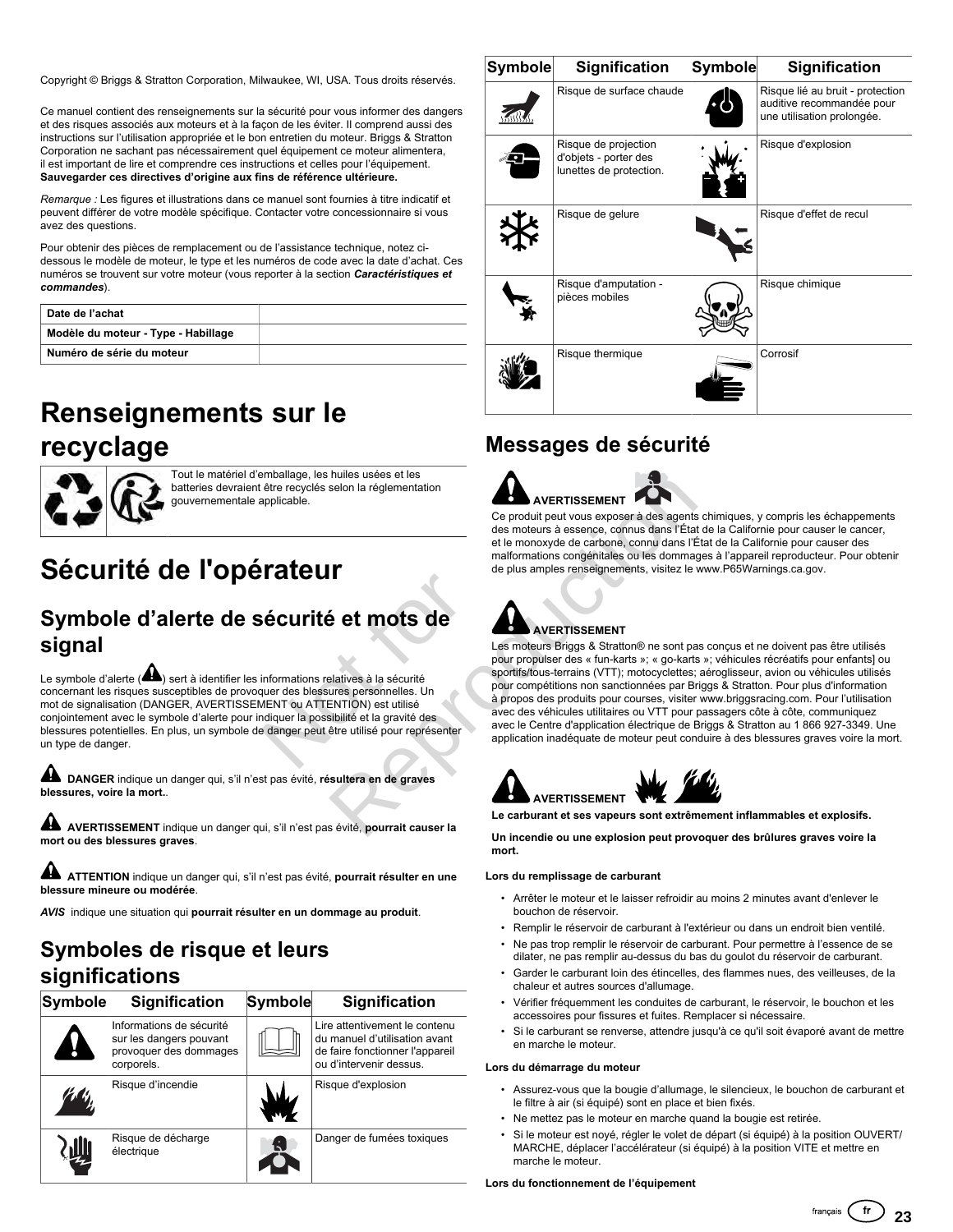- Ne pas pencher le moteur ou l'équipement à un angle où l'essence peut se déverser.
- Ne pas étrangler le carburateur pour arrêter le moteur.
- Ne jamais démarrer ou faire fonctionner le moteur lorsque l'ensemble filtre à air (si équipé) ou le filtre à air (si équipé) est enlevé.

### **Lors du remplacement de l'huile**

• Pour vidanger l'huile par le dessus du tube de remplissage d'huile, le réservoir de carburant doit être vide ou le carburant peut s'écouler et risquer de provoquer un incendie ou une explosion.

#### **Lors de l'inclinaison de la machine pour entretien**

• Lors d'un entretien nécessitant que l'appareil soit incliné, le réservoir de carburant, si monté sur le moteur, doit être vidé sinon le carburant peut s'écouler et causer un incendie ou une explosion.

### **Lors du transport de l'équipement**

• Transporter lorsque le réservoir est VIDE, ou lorsque le robinet d'alimentation est en position FERMÉ.

#### **Lors de l'entreposage du carburant ou de l'équipement ayant du carburant dans le réservoir**

• Entreposer loin des fournaises, des poêles, des chauffe-eaux ou autres appareils ayant une flamme pilote ou autres sources d'allumage pouvant enflammer les vapeurs de carburant.



**La mise en marche du moteur crée une gerbe d'étincelles.**

**L'étincelle peut mettre le feu au gaz inflammable tout près.**

### **Une explosion et un feu peuvent en résulter.**

- S'il y a une fuite de pétrole liquéfié PL ou dans l'endroit où vous êtes, ne pas tenter de faire fonctionner le moteur.
- Ne pas utiliser pas de fluides sous pression car les vapeurs sont inflammables.

# **AVERTISSEMENT**

az d'échappement contiennent du<br>
ouvant provoquer la mort en quelques<br>
OUVEZ ni voir, ni sentir, ni goûter.<br>
d'échappement, vous pourriez quand<br>
le carbone. Si vous commencez à<br>
sant ce produit, arrêtez-le et sortez au<br>
ec **DANGER LIÉ AUX GAZ TOXIQUES. Les gaz d'échappement contiennent du monoxyde de carbone, un gaz toxique pouvant provoquer la mort en quelques minutes. Il s'agit d'un gaz que vous NE POUVEZ ni voir, ni sentir, ni goûter. Même si vous ne sentez pas de vapeurs d'échappement, vous pourriez quand même être exposé au gaz de monoxyde de carbone. Si vous commencez à vous sentir mal, étourdi ou faible en utilisant ce produit, arrêtez-le et sortez au grand air IMMÉDIATEMENT. Voir un médecin. Vous pourriez être intoxiqué(e) par le monoxyde de carbone.**

- Faites UNIQUEMENT fonctionner cette machine à l'extérieur et loin des fenêtres, portes, et évents afin de réduire le risque que le gaz de monoxyde de carbone ne s'accumule et ne soit potentiellement aspiré vers des espaces occupés.
- Installez des avertisseurs de monoxyde de carbone fonctionnant à piles ou alimentés par câble avec batterie de secours selon les directives du fabricant. Les détecteurs de fumée ne détectent pas le monoxyde de carbone.
- NE faites PAS fonctionner ce produit à l'intérieur de maisons, de garages, de sous-sols, de vides sanitaires, de remises ou autres espaces partiellement clos, même si des ventilateurs sont utilisés ou que des portes et des fenêtres sont laissées ouvertes pour la ventilation. Le monoxyde de carbone peut s'accumuler rapidement dans ces espaces et peut y rester pendant des heures, même après l'arrêt de l'appareil.
- Installez TOUJOURS ce produit sous le vent et dirigez l'échappement du moteur à l'opposé des espaces occupés.



**L'enroulement rapide de la corde du démarreur (effet de recul) aura pour effet de tirer la main et le bras vers le moteur en moins de temps qu'on ne se l'imagine.**

**Des os cassés, des fractures, des bleus ou des foulures peuvent en résulter.**

- Lors du mise en marche du moteur, tirer le cordon démarreur lentement jusqu'à ce qu'une résistance est ressenti et puis tirer rapidement pour éviter un impulsion de retour.
- Retirer toute charge externe sur le moteur/machine avant de démarrer.
- Les accessoires directement accouplés à la machine tels que les lames, roues de pompe, poulies, roues dentées etc. doivent être fixés de façon sécuritaire.



**Les pièces rotatives peuvent frapper ou enrouler les mains, les pieds, les cheveux, les vêtements ou accessoires.**

**Une amputation traumatique ou des lacérations graves peuvent survenir.**

- Faire fonctionner la machine avec les gardes en place.
- Tenir les mains et les pieds à l'écart des lames rotatives.
- Attacher les cheveux longs et enlever les bijoux.
- Ne pas porter de vêtements amples de cordons exposés ou tout article qui pourrait se prendre dans la machine.



**Les moteurs en marche produisent de la chaleur. Les pièces du moteur, en particulier le silencieux, deviennent extrêmement chaudes.**

**Des brûlures thermiques graves peuvent se produire au contact.**

### **Les débris inflammables, tels que feuilles, herbes, broussailles, peuvent s'enflammer.**

- Laisser le silencieux, le cylindre de moteur et les ailettes refroidir avant de les toucher.
- Enlever tous débris accumulés de la section du silencieux et de la section du cylindre.
- Nes.<br>
Solonizative des resources publiques de Californie<br>
des resources publiques de Californie<br>
in exist équipé d'un pare-étincelles, comment contre des provis des lois similaires. Communiquez avec<br>
d'origine de l'équipem • L'utilisation ou le fonctionnement du moteur sur des terrains forestiers, broussailleux ou herbeux constituent une violation de la Section 4442 du Code des ressources publiques de Californie, à moins que le système d'échappement ne soit équipé d'un pare-étincelles, comme le définit la Section 4442, maintenu en bon état de marche. D'autres provinces ou juridictions fédérales peuvent avoir des lois similaires. Communiquez avec le fabricant, le détaillant ou le revendeur d'origine de l'équipement pour obtenir un pare-étincelles conçu pour le système d'échappement installé sur ce moteur.



**Une étincelle accidentelle peut entraîner un incendie ou un choc électrique.**

**Un démarrage accidentel peut entraîner un emmêlement, une amputation traumatique ou une lacération.**

### **Risque d'incendie**

### **Avant d'effectuer des réglages ou des réparations :**

- Débrancher le câble de bougie et le garder à l'écart de la bougie.
- Débrancher la batterie à la borne négative (uniquement sur les moteurs munis de démarreur électrique).
- Utiliser uniquement des outils appropriés.
- Ne pas altérer le ressort du régulateur, la tringlerie ou toute autre pièce pour augmenter le régime du moteur.
- Les pièces de rechange doivent être de la même conception et installées dans la même position que les pièces d'origine. D'autres pièces peuvent ne pas fonctionner aussi bien, peuvent endommager la machine et peuvent entraîner des blessures.
- Ne pas frapper le volant-moteur avec un manteau ni un objet dur, car le volantmoteur pourrait éclater pendant le fonctionnement.

### **Lors de l'essai de bougie d'allumage :**

- Utiliser un vérificateur de bougies d'allumage approuvé.
- Ne vérifiez pas l'allumage lorsque la bougie d'allumage est enlevée.

# **Caractéristiques et commandes**

### **Commandes moteur**

À l'aide de l'illustration (Figure : 1, 2, 3, 4) apprendre la localisation des diverses commandes et dispositifs de la machine.

- A. Numéros d'identification du moteur **Modèle Type Code**
- B. Bougie
- C. Filtre à air à effet cyclone
- D. Filtre à air à profil abaissé
- E. Jauge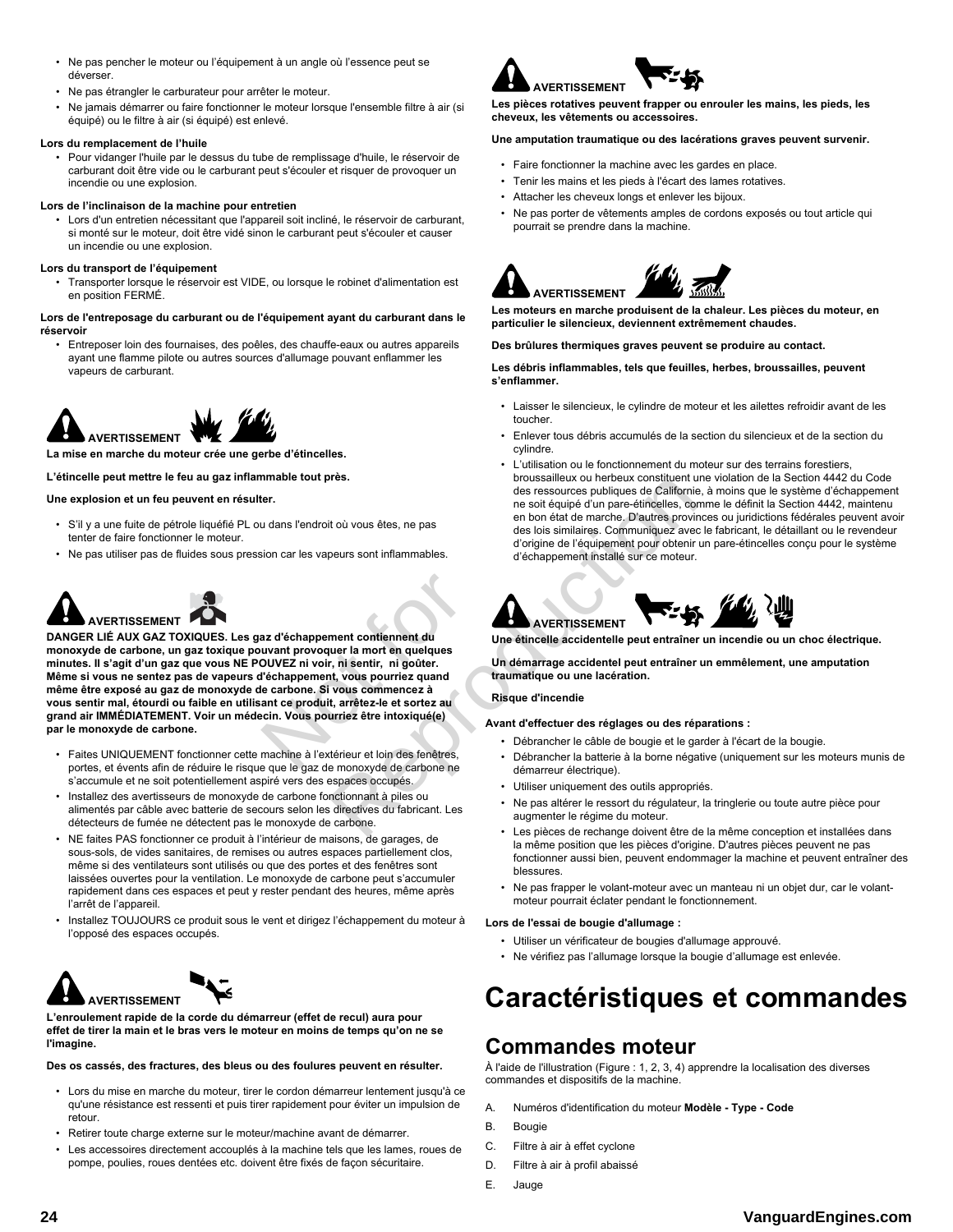- F. Ouverture de remplissage d'huile
- G. Filtre à huile
- H. Bouchon de vidange d'huile
- I. Capteur de pression d'huile
- J. Garde protectrice de blessures aux mains
- K. Démarreur électrique
- L. Solénoïde du démarreur
- M. Redresseur régulé
- N. Carburateur Modèles à carburateur
- O. Couvercle de carburateur Modèles à carburateur
- P. Commande d'étrangleur (le cas échéant) Modèles à carburateur
- Q. Reniflard et tube
- R. Pompe à carburant
- S. Filtre de carburant (le cas échéant)
- T. Refroidisseur d'huile (le cas échéant)
- U. Silencieux (le cas échéant)

# **Symboles de commande du moteur et significations**

| <b>Symbole</b> | <b>Signification</b>                                                    | <b>Symbole</b> | <b>Signification</b>                           | ovininendue Tow-So de Vanguard                                                                                                                                                                                                       |
|----------------|-------------------------------------------------------------------------|----------------|------------------------------------------------|--------------------------------------------------------------------------------------------------------------------------------------------------------------------------------------------------------------------------------------|
|                | Régime moteur - FAST<br>(RAPIDE)                                        |                | Régime moteur - SLOW<br>(LENT)                 | Contrôler le niveau d<br>Voir la Figure : 5<br>Avant de vérifier ou d'ajouter de l'huile                                                                                                                                             |
| <b>STOP</b>    | Régime moteur - STOP<br>(ARRÊT)                                         |                | ON - OFF (MARCHE -<br>ARRÊT)                   | · S'assurer que la machine est nivelée.<br>Débarrasser de tout débris la zone de<br>Retirer la jauge d'huile (A, Figure 5) et<br>1 <sub>1</sub>                                                                                      |
|                | Démarrage du moteur -<br>Étrangleur FERMÉ                               |                | Démarrage du moteur -<br>Étrangleur OUVERT     | 2.<br>Visser complètement le bouchon-jauge<br>Sortir la jauge et contrôler le niveau d'I<br>3.<br>marque du haut de la jauge (B, Figure<br>Si le niveau est bas, verser l'huile lente<br>4.<br>Figure 5). Ne pas trop remplir. Après |
|                | Bouchon de carburant<br>Robinet d'alimentation de<br>carburant - OUVERT |                | Robinet d'alimentation de<br>carburant - FERMÉ | puis vérifier le niveau d'huile à nouvea<br>Visser complètement le bouchon-jauge<br>5<br>Système de détectio                                                                                                                         |
|                | Niveau de carburant -<br>Maximum<br>Ne pas trop remplir                 |                |                                                | bas (le cas échéant)<br>Certains moteurs sont équipés d'une sonde<br>niveau d'huile est insuffisant, la sonde active<br>Arrêter le moteur et procéder comme décrit<br>moteur.                                                        |

# **Fonctionnement**

# **Recommandations relatives à l'huile**

**Pour le volume d'huile,** voir la rubrique *Fiche technique*.

### *AVIS*

Ce moteur a été livré par Briggs & Stratton sans huile. Les fabricants d'équipement ou concessionnaires peuvent avoir ajouté de l'huile au moteur. Avant de démarrer le moteur pour la première fois, assurez-vous de vérifier le niveau d'huile et d'ajouter de l'huile selon les directives de ce manuel. Si vous démarrez le moteur sans huile, il sera endommagé de manière irréversible et ne sera pas couvert par la garantie.

Nous recommandons l'utilisation d'huiles certifiées par garantie Briggs & Stratton® pour les meilleures performances. D'autres huiles détergentes de haute qualité sont acceptables si elles sont de catégorie SF, SG, SH, SJ ou supérieure. Ne pas utiliser d'additifs spéciaux.

Les températures à l'extérieur déterminent la viscosité de l'huile moteur appropriée. Utiliser le tableau pour sélectionner la meilleure viscosité pour la plage de températures extérieures prévues. Les moteurs sur la plupart des équipements motorisés d'extérieur fonctionnent bien avec de l'huile synthétique 5W-30. Pour l'équipement fonctionnant à haute température, l'huile synthétique 15W-50 de Vanguard<sup>®</sup> offre la meilleure protection.



**A SAE 30 -** En dessous de 40 °F (4 °C), l'utilisation de SAE 30 causera une difficulté de mise en marche. **B 10W-30 -** Au-dessus de 80 °F (27 °C), l'utilisation de 10W-30 peut causer une augmentation de la consommation d'huile. Vérifier le niveau d'huile plus fréquemment. **C 5W-30 D Synthétique 5W-30 E Synthétique 15W-50 de Vanguard®**

# **Contrôler le niveau d'huile**

- S'assurer que la machine est nivelée.
- Débarrasser de tout débris la zone de remplissage d'huile.
- 1. Retirer la jauge d'huile (A, Figure 5) et l'essuyer avec un chiffon propre.
- 2. Visser complètement le bouchon-jauge (A, Figure 5) en place.
- 3. Sortir la jauge et contrôler le niveau d'huile. Le niveau adéquat est au dessus de la marque du haut de la jauge (B, Figure 5).
- 4. Si le niveau est bas, verser l'huile lentement dans le tube de remplissage (C, Figure 5). **Ne pas trop remplir.** Après avoir ajouté de l'huile, attendre une minute, puis vérifier le niveau d'huile à nouveau.

5. Visser complètement le bouchon-jauge (A, Figure 5) en place.

# **Système de détection de niveau d'huile bas (le cas échéant)**

Certains moteurs sont équipés d'une sonde de détection de niveau d'huile bas. Si le niveau d'huile est insuffisant, la sonde active un voyant d'alerte ou arrête le moteur. Arrêter le moteur et procéder comme décrit ci-dessous avant de remettre en marche le moteur.

- Mettre le moteur de niveau.
- Contrôler le niveau d'huile. Se reporter à la section *Vérifier le niveau d'huile* .
- Si le niveau est insuffisant, faire l'appoint avec la quantité appropriée d'huile. Mettre le moteur en marche et s'assurer que le voyant d'alerte (si prévu) n'est pas allumé.
- Si le niveau d'huile est correct, ne pas faire démarrer le moteur. Contacter un Réparateur agréé Briggs & Stratton pour corriger un problème d'huile.

# **Recommandations de carburant**

**Le carburant doit répondre aux critères suivants :**

- Essence sans plomb, propre et fraîche.
- Indice d'octane minimum de 87/87 AKI (91 RON). En cas d'utilisation en haute altitude, voir ci-après.
- Une essence contenant jusqu'à 10 % d'éthanol (carburol) est acceptable.

*AVIS* Ne pas utiliser d'essence non approuvée comme la E15 ou la E85. Ne pas mélanger d'huile à l'essence ni modifier le moteur afin qu'il puisse fonctionner avec des carburants alternatifs. Cela endommagerait le moteur, ce qui ne serait pas couvert par la garantie.

Pour empêcher le système d'admission d'essence contre la formation de gomme, mélanger un stabilisateur à l'essence. Se reporter à la section *Stockage.* Tous les carburants ne sont pas les mêmes. En cas de difficultés à démarrer ou de problèmes de fonctionnement, changer de fournisseur ou changer de marque d'essence. Ce moteur

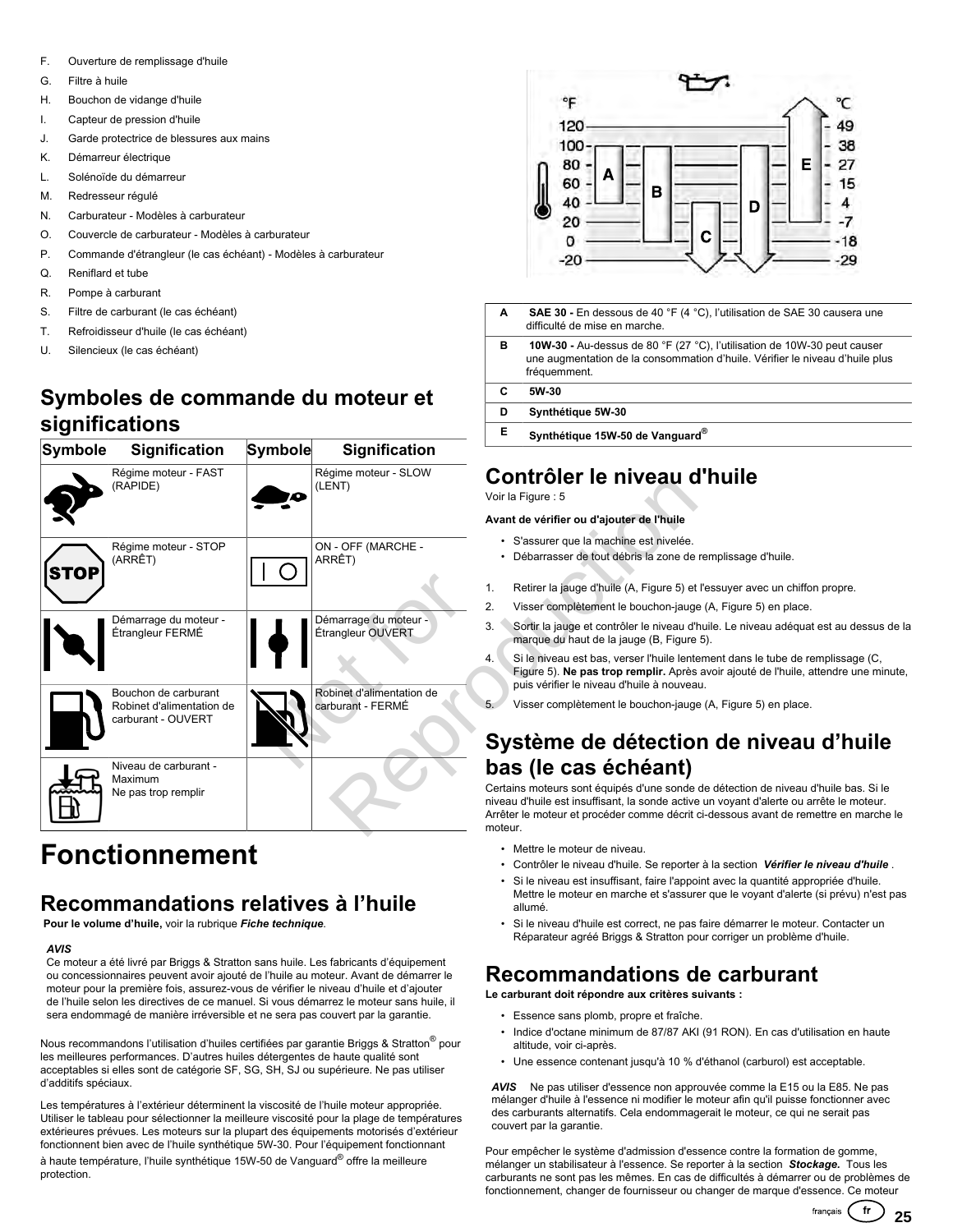est certifié pour fonctionner à partir de l'essence. Le système de contrôle des émissions pour ce moteur est EM (Modifications du moteur).

### **Haute altitude**

À des altitudes supérieures à 1 524 mètres (5 000 pieds), de l'essence d'au minimum 85 octane/85 AKI (89 RON) est acceptable.

Pour conserver les caractéristiques d'émission, un réglage spécial haute altitude est nécessaire. Faire fonctionner le moteur sans ce réglage fait baisser ses performances, augmenter la consommation de carburant et les émissions. Contacter un Réparateur agréé Briggs & Stratton pour davantage d'informations sur le réglage haute altitude. Le fonctionnement du moteur à une altitude inférieure à 762 mètres (2 500 pieds) avec le kit haute altitude n'est pas recommandé.

Pour les moteurs à injection électronique (EFI), le réglage haute altitude est inutile.

### **Ajouter du carburant**

Voir Figure : 6



**L'essence et ses vapeurs sont extrêmement inflammables et explosives.**

**Un incendie ou une explosion peuvent provoquer de très graves blessures ou être mortelles.**

#### **Lors du remplissage de carburant**

- Arrêter le moteur et le laisser refroidir au moins 2 minutes avant de retirer le bouchon du réservoir.
- Remplir le réservoir de carburant à l'extérieur ou dans un local extrêmement bien ventilé.
- Ne pas trop remplir le réservoir de carburant. Pour permettre la dilatation de l'essence, ne pas remplir au-delà du bas du col de remplissage.
- Veiller à tenir l'essence à l'écart des étincelles, des flammes nues, des veilleuses, de la chaleur et de toute autre source d'ignition.
- Contrôler régulièrement que les durites, le réservoir, le bouchon et les raccords de réservoir ne présentent ni fissures, ni fuites. Remplacer si nécessaire.
- Si du carburant a été renversé, attendre son évaporation complète avant de démarrer le moteur.
- Son évaporation complète avant de<br>
Ince de la poussière et des débris. Enlever<br>
Ince. Pour permettre la dilatation du<br>
Sou la base du col de remplissage. (B).<br>
Acce.<br>
IMOTEUT 1. Nettoyer le pourtour du bouchon d'essence de la poussière et des débris. Enlever le bouchon d'essence.
- 2. Remplir le réservoir (A, Figure 6) d'essence. Pour permettre la dilatation du carburant, ne pas remplir au-delà du bas du la base du col de remplissage. (B).
- 3. Remettre le bouchon du réservoir en place.

# **Démarrage et arrêt du moteur**

Voir la Figure : 7





**Le carburant et ses vapeurs sont extrêmement inflammables et explosifs.**

**Un incendie ou une explosion peut provoquer des brûlures graves voire la mort.**

#### **Lors du démarrage du moteur**

- Vous assurer que la bougie d'allumage, le silencieux, le bouchon de carburant et filtre à air (si équipé) sont en place et bien fixés.
- Ne pas mettre le moteur en marche quand la bougie est retirée.
- Si le moteur se noie, mettre le volet de départ (si l'unité en est équipée) sur la position OUVERT/MARCHE, amener la manette des gaz (si l'unité en est équipée) sur la position RAPIDE et lancer le moteur jusqu'à ce qu'il démarre.



**RISQUE DE GAZ TOXIQUE. Les gaz d'échappement contiennent du monoxyde de carbone, un gaz toxique pouvant provoquer la mort en quelques minutes. Il s'agit d'un gaz que vous NE pouvez NI voir, NI sentir, NI goûter. Même si vous ne sentez pas de vapeurs d'échappement, vous pourriez quand même être exposé au gaz de monoxyde de carbone. Si vous commencez à vous sentir mal, étourdi(e), ou faible en utilisant ce produit, arrêtez-le et sortez au grand air IMMÉDIATEMENT. Voir un médecin. Vous pourriez être intoxiqué(e) par le monoxyde de carbone.**

• • Ne faites fonctionner cette machine qu'à l'extérieur et loin des fenêtres, portes, et évents afin de réduire le risque que le gaz de monoxyde de carbone ne s'accumule et ne soit potentiellement aspiré vers des espaces occupés.

- Installez et assurez l'entretien d'avertisseurs de monoxyde de carbone fonctionnant à piles ou alimentés par câble avec batterie de secours selon les directives du fabricant. Les détecteurs de fumée ne détectent pas le monoxyde de carbone.
- NE FAITES PAS FONCTIONNER ce produit à l'intérieur des maisons, garages, sous-sol, vides sanitaires, ou autres espaces partiellement clos, même si des ventilateurs sont utilisés ou des portes et fenêtres sont laissées ouvertes pour la ventilation. Le monoxyde de carbone peut s'accumuler rapidement dans ces espaces et peut y rester pendant des heures, même après l'arrêt de l'appareil.
- • Installez TOUJOURS ce produit sous le vent et dirigez l'échappement du moteur à l'opposé des espaces occupés.

*AVIS* Ce moteur a été livré de Briggs & Stratton sans huile. Avant démarrer le moteur, assurez-vous que vous avez ajouté de l'huile selon les instructions de ce manuel. Si vous démarrez le moteur sans huile, il sera endommagé de manière irréversible et ne sera pas couvert par la garantie.

### **Déterminer le type de système de démarrage**

Pour démarrer le moteur, vous devez déterminer le type de système de démarrage dont votre modèle est équipé. Votre équipement aura un des types de système de démarrage suivant :

- **Système d'injection électronique (EFI) :** Ce système met en vedette l'incection électronique de carburant et n'utilise pas l'étranglement d'air comme moyen d'aide au démarrage.
- **Système d'étranglement :** Ce système présente un étrangleur pour enrichir le mélange de démarrage lors de basses températures. Certains modèles auront un levier d'étrangleur séparé tandis que d'autres auront une commande combinée de régime moteur (papillon des gaz) et étrangleur. Ce type ne possède pas de bouton-pompe d'enrichissement.

*Remarque :* L'équipement peut être muni de manettes à distance. Pour localiser les commandes à distance, consultez le manuel de la machine.

### **Système d'injection électronique (EFI)**

- 1. Contrôler le niveau d'huile du moteur. Voir la rubrique *Contrôle du niveau d'huile* .
- 2. S'assurer que les commandes d'entraînement de l'équipement sont débrayées.
- 3. Tourner le robinet de carburant (A, Figure 7, le cas échéant), à la position « OPEN » (OUVERT).
- 4. **Déplacer le levier de commande du papillon des gaz (B, Figure 7), le cas** échéant), à la position « FAST». Fonctionnement du moteur en mode RAPIDE.
- 5. Pousser le commutateur d'arrêt (D, Figure 7, le cas échéant), à la position « ON ».
- 6. Mettre le contact (E, Figure 7) en position « ON ou START ».

mettre la dilatation de<br>
Système d'injection électronique<br>
Abouchon et les raccords de<br>
1. Contrôle e niveau d'huile du moteur.<br>
1. Contrôle e inveau d'huile du moteur.<br>
1. Contrôle e inveau d'huile du moteur.<br>
1. Contrôle *AVIS* Pour prolonger la durée de vie du démarreur, utiliser des cycles de démarrage courts (cinq secondes maximum). Attendre une minute entre les cycles de démarrage.

*Remarque :* Si après plusieurs tentatives le moteur ne démarre pas, communiquez avec votre dépositaire local ou visitez le site **VanguardEngines.com** ou composez le **1-800-999-9333** (aux États-Unis).

### **Système d'étranglement**

- 1. Contrôler le niveau d'huile du moteur. Voir la rubrique *Contrôle du niveau d'huile* .
- 2. S'assurer que les commandes d'entraînement de l'équipement sont débrayées.
- 3. Tourner le robinet de carburant (A, Figure 7, le cas échéant), à la position « OPEN » (OUVERT).
- 4. Déplacer le levier de commande du papillon des gaz (B, Figure 7), le cas échéant), à la position « FAST». Fonctionnement du moteur en mode RAPIDE.
- 5. Déplacer le levier de commande d'étranglement (C, figure 7), ou de commande combinée étranglement et papillon des gaz (B, C), à la position « CLOSED » (fermé).

*Remarque :* Pour démarrer le moteur ayant une conduite d'alimentation de carburant à sec (premier démarrage ou après avoir consommé tout le carburant) plus de révolutions de lancement avec l'étrangleur appliqué seront requises. Ceci permettra l'amorçage de la pompe d'alimentation.

- 6. Pousser le commutateur d'arrêt (D, Figure 7, le cas échéant), à la position « ON ».
- 7. Mettre le commutateur à clé (E, Figure 7) à la position de de marche ou de démarrage « ON ou START ».
- 8. Si le moteur se met en marche puis s'arrête, déplacer la manette de l'étrangleur (C, Figure 7) à la position « OPEN » (ouvert) pour démarrer le moteur.

*AVIS* Pour prolonger la durée de vie du démarreur, utiliser des cycles de démarrage courts (cinq secondes maximum). Attendre une minute entre les cycles de démarrage.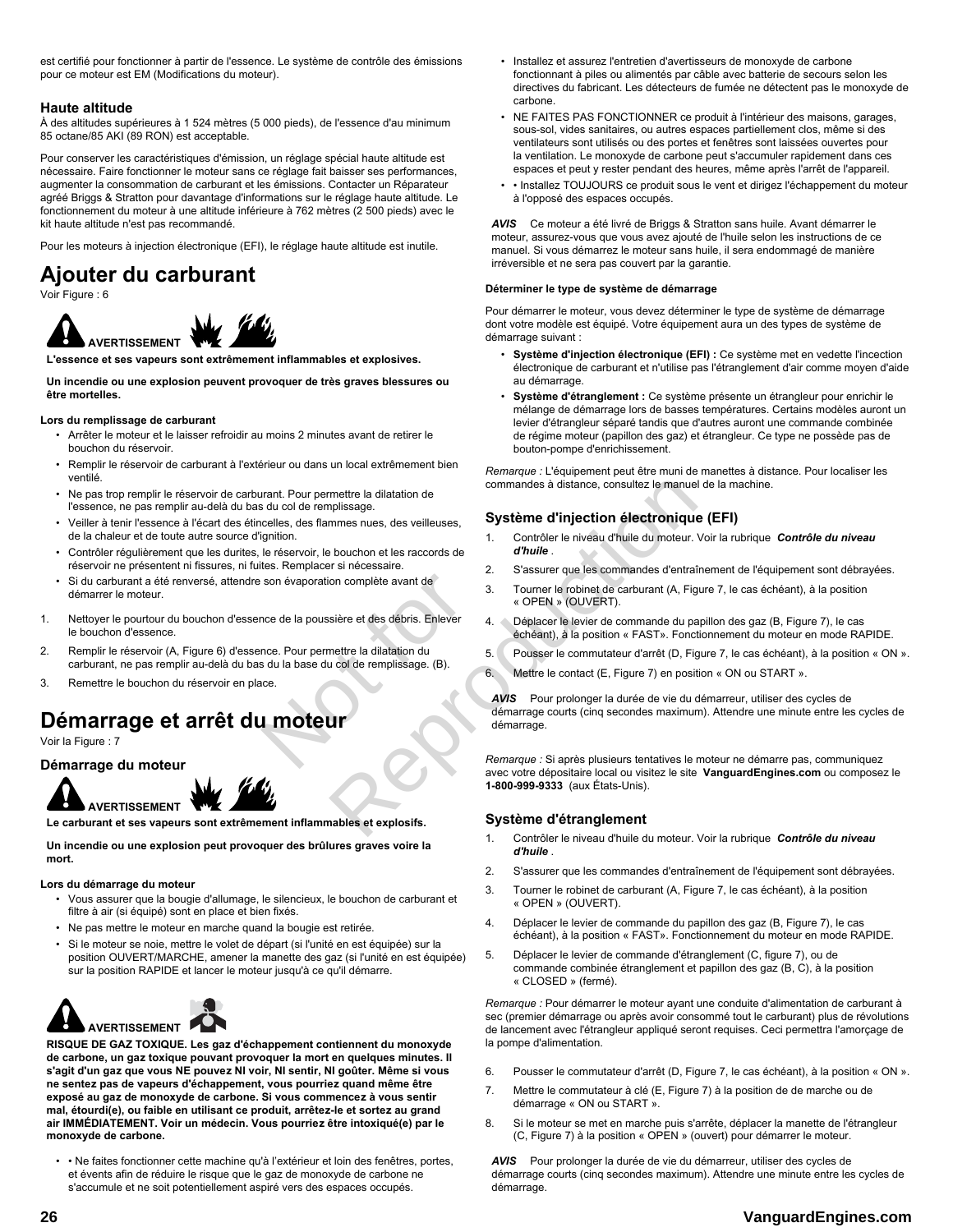9. Au fur et à mesure que le moteur se réchauffe, déplacer la commande d'étrangleur (C, Figure 7) à la position « OPEN » (OUVERT).

*Remarque :* Si après plusieurs tentatives le moteur ne démarre pas, communiquez avec votre dépositaire local ou visitez le site **VanguardEngines.com** ou composez le **1-800-999-9333** (aux États-Unis).

### **Arrêt du moteur**





**Le carburant et ses vapeurs sont extrêmement inflammables et explosifs.**

**Un incendie ou une explosion peut provoquer des brûlures graves voire la mort.**

- Ne pas étrangler le carburateur, le cas échéant, pour arrêter le moteur.
- 1. **Commutateur d'arrêt (le cas échéant) :** Mettre le commutateur d'arrêt (D, Figure 7) en position « OFF ».

**Commutateur à clé (le cas échéant) :** Avec la manette des gaz en position de vitesse lente (SLOW), tourner la clé de contact (E, Figure 7) à la position « OFF ». Retirer la clé et la garder la clé dans un endroit sécuritaire hors de la portée des enfants.

2. Après l'arrêt du moteur, tourner le robinet de carburant (A, Figure 7, le cas échéant), à la position « CLOSED ».

# **Entretien**

*AVIS* Si le moteur est basculé pendant l'entretien, le réservoir de carburant doit être vidé et le côté où se trouve la bougie doit être en haut. Si le réservoir de carburant n'est pas vide et si le moteur est basculé dans toute autre direction, il sera peut-être difficile de le faire démarrer par suite d'huile ou de carburant contaminant le filtre à air et/ou la bougie.

# **AVERTISSEMENT**

au cours de l'entretien, le réservoir de<br>tire vidé, sinon le carburant risque de<br>losion.<br>Éparateur Briggs & Stratton agréé tout<br>doivent rester à leur place d'origine pour S'il est nécessaire de basculer l'équipement au cours de l'entretien, le réservoir de carburant, s'il est monté sur le moteur, doit être vidé, sinon le carburant risque de couler et d'entraîner un incendie ou une explosion.

Nous vous recommandons de confier à un Réparateur Briggs & Stratton agréé tout l'entretien de votre moteur et de ses pièces.

*AVIS* Tous les composants de ce moteur doivent rester à leur place d'origine pour que le moteur fonctionne correctement.



**Une étincelle accidentelle peut provoquer un incendie ou une décharge électrique.**

**Un démarrage accidentel peut causer un étranglement, l'amputation ou la lacération d'un membre.**

### **Risque d'incendie**

### **Avant d'effectuer des réglages ou des réparations :**

- Débrancher le fil de bougie et l'attacher à bonne distance de la bougie.
- Débrancher le câble Négatif de la batterie (uniquement pour les moteurs à démarrage électrique).
- N'utiliser que les outils corrects.
- Ne pas modifier le ressort du régulateur, les tringles ou autres pièces pour augmenter le régime du moteur.
- Les pièces de rechange doivent être d'origine et installées de la même façon que les pièces remplacées. D'autres pièces peuvent ne pas fonctionner aussi bien, peuvent endommager la machine et peuvent provoquer des blessures.
- Ne pas taper sur le volant moteur avec un marteau ou un objet dur ; cela pourrait entraîner une rupture ultérieure du volant pendant que le moteur fonctionne.

### **Contrôle de l'étincelle :**

- Utiliser un contrôleur homologué.
- Ne pas contrôler l'étincelle avec la bougie retirée.

# **Service de contrôle des émissions**

**L'entretien, le remplacement ou la réparation du système de contrôle des émissions et de ses dispositifs peuvent être effectués par tout établissement de réparations de moteur hors route ou par une personne.** Cependant, pour obtenir

un service du contrôle des émissions « gratuit », le travail doit être effectué par un concessionnaire agréé par l'usine. Consulter les énoncés sur le contrôle des émissions.

### **Calendrier d'entretien**

**Toutes les 8 heures ou chaque jour**

- Vérifier le niveau d'huile du moteur
- Nettoyer la région autour des commandes et du silencieux

### **Toutes les 100 heures ou 1 fois l'an**

- Remplacement des bougies
- Changer l'huile du moteur
- Changement du filtre à huile (le cas échéant)
- Nettoyer ou remplacer le filtre à air **1, 2**
- Nettoyer le préfiltre (le cas échéant) **<sup>1</sup>**
- Service du système d'échappement

**Toutes les 250 heures**

• Contrôler le dégagement de soupape. Ajuster si nécessaire.

# **Toutes les 400 heures ou 1 fois l'an**

- Remplacer le filtre à air **<sup>2</sup>**
- Remplacer le filtre à carburant
- Maintenance du système de refroidissement **<sup>1</sup>**
- Nettoyer les ailettes du refroidisseur d'huile **<sup>1</sup>**

### **Toutes les 600 heures ou 1 fois l'an**

• Changement du filtre de sécurité (le cas échéant)

**1** Nettoyer plus souvent si les conditions sont poussiéreuses ou s'il y a des particules en suspension dans l'air.

**2** Remplacer le filtre de sécurité intérieur (le cas échéant) à chaque trois (3) changements du filtre à air.

# **Système d'injection électronique (EFI)**

Provide carburant doit être<br>
interaction, il sera peut-être<br>
Interaction, il sera peut-être<br>
Interaction interaction<br>
Interaction of the content durifier de sécurité (le c<br>
2 Remplacer le filitre de sécurité intérie<br>
2 Rem Le système EFI répond à la température du moteur, de son régime et de la tension de l'accumulateur pour le démarrage et la période de réchauffement. Il n'y a aucun réglage sur le suystème. Si des problèmes de démarrage ou de fonctionnement surviennent, consultez un dépositaire de service autorisé Briggs & Stratton.

*AVIS* Assurez-vous de suivre la procédure ci-dessous sinon le système EFI pourrait être endommagé.

- Ne jamais actionner le démarreur si les connexions des câbles de l'accumulateur sont desserrées.
- Placez la clé de contact à la position OFF avant de déconnecter, déposer ou de reposer l'accumulateur.
- Ne jamais tenter de démarrer le moteur avec le chargeur branché.
- Ne jamais déconnecter les câbles de l'accumulateur lorsque le moteur est en marche.
- Pour le raccordement de l'accumulateur, connecter le câble (+) et ensuite le câble  $(-)$ .
- Pour recharger le bloc-piles, placer le contact à la position OFF et retirer le câble (-) de sa connexion.
- Ne pas exposer le module de commande électronique à un jet d'eau direct.

# **Carburateur et régime moteur**

Ne jamais procéder à des réglages du carburateur ou du régime moteur. Le carburateur a été réglé en usine pour fonctionner de manière efficace dans la plupart des conditions. Ne pas altérer le ressort du régulateur, la tringlerie ou toute autre pièce pour augmenter le régime du moteur. Si un réglage s'impose, s'adresser à une Station Service Briggs & Stratton agréée.

*AVIS* Le constructeur de l'équipement spécifie le régime maximal du moteur tel qu'installé sur l'équipement. **Ne pas dépasser** ce régime. En cas de doute quant au régime maximal pour l'équipement ou au régime moteur configuré en sortie d'usine, s'adresser à une Station Service Briggs & Stratton agréée. Pour garantir la sécurité et le bon fonctionnement de l'équipement, le régime moteur ne doit être réglé que par un technicien de service qualifié.

# **Entretien de la bougie**

Voir Figure : 8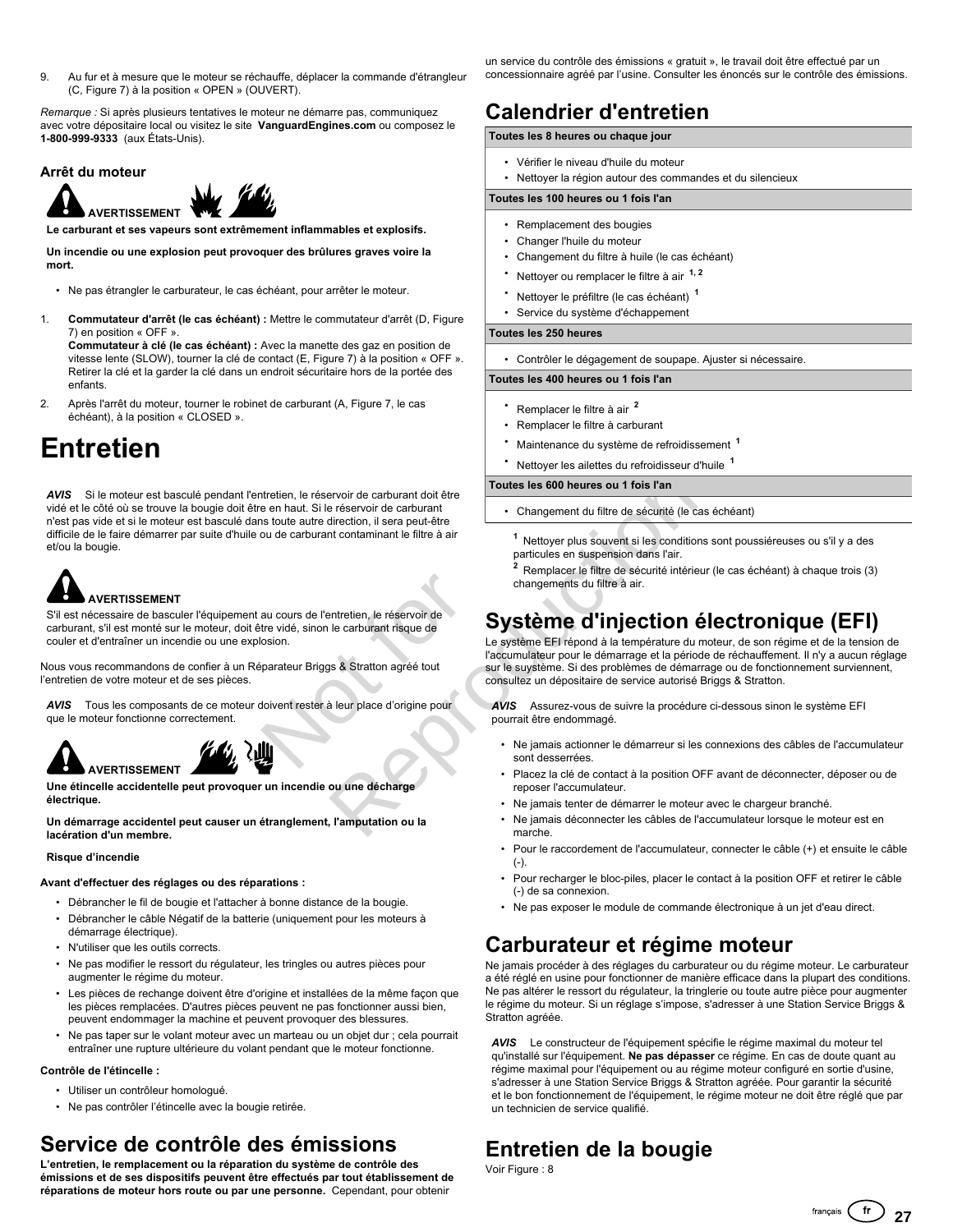Vérifier l'écartement des électrodes (A, Figure 8) avec une jauge à fil (B). Régler l'écartement des électrodes au besoin. Remettre la bougie et la serrer au couple recommandé. Pour régler l'écartement et trouver le couple de serrage, voir la section *Spécifications* .

*Remarque :* Dans certains pays, la législation impose l'emploi de bougies à résistance pour supprimer les parasites à l'allumage. Si ce moteur était équipé d'une bougie avec résistance, utiliser le même type de bougie lors de son remplacement.

# **Entretien du système d'échappement**



**Un moteur en marche produit de la chaleur. Les pièces du moteur, et plus particulièrement le silencieux, deviennent extrêmement chaudes.**

**Les toucher peut provoquer de graves brûlures.**

**Les débris combustibles comme les feuilles, l'herbe, les broussailles peuvent s'enflammer.**

- Laisser le silencieux, le cylindre du moteur et les ailettes refroidir avant de les toucher.
- Retirer les débris accumulés autour du silencieux et du cylindre.
- L'utilisation ou le fonctionnement du moteur sur des terrains forestiers, broussailleux ou herbeux constituent une violation de la Section 4442 du California Public Resource Code, sauf si le système d'échappement est équipé d'un pareétincelles, tel que défini dans la Section 4442, en bon état de fonctionnement. D'autres états ou juridictions fédérales peuvent appliquer des lois similaires. Contacter le fabriquant, le distributeur ou le fournisseur d'origine de la machine pour obtenir un pare-étincelles conçu pour le système d'échappement installé sur ce moteur.

Retirer les débris accumulés autour du silencieux et du cylindre. Inspecter le silencieux à la recherche de fissures, de corrosion ou autre dommage. Retirer le déflecteur ou le pare-étincelles, le cas échéant, et inspecter s'ils sont endommagé ou obstrués par des dépôts de carbone. En cas de défaut constaté, remplacer les pièces défectueuses avant de réutiliser l'équipement.

# **AVERTISSEMENT**

Les pièces de rechange doivent être d'origine et installées de la même façon que les pièces remplacées. D'autres pièces peuvent ne pas fonctionner aussi bien, peuvent endommager la machine et peuvent provoquer des blessures.

# **Changer l'huile du moteur**

Voir la Figure : 9, 10

e et installées de la même façon que les<br>
ine pas fonctionner aussi bien, peuvent<br>
uer des blessures.<br> **OLEUIT**<br>
Ingereux et elle doit être jetée de façon<br>
ménagers. Vérifier avec les autorités<br>
eurs où se trouvent les ins L'huile vidangée est un produit de résidus dangereux et elle doit être jetée de façon appropriée. Ne pas la jeter avec les déchets ménagers. Vérifier avec les autorités locales, les centres de services ou les revendeurs où se trouvent les installations d'élimination des déchets ou de recyclage.

### **Vidange d'huile**

- 1. Alors que le moteur est arrêté mais encore chaud, déconnecter le(s) câble(s) de bougie(s) (D, Figure 9) et les tenir à l'écart de la bougie (E).
- 2. Retirer le bouchon-jauge (A, Figure 10).
- 3. Déposer le bouchon de vidange d'huile (F, Figure 9). Laisser l'huile couler dans un récipient approuvé.
- 4. Une fois que l'huile est vidangée, installer et serrer le bouchon de vidange d'huile (F, Figure 9).

### **Changement du filtre à huile (le cas échéant)**

Certains modèles sont munis d'un filtre à huile. Pour connaître les intervalles de remplacement, se voir le *Calendrier d'entretien.*

- 1. Vidange d'huile du moteur. Voir la rubrique *Vidange d'huile* .
- 2. Déposer le filtre à huile (G, Figure 9) et en disposer de façon adéquate.
- 3. Avant d'installer le nouveau filtre, lubrifier légèrement son joint d'étanchéité avec de l'huile propre.
- 4. Visser le filtre à huile à la main jusqu'à ce que son joint d'étanchéité fasse contact à l'adaptateur de filtre et puis le serrer de 1/2 à 3/4 de tour.
- 5. Ajout d'huile Voir la rubrique *Ajout d'huile* .
- 6. Démarrage et marche du moteur Lors du réchauffement du moteur, s'assurer qu'il n'y a pas de fuite autour du filtre (ou du bouchon de vidange).
- 7. Arrêter le moteur et contrôler le niveau d'huile. Le niveau adéquat est au dessus de la marque du haut de la jauge (B, Figure 10).

### **Ajouter de l'huile**

- S'assurer que la machine est nivelée.
- Débarrasser de tout débris la zone de remplissage d'huile.
- Pour le volume d'huile, voir la rubrique *Fiche technique* .
- 1. Retirer la jauge d'huile (A, Figure 10) et l'essuyer avec un chiffon propre.
- 2. Verser l'huile lentement dans le tube de remplissage (C, Figure 10). **Ne pas trop remplir.** Après avoir ajouté de l'huile, attendre une minute, puis vérifier le niveau d'huile.
- 3. Replacer et serrer le bouchon-jauge (A, Figure 10).
- 4. Sortir la jauge et contrôler le niveau d'huile. Le niveau adéquat est au dessus de la marque du haut de la jauge (B, Figure 10).
- 5. Replacer et serrer le bouchon-jauge (A, Figure 10).
- 6. Rebrancher le(s) câble(s) d'allumage (D, Figure 9) sur la/les bougie(s) (E).

# **Entretien du filtre à air**

Voir la Figure : 11, 12



**Le carburant et ses vapeurs sont extrêmement inflammables et explosifs.**

**Un incendie ou une explosion peut provoquer des brûlures graves voire la mort.**

Ne jamais démarrer ou faire fonctionner le moteur lorsque le dépoussiéreur (si la tondeuse en est équipée) ou le filtre à air (si la tondeuse en est équipée) est retiré.

*AVIS* Ne pas utiliser de l'air comprimé ou solvants pour nettoyer le filtre. L'air comprimé peut endommager le filtre et les solvants peuvent le dissoudre.

Pour les exigences de service, voir le *Calendrier d'entretien* .

de la méme factor de la méme factor de la méme factor de la méme de la méme factor de la méme factor de la méme factor de la méme factor de la méme factor de la méme factor de la méme factor de la méme factor de la méme fa Différents modèles utilisent : les uns, un filtre de mousse, les autres un filtre de papier. Certains modèles peuvent également avoir un préfiltre optionnel qui peut être lavé et réutilisé. Comparer les illustrations du présent manuel avec le type installé sur votre moteur et faire la maintenance correspondante.

### **Entretien du filtre à air de papier**

- 1. Ouvrir la/les attache(s) (A, Figure 11) et déposer le couvercle (B).
- 2. Déposer le filtre à air (C, Figure 11).
- 3. Pour faire tomber les débris, tapoter doucement le filtre à air sur une surface dure. Si le filtre à air est excessivement colmaté, le remplacer par un neuf.
- 4. Pour déposer le filtre de sécurité (D, Figure 11, le cas échéant), le tirer doucement du corps du filtre à air (E). Prendre des précautions pour qu'aucun débris ne pénètre dans le moteur.
- 5. Poser le nouveau filtre de sécurité (D, Figure 11) dans le corps du filtre à air (E).
- 6. Poser le filtre à air (C, Figure 11) par dessus le filtre de sécurité (D).
- 7. Reposer le couvercle (B, Figure 11) et refermer les attaches (A).

### **Entretien du filtre à air de papier**

- 1. Déposer les attaches (A, Figure 12).
- 2. Déposer le couvercle (B, Figure 12).
- 3. Retirer les attaches (C, Figure 12), et l'élément de retenue (D).
- 4. Déposer le filtre à air (E, Figure 12).
- 5. Retirer le préfiltre (F, Figure , 12, le cas échéant) du filtre à air (E).
- 6. Pour faire tomber les débris, tapoter doucement le filtre à air (E, Figure 12) sur une surface dure. Si le filtre à air est excessivement colmaté, le remplacer par un neuf.
- 7. Laver le préfiltre (F, Figure 12, le cas échéant), au détergent liquide et à l'eau. Le laisser sécher complètement à l'air libre. **Ne pas** huiler le préfiltre.
- 8. Assembler le préfiltre sec (F, Figure 12, le cas échéant) sur le filtre à air (E).
- 9. Installer le filtre à air (E, Figure 12) et fixer de façon sûre avec la pièce de retenue (D) et le/les écrou(s) (C).
- 10. Reposer le couvercle (B, Figure 12) et fixer à l'aide des attaches (A). Assurezvous que les fixations sont vissées solidement.

### **Service du système de carburant**

Voir la figure : 13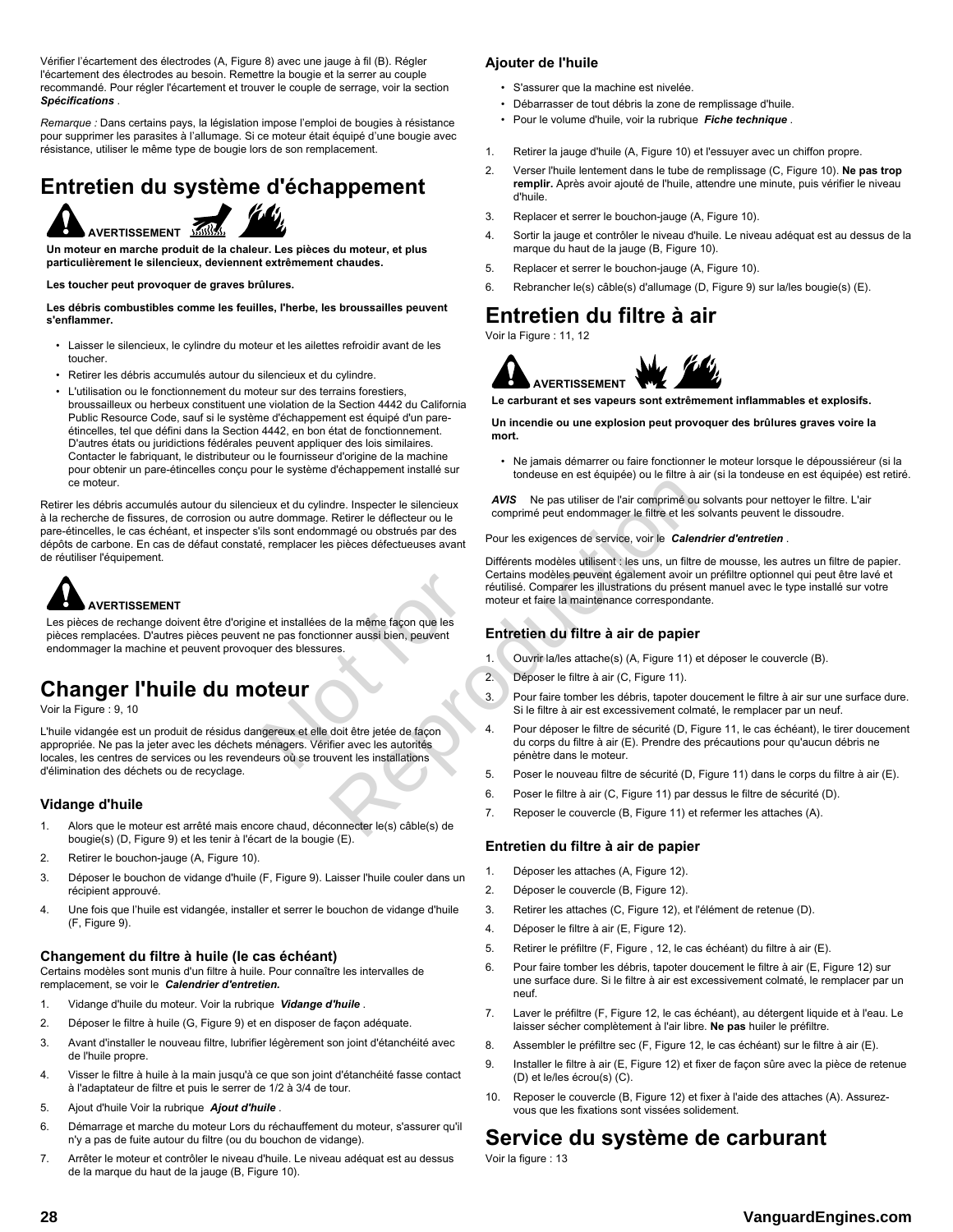# **VERTISSEMENT**



**Le carburant et ses vapeurs sont extrêmement inflammables et explosifs.**

**Un incendie ou une explosion peut provoquer des brûlures graves voire la mort.**

- Garder le carburant loin des étincelles, des flammes nues, des veilleuses, de la chaleur et autres sources d'allumage.
- Vérifier fréquemment les conduites de carburant, le réservoir, le bouchon et les accessoires pour fissures et fuites. Remplacer si nécessaire.
- Avant de nettoyer ou de remplacer le filtrel à carburant, vidanger le réservoir ou fermer le robinet d'alimentation.
- Si du carburant se déverse, attendre jusqu'à ce qu'il soit évaporé avant de mettre en marche le moteur.
- Les pièces de rechange doivent être identiques aux pièces d'origine et être installées à la même position.

### **Filtre de carburant, le cas échéant**

- 1. Avant de remplacer le filtre de carburant (A, Figure 13), le cas échéant, vidanger le réservoir ou fermer le robinet d'alimentation. Autrement le carburant pourrait fuir et causer un incendie ou explosion.
- 2. À l'aide de pinces, presser les languettes (B, Figure ) 13) sur les serre-joints (C), puis glisser les serre-joints en retrait du filtre de carburant (A). Tourner et tirer les conduites de carburant (D) du filtre à carburant.
- 3. Inspecter les conduites de carburant (D, Figure 13) pour détecter toute fissure ou toute fuite. Remplacer si nécessaire.
- 4. Changer le filtre à carburant (A, Figure 13) avec un filtre de remplacement original pour l'équipement.
- 5. Fixer les conduites de carburant (D, Figure 13) avec les serre-joints (C) comme illustré.

### **Service du système de refroidissement** Voir la Figure : 14, 15





**Les moteurs en marche produisent de la chaleur. Les pièces du moteur, en particulier le silencieux, deviennent extrêmement chaudes.**

**Des brûlures thermiques graves peuvent se produire au contact.**

Why<br>chaleur. Les pièces du moteur, en<br>mement chaudes.<br>se produire au contact.<br>s, herbes, broussailles, etc., peuvent<br>eur et les ailettes refroidir avant de toucher.<br>ction du silencieux et de la section du **Des débris combustibles tels que, feuilles, herbes, broussailles, etc., peuvent prendre feu.**

- Laisser le silencieux, le cylindre de moteur et les ailettes refroidir avant de toucher.
- Enlever tous débris accumulés de la section du silencieux et de la section du cylindre.

*AVIS* Ne pas nettoyer le moteur sous eau. L'eau pourrait contaminer le système d'alimentation de carburant. Servez-vous d'une brosse ou d'un chiffon sec.

Ce moteur est refroidi à l'air. La saleté ou débris peuvent restreindre le débit d'air et causer la surchauffe du moteur, conduisant à un mauvais rendement et une usure anormale, causant une fin de vie précoce.

- 1. Se servir d'une brosse ou d'un chiffon sec pour dégager les débris de la prise d'air (A, Figure 14).
- 2. Garder la tringlerie, ressorts et commandes (B, Figure 15) propre.
- 3. Garder la zone autour et derrière le silencieux (C, Figure 15) libre de tout débris inflammable.
- 4. S'assurer que les ailettes du refroidisseur (D, Figure 15) sont libres de saleté et débris.
- 5. Desserrez les attaches (E, Figure 14) jusqu'à ce qu'un déclic se fasse entendre. Déposer le panneau (F). et nettoyer la zone de toute saleté ou débris. Nettoyer également l'intérieur du panneau.
- 6. Installer le panneau (F, Figure 14) et fixer à l'aide des attaches (E). Serrer les attaches jusqu'à ce qu'un déclic se fasse entendre.
- 7. **Système du filtre à air à effet cyclone** (G, Figure 14) Desserrer l'attache (H, Figure 14) et faire pivoter le filtre à air à effet cyclone (le cas échéant) pour l'éloigner du moteur. Il n'est pas nécessaire de déposer le boyau flexible du filtre (J). Après l'avoir nettoyé, s'assurer de remettre le filtre à air adéquatement en place et de resserrer la fixation.

À la longue, de la saleté peut s'accumuler dans les ailettes de refroidissement du bloc moteur causant la surchauffe des organes mécaniques. Un bon nettoyage ne peut être réalisé sans un démontage partiel du moteur. Faites inspecter et nettoyer le système

de refroidissement par un dépositaire autorisé Briggs & Stratton, selon le calendrier d'entretien recommandé **.**

# **Entreposage**



**Le carburant et ses vapeurs sont extrêmement inflammables et explosifs.**

**Un incendie ou une explosion peut provoquer des brûlures graves voire la mort.**

**Lors de l'entreposage du carburant ou de l'équipement avec du carburant dans le réservoir**

• Entreposer loin des fournaises, des poêles, des chauffe-eaux ou autres appareils ayant une flamme pilote ou autres sources d'allumage pouvant enflammer les vapeurs de carburant.

### **Système de carburant**

Référez-vous à la Figure : 16

Remiser le moteur de niveau (position de fonctionnement normal). Remplir le réservoir de carburant (A, Figure 16) avec du carburant. Pour permettre l'expansion du carburant, ne remplissez pas le réservoir de carburant au-dessus du bas du col de ce dernier (B).

Le carburant peut s'éventer lorsqu'il est conservé dans un réservoir de stockage pendant plus de 30 jours. Chaque fois que vous remplissez le réservoir de carburant, ajoutez un STA-BIL 360°<sup>®</sup> PROTECTION™ au carburant tel qu'indiqué dans les directives du fabricant. Ceci maintient la fraîcheur du carburant et réduit les problèmes liés au carburant ou à la contamination dans le système de carburant.

Il n'est pas nécessaire de vidanger le carburant du moteur lorsqu'on ajoute du STA-BIL 360<sup>°®</sup> PROTECTION™ selon les directives. Avant l'entreposage, laisser le moteur sur MARCHE (ON) pendant deux (2) minutes pour faire circuler le carburant et le stabilisateur dans le système.

Figure de templacement original<br>
Il n'est pas nécessaire de vidanger le carbur<br>
BIL 360<sup>08</sup> PROTECTION™ selon les directives de vidanger le carbur<br>
SIL 360<sup>08</sup> PROTECTION™ selon les directives de vidanger le carburant de Si le carburant dans le moteur n'a pas été traité avec un stabilisateur de carburant, il doit être vidangé dans un récipient approuvé. Faites fonctionner le moteur jusqu'à ce qu'il s'arrête par manque de carburant. L'utilisation d'un stabilisateur de carburant dans le récipient de remisage est recommandée pour que le carburant conserve toutes ses propriétés.

### **Huile moteur**

Pendant que le moteur est encore chaud, changer l'huile du moteur. Voir la section *Changer l'huile moteur* .

# **Dépannage**

Pour assistance, communiquez avec votre dépositaire local ou visitez le site **VanguardEngines.com** ou composez le **1-800-999-9333** (aux États-Unis).

# **Fiche technique**

| Modèle: 540000                                        |                               |  |
|-------------------------------------------------------|-------------------------------|--|
| Cylindrée                                             | 54.68 ci (896 cc)             |  |
| Alésage                                               | 3.366 in (85,5 mm)            |  |
| Course                                                | 3.071 in (78,0 mm)            |  |
| Volume d'huile                                        | 78 - 80 oz (2,3 - 2,4 L)      |  |
| Écartement des électrodes de bougie                   | .030 in (.76 mm)              |  |
| Couple de serrage de bougie                           | 180 lb-in (20 Nm)             |  |
| Espace d'air de l'armature - Modèles à<br>carburateur | .005 - .008 in (.13 - .20 mm) |  |
| Jeu de soupape d'admission                            | .004 - .006 in (.10 - .15 mm) |  |
| Jeu de soupape d'échappement                          | .007 - .009 in (.18 - .23 mm) |  |

### **Modèle : 610000, 61E100** Cylindrée 60.60 ci (993 cc)

| <b>Cylinaree</b>                    | <b>POTPO CL (AAR CC)</b> |
|-------------------------------------|--------------------------|
| Alésage                             | 3.366 in (85,5 mm)       |
| Course                              | 3.406 in (86,5 mm)       |
| Volume d'huile                      | 78 - 80 oz (2,3 - 2,4 L) |
| Écartement des électrodes de bougie | .030 in (.76 mm)         |

français (fr) 29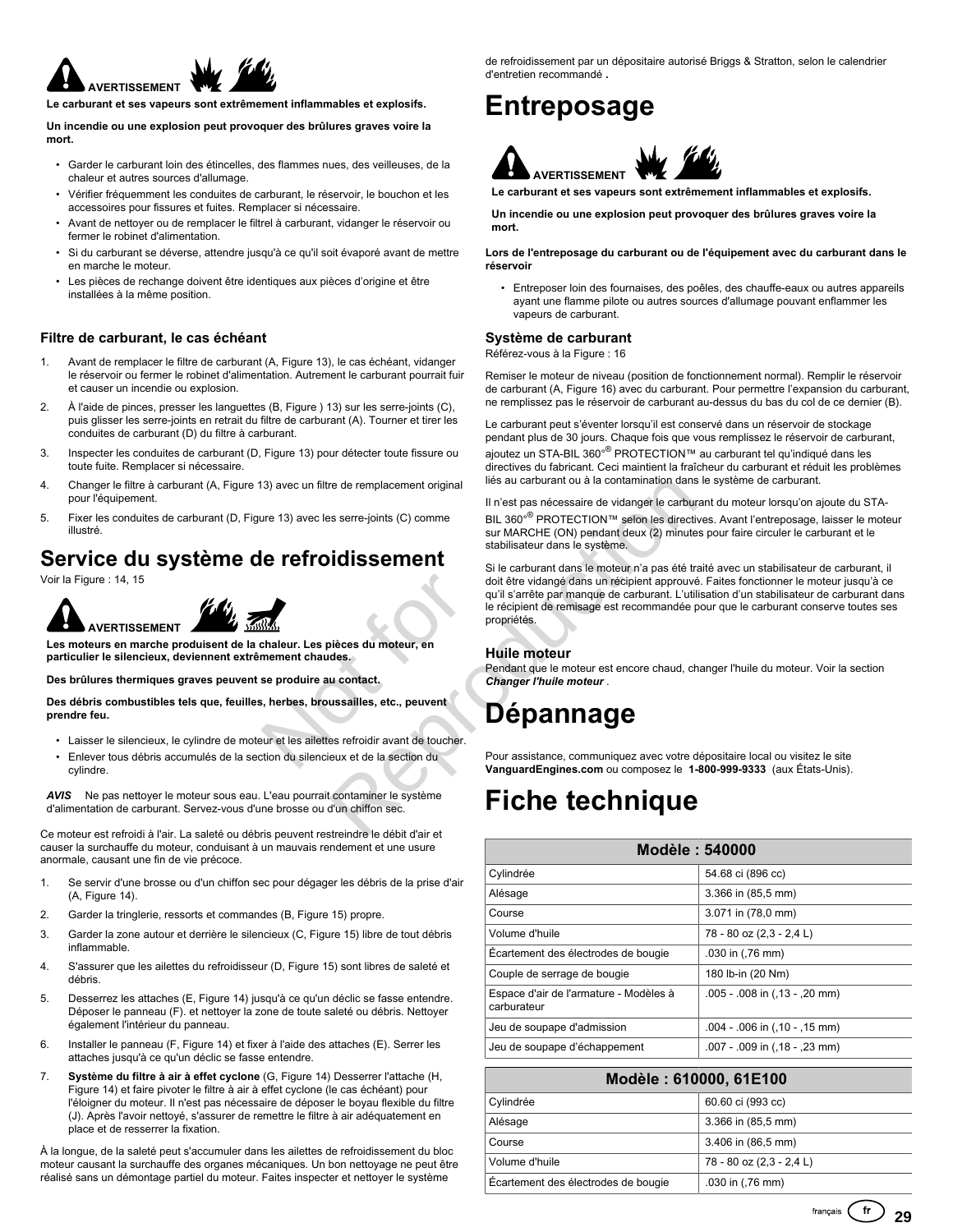### **Modèle : 610000, 61E100**

| Couple de serrage de bougie                           | 180 lb-in (20 Nm)                  |
|-------------------------------------------------------|------------------------------------|
| Espace d'air de l'armature - Modèles à<br>carburateur | .005 - .008 in (.13 - .20 mm)      |
| Jeu de soupape d'admission                            | .004 - .006 in $(0.10 - 0.15)$ mm) |
| Jeu de soupape d'échappement                          | .007 - .009 in (.18 - .23 mm)      |

 La puissance du moteur sera réduite de 3,5 % pour chaque 300 mètres (1 000 pieds) au-dessus du niveau de la mer, et de 1 % pour chaque 5,6° C (10° F) au-dessus de 25° C (77°). Le moteur fonctionnera normalement jusqu'à 15º d'inclinaison. Voir le Manuel de l'opérateur de la machine pour connaître les limites d'utilisation sécuritaire sur des pentes.

| Pièces de rechange - Modèle : 540000, 610000, 61E100        |                  |  |
|-------------------------------------------------------------|------------------|--|
| Pièce de rechange                                           | <b>Référence</b> |  |
| Entretien du filtre à air à effet cyclone (Figure 11)       | 841497           |  |
| Entretien du filtre de sécurité à effet cyclone (Figure 11) | 821136           |  |
| Filtre à air à profil bas (Figure 12)                       | 692519           |  |
| Préfiltre à profil bas (Figure 12)                          | 692520           |  |
| Huile - SAE 30                                              | 100028           |  |
| Filtre à huile                                              | 842921           |  |
| Filtre à carburant                                          | 695666           |  |
| Bougie à résistance                                         | 491055           |  |
| Bougie platine à grande longévité                           | 5066             |  |
| Clé pour bougie d'allumage                                  | 19374            |  |
| Vérificateur d'allumage                                     | 19368            |  |

 Nous recommandons de consulter un concessionnaire Briggs &Stratton agréé pour tout entretien et réparation du moteur et des pièces de moteur.

de chaque modèle de moteur à essence<br>procédure de calcul de la puissance et<br>E (Society of Automotive Engineers),<br>e SAE J1995. Les valeurs de couple<br>s dont l'étiquette porte la mention<br>s. Les valeurs en CV sont dérivées à<br>p For the position of the strategy and the strategy and the strategy of the point of the point of the strategy of the contentions of the strategy of the strategy of the strategy of the strategy and the strategy of the strate **Puissances nominales :** La puissance brute de chaque modèle de moteur à essence est indiquée conformément au Code J1940 (procédure de calcul de la puissance et du couple des petits moteurs) de la norme SAE (Society of Automotive Engineers), et elle a été obtenue conformément à la norme SAE J1995. Les valeurs de couple sont calculées à 2 600 tr/min pour les moteurs dont l'étiquette porte la mention « RPM » et à 3 060 tr/min pour tous les autres. Les valeurs en CV sont dérivées à 3 600 tr/min. Les courbes de puissance brute peuvent être consultées sur le site www.BRIGGSandSTRATTON.COM. Les valeurs données pour la puissance nette sont mesurées avec l'échappement ou le filtre à air installé tandis que les valeurs données pour la puissance brute sont recueillies sans ces accessoires. La puissance brute réelle du moteur sera plus élevée que la puissance nette du moteur et est affectée, entre autres, par les conditions atmosphériques de fonctionnement et les variations d'un moteur à l'autre. Compte tenu de la grande variété de machines sur lesquelles nos moteurs sont utilisés, il se peut que le moteur à essence ne développe pas la puissance nominale brute une fois qu'il est monté sur une machine particulière. Cette différence s'explique par une grand nombre de facteurs, y compris, sans toutefois s'y limiter, la diversité des composants du moteur (filtre à air, échappement, admission, refroidissement, carburateur, pompe à essence, etc.), limites d'utilisation, conditions ambiantes d'utilisation (température, humidité, altitude) et variations d'un moteur à l'autre. Pour des raisons de fabrication et de capacité limitées, Briggs & Stratton est susceptible de remplacer ce modèle par un moteur plus puissant.

# **Garantie**

# **Garantie de moteur Briggs & Stratton**

Entrée en vigueur : janvier 2019

### **Garantie limitée**

Briggs & Stratton garantit que, pendant la période de couverture de la garantie précisée ci-dessous, elle réparera ou remplacera, sans frais, toute pièce défectueuse comportant un vice de matériau ou un défaut de fabrication ou les deux. En vertu de la présente garantie, les frais de transport du produit soumis pour réparation ou remplacement sont à la charge de l'acheteur. La présente garantie sera en vigueur et soumise aux périodes et conditions stipulées ci-dessous. Pour obtenir du service en vertu de la garantie, trouvez le distributeur de service autorisé le plus près dans notre outil de recherche de service après-vente à BRIGGSandSTRATTON.COM. L'acheteur doit communiquer avec le distributeur de service autorisé et mettre ensuite le produit à disposition du distributeur de service autorisé pour inspection et essai.

**Il n'existe aucune autre garantie expresse. Les garanties implicites, incluant les garanties de qualité marchande et d'adaptation à un usage particulier, sont limitées à la période définie dans la garantie citée ci-dessous, ou jusqu'à la limite permise par la loi.** La responsabilité pour dommages accessoires ou indirects est exclue dans la mesure où une telle exclusion est permise par la loi. Certains États ou

pays ne permettent pas de limitations sur la durée d'une garantie implicite et certains pays ou États n'autorisent pas l'exclusion ou la limitation des dommages fortuits ou consécutifs, les limitations et les exclusions ci-dessus peuvent ne pas s'appliquer à vous. La présente garantie vous donne des droits particuliers, et vous pourriez également avoir d'autres droits qui varient d'un État, province ou pays à un autre**<sup>4</sup>** .

### **Modalités standard de la garantie1, 2, 3**

| Vanguard™, Série commerciale <sup>3</sup>                                          |
|------------------------------------------------------------------------------------|
| Utilisation consommateur - 36 mois                                                 |
| Utilisation commerciale - 36 mois                                                  |
| Série XR                                                                           |
| Utilisation consommateur - 24 mois                                                 |
| Utilisation commerciale - 24 mois                                                  |
| Tous les autres moteurs comportant une chemise de cylindre en fonte Dura-<br>Bore™ |
| Utilisation consommateur - 24 mois                                                 |
| Utilisation commerciale - 12 mois                                                  |
|                                                                                    |

**Tous les autres moteurs**

Utilisation consommateur - 24 mois

Utilisation commerciale - 3 mois

**1** Voilà nos modalités de garantie standard, mais de temps à autre, une couverture de garantie supplémentaire non déterminée au moment de cette publication pourrait être offerte. Pour la présentation des modalités actuelles pour votre moteur, naviguez à BRIGGSandSTRATTON.com ou communiquez avec votre dépositaire se service autorisé Briggs & Stratton.

**2** Aucune garantie n'est offerte pour les moteurs utilisés sur un équipement de remplacement de service utilitaire; sur les génératrices d'urgence utilisées à des fins commerciales, sur des véhicules utilitaires dépassant les 25 m/h, ou les moteurs utilisés dans les courses ou dans les camions commerciaux ou de location.

**3** Vanguard installé sur les groupes électrogènes fixes : 24 mois utilisation consommateur, aucune garantie pour l'utilisation commerciale. Série commerciale avec date de fabrication avant juillet 2017 : 24 mois pour une utilisation consommateur, 24 mois pour une utilisation commerciale.

**4** En Australie - Nos produits sont offerts avec une garantie sans exclusion selon la loi pour les consommateurs australiens. Vous avez droit à un remplacement ou à un remboursement en cas de défaillance majeure et en compensation pour toute perte ou tout dommage raisonnablement prévisible. Vous avez également droit à la réparation ou au remplacement des produits si ceux-ci ne sont pas de qualité acceptable et que la défaillance n'équivaut pas à une défaillance majeure. Pour une demande de compensation sous garantie, trouver le distributeur de service autorisé le plus près avec notre outil de recherche de service après-vente à BRIGGSandSTRATTON.COM. ou en composant le 1300 274 447, ou encore en écrivant un courriel à : salesenquiries@briggsandstratton.com.au, ou par la poste à : Briggs & Stratton Australia Pty Ltd, 1 Moorebank Avenue, Moorebank, NSW, Australia, 2170.

La période de garantie commence à la date d'achat original par un consommateur privé ou commercial. « Utilisation consommateur » signifie que le produit sera utilisé par un consommateur au détail dans un but privé. « Utilisation commercial » indique toutes les autres utilisations possibles, y compris commerciales, génératrices de revenus ou locatives. Aux fins de la présente garantie, dès qu'un moteur a été utilisé commercialement une fois, il est par la suite considéré comme étant d'usage à des fins commerciales.

**Veuillez garder le reçu de votre achat. Si vous ne pouvez pas fournir la preuve de la date initiale de l'achat au moment de faire une demande se rapportant à la garantie, la date de fabrication du produit sera utilisée pour déterminer la période de garantie. Pour exercer la garantie sur tout produit fabriqué par Briggs & Stratton, il n'est pas nécessaire de l'enregistrer.**

### **À propos de votre garantie**

La présente garantie limitée couvre le matériel ou main-d'œuvre associé au moteur ou un problème de main-d'œuvre seulement, mais non un remplacement ou remboursement de la machine entraînée par le moteur. La présente garantie ne couvre pas l'entretien régulier, les mises au point, réglages ou usure normale. Également, la garantie ne s'appliquera pas si le moteur a été trafiqué ou modifié, ou si son numéro de série a été enlevé ou effacé. La présente garantie ne couvre pas les dommages au moteur ou défauts de performance causés par :

- 1. L'utilisation de pièces qui ne sont pas des pièces d'origine Briggs & Stratton;
- 2. Le fonctionnement du moteur sans avoir suffisamment d'huile ou ayant de l'huile contaminée ou de grade inadéquat;
- 3. L'utilisation de carburant contaminé ou éventé, de l'essence formulée avec de l'éthanol à plus de 10 %, ou l'utilisation de variante de carburant comme le gaz de pétrole liquéfié ou le gaz naturel sur un moteur non conçu et produit à l'origine par Briggs & Stratton pour fonctionner avec de tels carburants;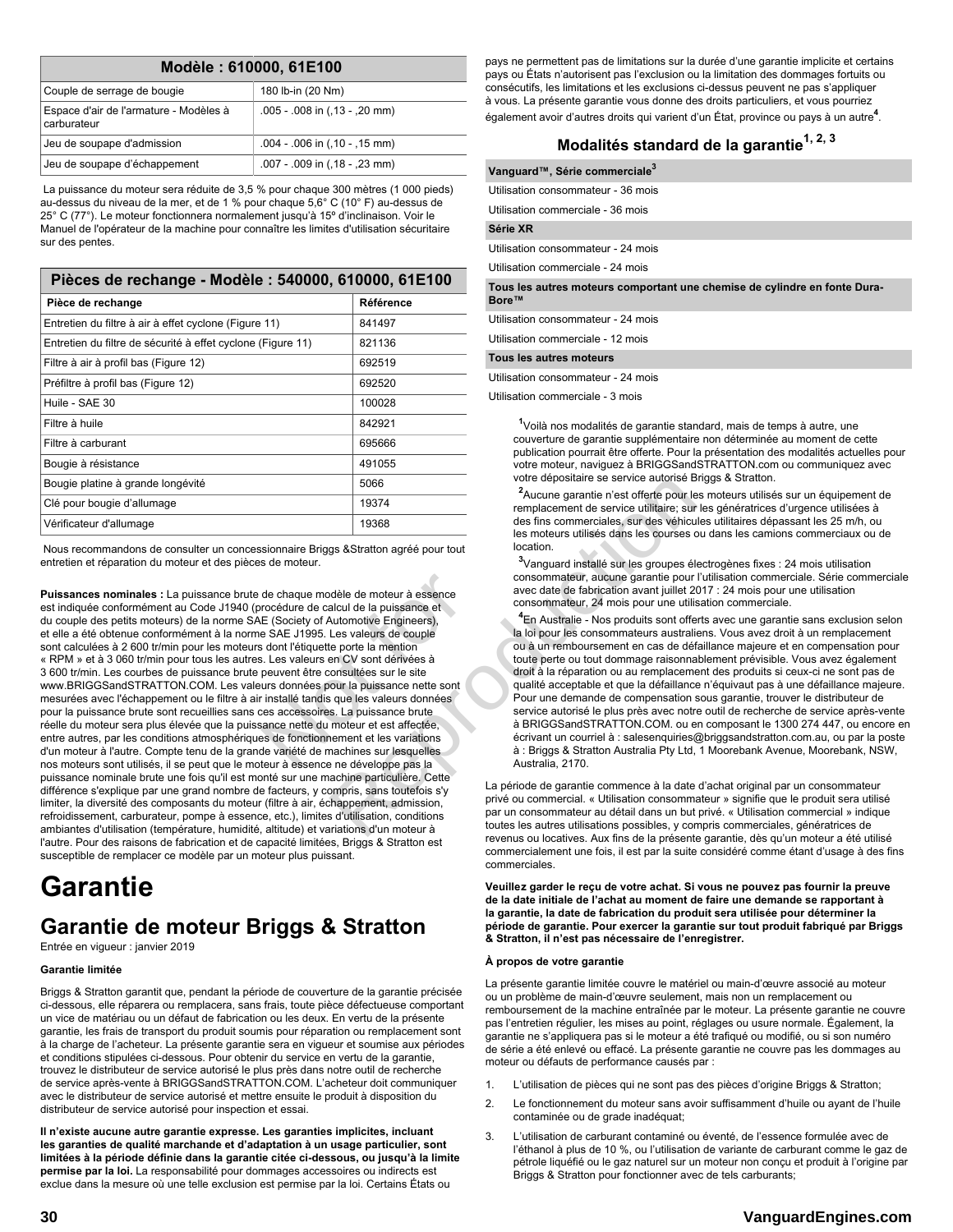- De la saleté introduite dans le moteur pour cause d'entretien inadéquat du filtre à air ou de son remontage incorrect;
- 5. Frapper un objet avec la lame d'une tondeuse à gazon rotative, ou adaptateur de lame de coupe, turbine ou autre dispositif accouplé au vilebrequin desserré ou mal installé ou courroie trop serrée;
- 6. Pièces ou ensembles accessoires comme embrayage, boîte de vitesse, commande d'équipement etc. non fournis par Briggs & Stratton;
- 7. Surchauffe pour cause d'accumulation d'herbe, saleté et débris ou nids de vermine qui obstruent les ailettes de refroidissement ou l'aire du volant, ou faire fonctionner le moteur sans aération adéquate;
- 8. Vibration excessive due à une survitesse, un montant de moteur desserré, une lame ou turbine desserée ou déséquilibrée, ou un mauvais accouplement de composants sur le vilebrequin;
- 9. Abus d'utilisation, ou manque d'entretien régulier, mauvaise manipulation de transport et d'entreposage ou mauvais montage du moteur.

**Les services liés à la garantie sont uniquement disponibles par l'entremise d'un distributeur de service autorisé Briggs & Stratton. Localiser le distributeur de service autorisé le plus près avec notre outil de recherche de service après-vente à BRIGGSandSTRATTON.COM ou en composant le 1-800-233-3723 (aux États-Unis).**

80004537 (Rév. E)

# **Garantie d'émissions Briggs & Stratton**

**Énoncé de garantie du dispositif antipollution des moteurs de génératrices d'urgence de l'EPA des É.-U. et de Briggs & Stratton Corporation - Vos droits et obligations en vertu de la garantie**

**Pour les modèles de moteurs Briggs & Stratton avec des compléments désignés « J » (Nº de représentation de modèle avec compléments : xxxxxx xxxx Jx)**

L'EPA des É.-U. et Briggs & Stratton (B&S) sont heureux de vous expliquer la garantie couvrant le système de contrôle des émissions sur votre moteur des modèles 2018 à 2020. Aux É.-U., les nouveaux petits moteurs hors route et les gros moteurs à explosion de cylindrée moindre ou égale à 1,0 litre doivent être conçus, fabriqués et équipés afin de respecter les normes sévères anti-smog. B&S doit garantir le système de contrôle des émissions de ce moteur pendant la durée indiquée ci-dessous sous réserve de l'absence d'abus, de négligence ou de mauvais entretien de votre moteur entraînant la panne du système de contrôle des émissions.

aant la duree indiquee cl-dessous sous<br>ou de mauvais entretien de votre moteur<br>des émissions.<br>at comprendre des pièces comme<br>arburant, le système d'allumage, le<br>arburant), les capuchons, les valves, les<br>amposants pertinent Votre système de contrôle des émissions peut comprendre des pièces comme le carburateur ou le système d'injection de carburant, le système d'allumage, le convertisseur catalytique, les réservoirs de carburant, les conduites de carburant (pour le carburant liquide et les vapeurs de carburant), les capuchons, les valves, les cartouches, les filtres, les brides et autres composants pertinents. Il peut aussi y avoir des tuyaux, des courroies, des connecteurs et d'autres dispositifs reliés aux émissions.

Dans le cas d'un défaut couvert par la garantie, B&S réparera votre moteur sans frais et ce, incluant le diagnostic, les pièces et la main d'œuvre.

### **Couverture de garantie du fabricant :**

Le système de contrôle des émissions sur votre moteur est accompagné d'une garantie de deux ans. Si des pièces reliées aux émissions de votre moteur sont défectueuses, B&S les réparera ou les remplacera.

#### **Responsabilités du propriétaire dans le cadre de la garantie :**

- En tant que propriétaire de moteur, vous êtes responsable de l'exécution de l'entretien requis indiqué dans le manuel d'utilisation. B&S recommande de conserver tous les reçus en rapport avec l'entretien du moteur; toutefois, B&S ne peut refuser la garantie uniquement parce que vous êtes dans l'impossibilité de produire les reçus ou que vous n'avez pas effectué toutes les étapes de l'entretien prévu.
- Néanmoins, vous devez savoir, en tant que propriétaire de moteur, que B&S peut refuser le bénéfice de la garantie si votre moteur ou une pièce, est défaillant en raison d'abus, de négligence, d'entretien inadéquat ou de modifications non approuvées.
- Dès qu'un problème survient, vous avez la responsabilité de faire examiner votre moteur par un centre de distribution ou d'entretien B&S. Les réparations couvertes par la garantie doivent être effectuées dans un délai raisonnable, n'excédant pas 30 jours. Si vous avez une question au sujet de vos droits et responsabilités dans le cadre de la garantie, veuillez communiquer avec un représentant de B&S au 1-800-444-7774 (aux É.-U.) ou BRIGGSandSTRATTON.com.

### **Dispositions de la garantie du contrôle d'émissions Briggs & Stratton**

Les dispositions qui suivent sont spécifiques à la couverture de garantie du contrôle des émissions. Elle est un ajout à la garantie de moteur B&S pour les moteurs non régulés, figurant dans le manuel d'utilisation.

1. Pièces d'émissions garanties

La couverture de cette garantie n'englobe que les pièces énumérées cidessous (pièces du dispositif antipollution) dans la mesure où ces pièces étaient présentes sur le moteur B&S.

- a. Système de contrôle d'alimentation en carburant
	- Dispositif d'enrichissement pour démarrage à froid (étrangleur à glissement)
	- Carburateur ou système d'injection de carburant
	- Capteur d'oxygène
	- Commandes électroniques
	- Module de la pompe à carburant
- b. Circuit d'entrée d'air
	- Filtre à air
	- Collecteur d'admission
- c. Système d'allumage
	- Bougie(s) d'allumage
	- Système d'allumage à magnéto
- d. Système de catalyseur
	- Convertisseur catalytique
	- Collecteur d'échappement
	- Système d'injection d'air ou valeur d'impulsions
- e. Éléments divers utilisés dans les systèmes précédemment mentionnés
	- Soupapes et interrupteurs de dépression, de température, de position, à délai critique
	- Connecteurs et ensembles
	- Commandes électroniques
- 2. Durée de la couverture

tractivery and the street particle of the street particle of the street particle of the street particle of the street particle of the street particle of the street particle of the street particle of the street particle in La couverture est pour une période de deux ans à partir de la date de livraison à l'acheteur original ou pour la période indiquée à l'énoncé de garantie du produit ou du moteur selon l'éventualité la plus longue. B&S garantit à l'acheteur initial et à tout acheteur suivant que le moteur a été conçu, construit et est équipé conformément à toutes les réglementations applicables sous la Section 213 de la Loi sur la qualité de l'air et qu'il est dépourvu de défauts des matériaux et de la fabrication pouvant provoquer la défaillance d'une pièce couverte par la garantie; et qu'il est identique en tous points par ses matériaux, au moteur décrit dans la demande de certification du fabricant. La période de garantie débute à la date à laquelle le moteur ou l'équipement a été remis à l'acheteur final.

### La garantie sur les pièces d'émissions est la suivante :

- Toute pièce couverte par la garantie dont le remplacement n'est pas planifié dans le cadre de l'entretien obligatoire décrit dans le manuel d'utilisation fourni est garantie pendant la période indiquée ci-dessus. Si une telle pièce est défectueuse pendant la période de couverture de la garantie, la pièce sera réparée ou remplacée par B&S sans frais pour le propriétaire. Une telle pièce réparée ou remplacée sous la garantie sera couverte pour la période restante de la garantie.
- Toute pièce couverte par la garantie dont seul l'examen est planifié dans le manuel d'utilisation fourni est garantie pendant la période indiquée cidessus. Cette pièce réparée ou remplacée dans le cadre de la garantie restera garantie pendant la période de garantie restante.
- Toute pièce couverte par la garantie dont le remplacement fait partie de l'entretien obligatoire dans le manuel d'utilisation est garantie pendant la période précédant le premier point de remplacement prévu pour cette pièce. Si la pièce est défectueuse avant le remplacement prévu, la pièce sera réparée ou remplacée par B&S sans frais pour le propriétaire. Toute pièce réparée ou remplacée en vertu de la garantie sera garantie pendant la durée restante de la période jusqu'au premier remplacement prévu pour la pièce.
- Les pièces ajoutées ou modifiées et qui ne font pas l'objet d'une exemption par l'EPA des É.-U. ne doivent pas être utilisées. L'utilisation de toute pièce ajoutée ou modifiée par le propriétaire sera une raison de refus d'une réclamation sous garantie. Le fabricant n'a pas la responsabilité de garantir les défectuosités des pièces garanties causées par l'utilisation de pièces ajoutées ou modifiées qui ne font pas partie d'une exemption.

3. Couverture indirecte

La couverture s'étend à toute défaillance de l'un des composants du moteur consécutive à la défectuosité d'une des pièces d'émissions garanties encore couverte par la garantie.

### 4. Réclamations et exclusions de couverture

Les demandes de compensation sous garantie devront être remplies selon les provisions de la Politique de garantie de moteur Briggs & Stratton. La couverture de garantie ne s'applique pas aux défectuosités de pièces de contrôle d'émissions qui ne sont pas des pièces d'origine B&S ou pour raison d'abus, de négligence ou d'entretien inadéquat comme stipulé dans la Politique de garantie de moteur B&S. B&S ne se tiendra pas responsable de la couverture de garantie de pièces de contrôle d'émissions défectueuses en raison d'utilisation de pièce modifiée ou non approuvée.

français  $\binom{fr}{}$  31